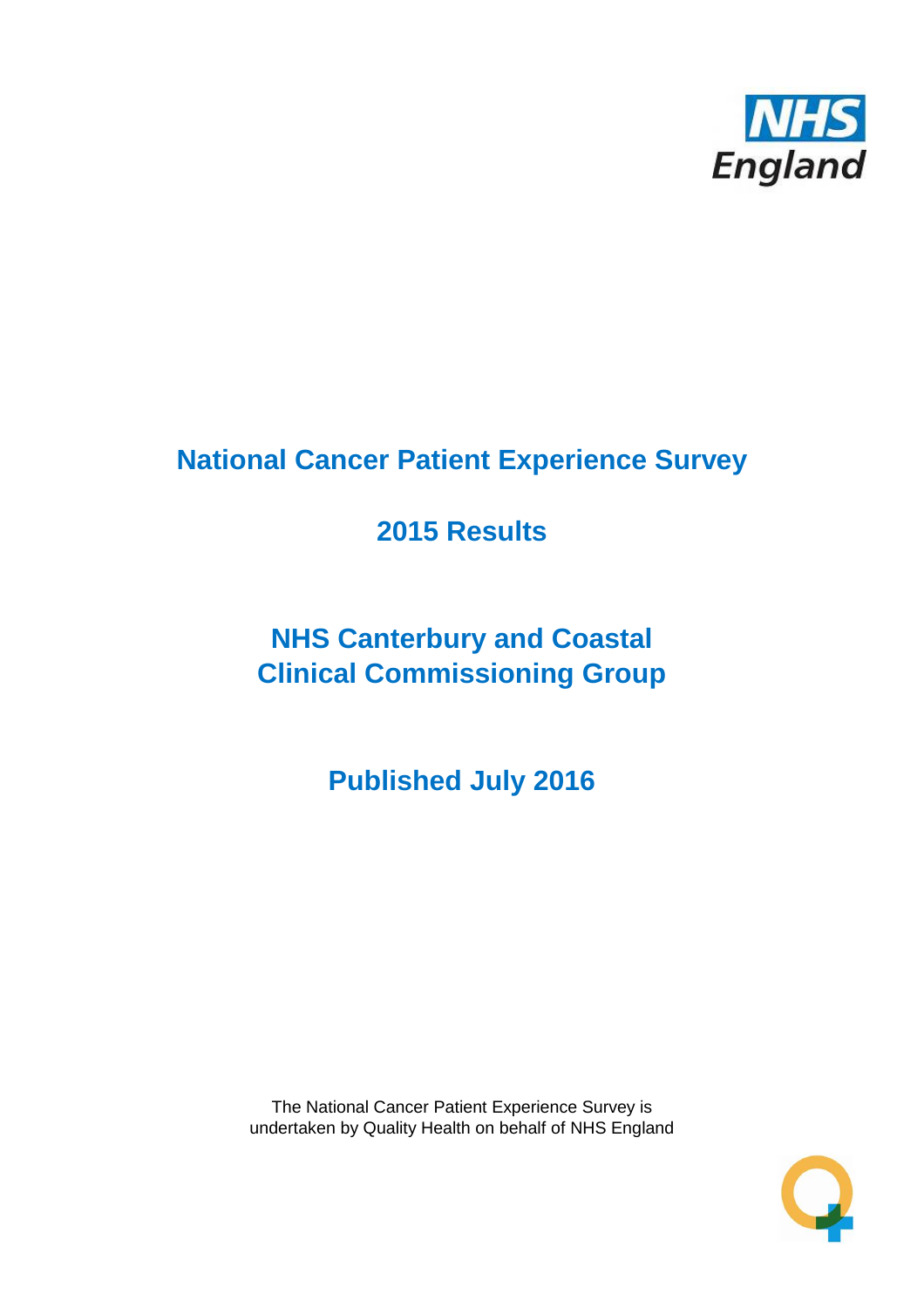#### **Introduction**

The National Cancer Patient Experience Survey 2015 is the fifth iteration of the survey first undertaken in 2010. It has been designed to monitor national progress on cancer care; to provide information to drive local quality improvements; to assist commissioners and providers of cancer care; and to inform the work of the various charities and stakeholder groups supporting cancer patients.

The survey was overseen by a national Cancer Patient Experience Advisory Group. This Advisory Group set the principles and objectives of the survey programme and guided questionnaire development.

The survey was commissioned and managed by NHS England. The survey provider, Quality Health, is responsible for designing, running and analysing the survey.

Full national results and other reports are available at www.ncpes.co.uk

Further details on the survey methodology and changes to the 2015 survey can be found in the Annex. Note that a number of significant changes were made to the 2015 survey so caution should be taken in directly comparing data from the 2015 survey to the findings of the previous CPES surveys. No comparisons with previous surveys are presented in this report.

#### **This report**

The report shows how this CCG scored for each question in the survey, compared with national results. It is aimed at helping individual CCGs to understand their performance and identify areas for local improvement.

Note that responses for questions with 1-20 respondents have been suppressed. This is to protect patient confidentiality and because uncertainty around the result is too great.

#### **Data tables**

The data tables presented in this report show the following for each question:

- **Column 1** shows the number of respondents to this question
- **Column 2** shows the unadjusted 2015 score for this CCG
- **Column 3** shows the case-mix adjusted 2015 score for this CCG
- **Column 4** shows the lower limit of the expected range of scores for this CCG (the top of the pale blue section on the Comparability chart - see below)
- **Column 5** shows the upper limit of the expected range of scores for this CCG (the bottom of the dark blue section on the Comparability chart - see below)
- **Column 6** shows the National Average score for this question.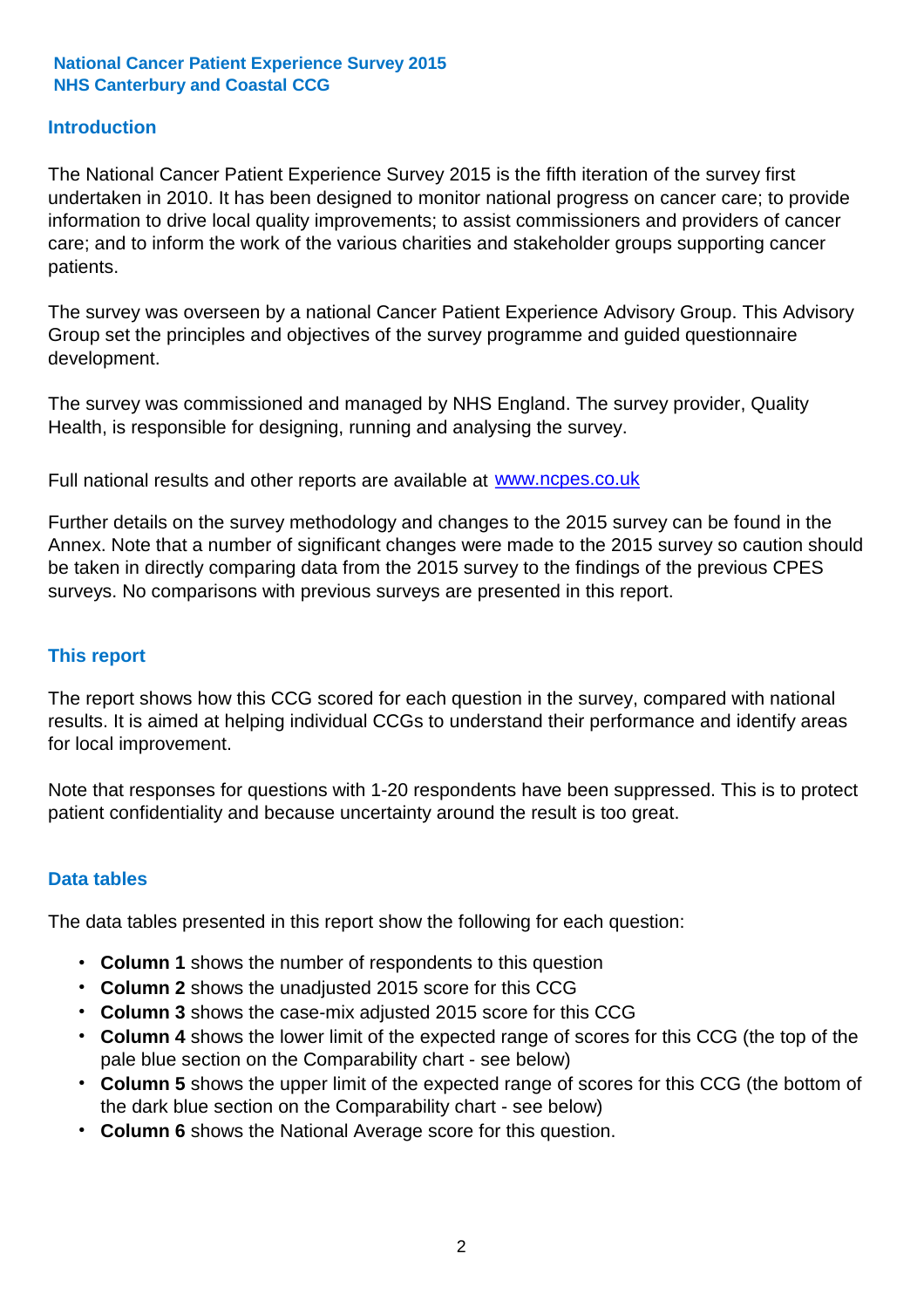Results for individual response options are presented in the detailed data tables **WWW.ncpes.co.uk** Confidence Intervals for unadjusted and case-mix adjusted data are provided in these tables.

Expected ranges and 95% Confidence Intervals highlight the uncertainty around the results. The size of the expected ranges and confidence intervals will be different for each question, and depends on the number of respondents and the range of their responses.

For further details on case-mix adjustment and the scoring methodology used, please refer to the Annex.

#### **Comparability charts**

For the 2015 survey, we have adopted the CQC standard for reporting comparative performance, based on calculation of "expected ranges". This means that CCGs will be flagged as outliers only if there is statistical evidence that their scores deviate (positively or negatively) from the range of scores that would be expected for CCGs of the same size.

The Comparability charts in this report show a bar with these expected ranges (in grey), higher than expected (in dark blue), and lower than expected (in pale blue). A black dot represents the actual score of this CCG.

The same colour convention has been used in Column 3 of the Data tables.

For further details on expected ranges, please refer to the technical document at **www.ncpes.co.uk** 

#### **Tumour group tables**

The final set of tables in this report show the scores for each question for each of the 13 tumour groups, with a comparative national score for that tumour group.

These breakdowns are intended as additional information for CCGs to understand the differences between the experiences of patients with different types of cancer. The numbers are generally relatively small and may not be statistically significant. They should therefore be treated with some caution.

#### **Notes on specific questions**

Question 5 in the survey has not been scored. However, the unscored data is useful and has been published alongside the other results in this report. This question asked respondents to "tick all that apply". The results show all of the responses given including where respondents chose two or more options.

Questions used to direct respondents to different parts of the survey (questions 4, 17, 24, 27, 40, 43, 46) and other demographic and information questions are not reported.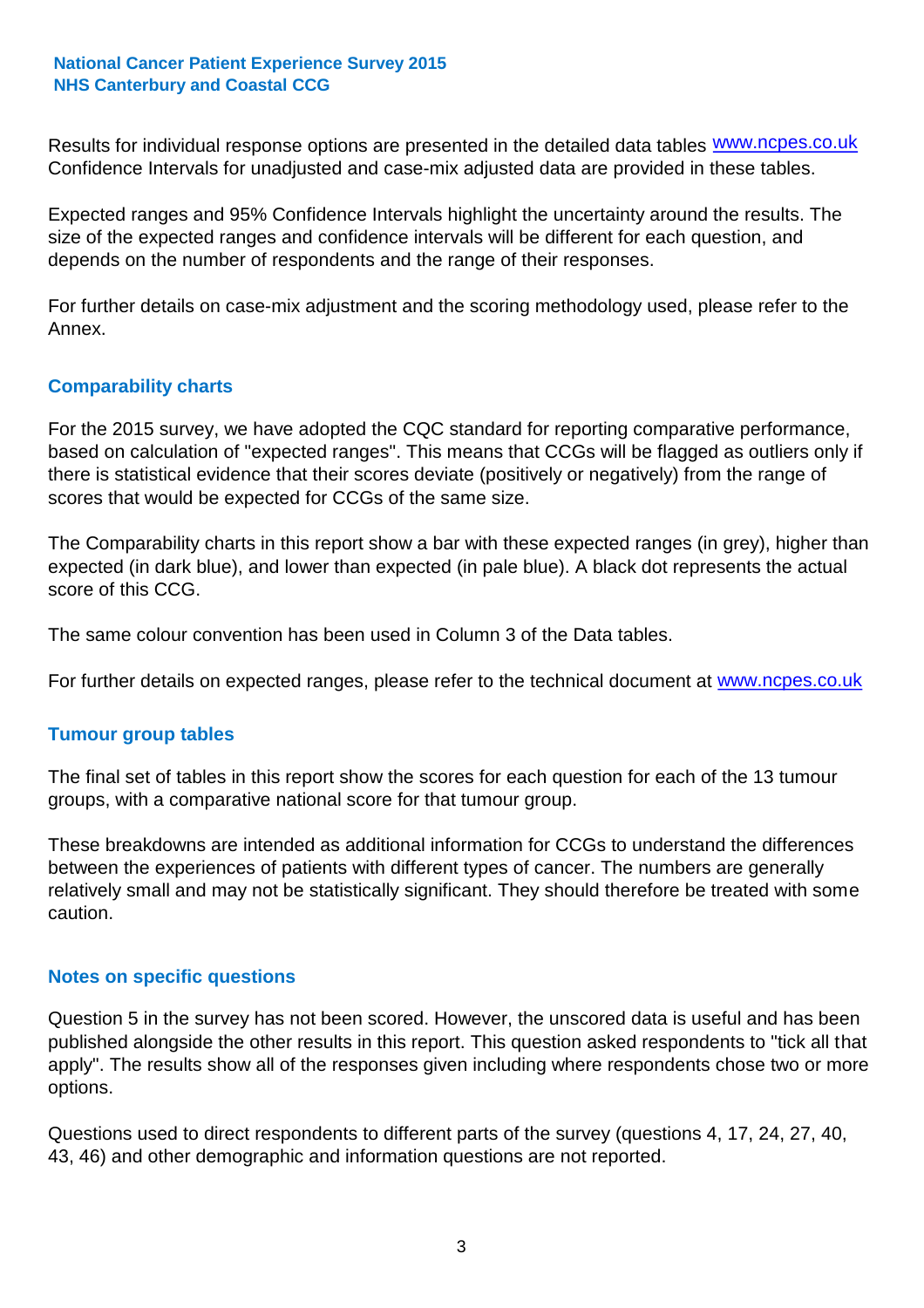#### **How to use the data**

Unadjusted data should be used to see the actual responses from patients relating to the CCG.

Case-mix adjusted data, together with expected ranges, should be used to understand whether the results are significantly higher or lower than national results.

Case-mix adjusted data, together with (case-mix adjusted) Confidence Intervals (presented in the detailed data tables **www.ncpes.co.uk**), should be used to understand whether the results are significantly higher or lower than the results for another CCG.

#### **Response rates**

Numbers of respondents by tumour group, age and gender can be found in the Annex.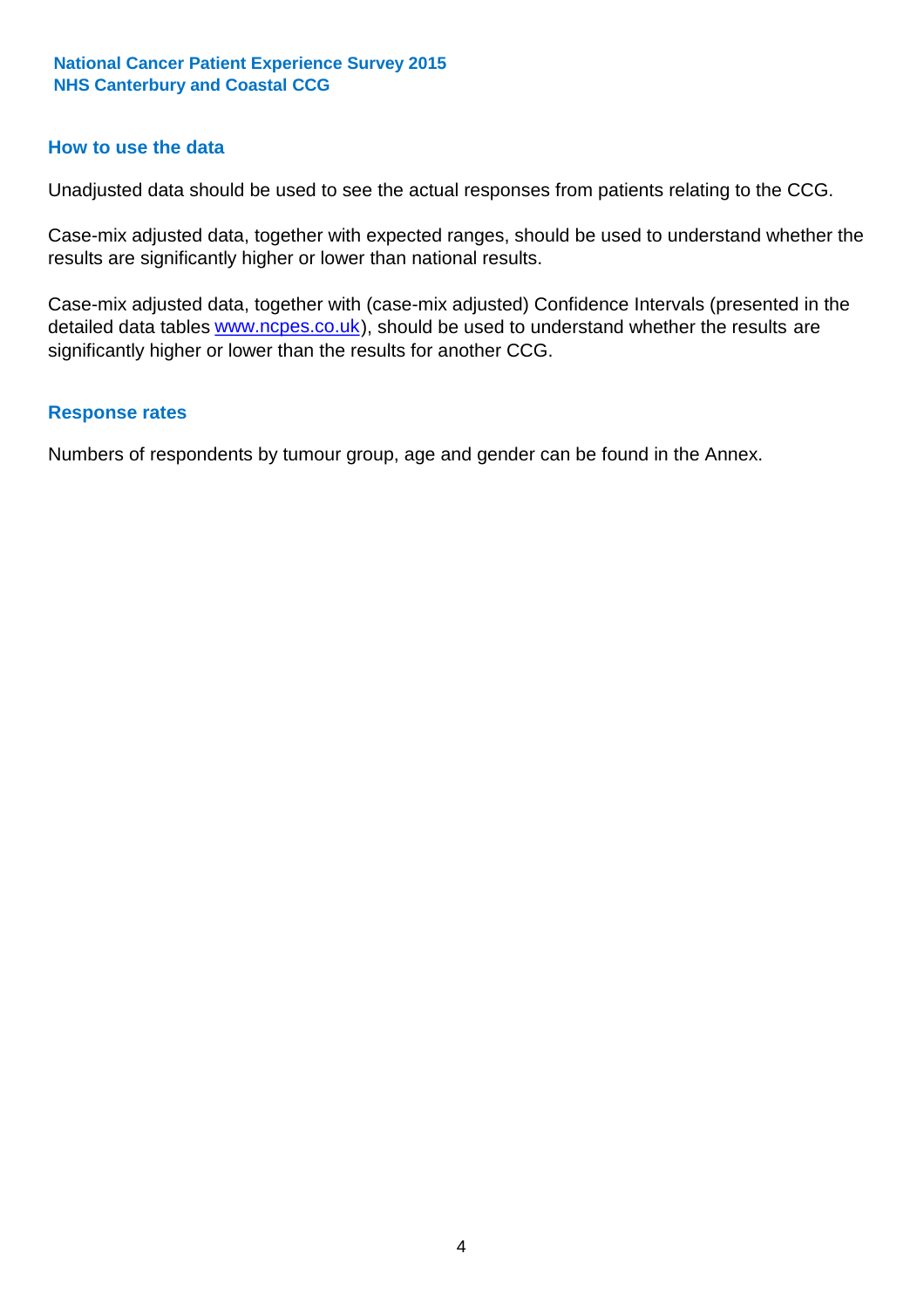## **Executive Summary**

average rating of 8.5. Asked to rate their care on a scale of zero (very poor) to 10 (very good), respondents gave an

The following questions are included in phase 1 of the Cancer Dashboard developed by Public Health England and NHS England\*:

- **76%** of respondents said that they were definitely involved as much as they wanted to be in decisions about their care and treatment
- **85%** of respondents said that they were given the name of a Clinical Nurse Specialist who would support them through their treatment
- when asked how easy or difficult it had been to contact their Clinical Nurse Specialist 84% of respondents said that it had been 'quite easy' or 'very easy'
- **84%** of respondents said that, overall, they were always treated with dignity and respect they were in hospital
- **92%** of respondents said that hospital staff told them who to contact if they were worried about their condition or treatment after they left hospital
- **61%** of respondents said that they thought the GPs and nurses at their general practice definitely did everything they could to support them while they were having cancer treatment.

Detailed results for these and other questions are set out in the sections that follow.

#### www.cancerdata.nhs.uk/dashboard

The questions were selected in discussion with the national Cancer Patient Experience Advisory Group and reflect four key patient experience domains: provision of information; involvement in decisions; care transition; interpersonal relations, respect and dignity. The figures presented above are all case-mix adjusted.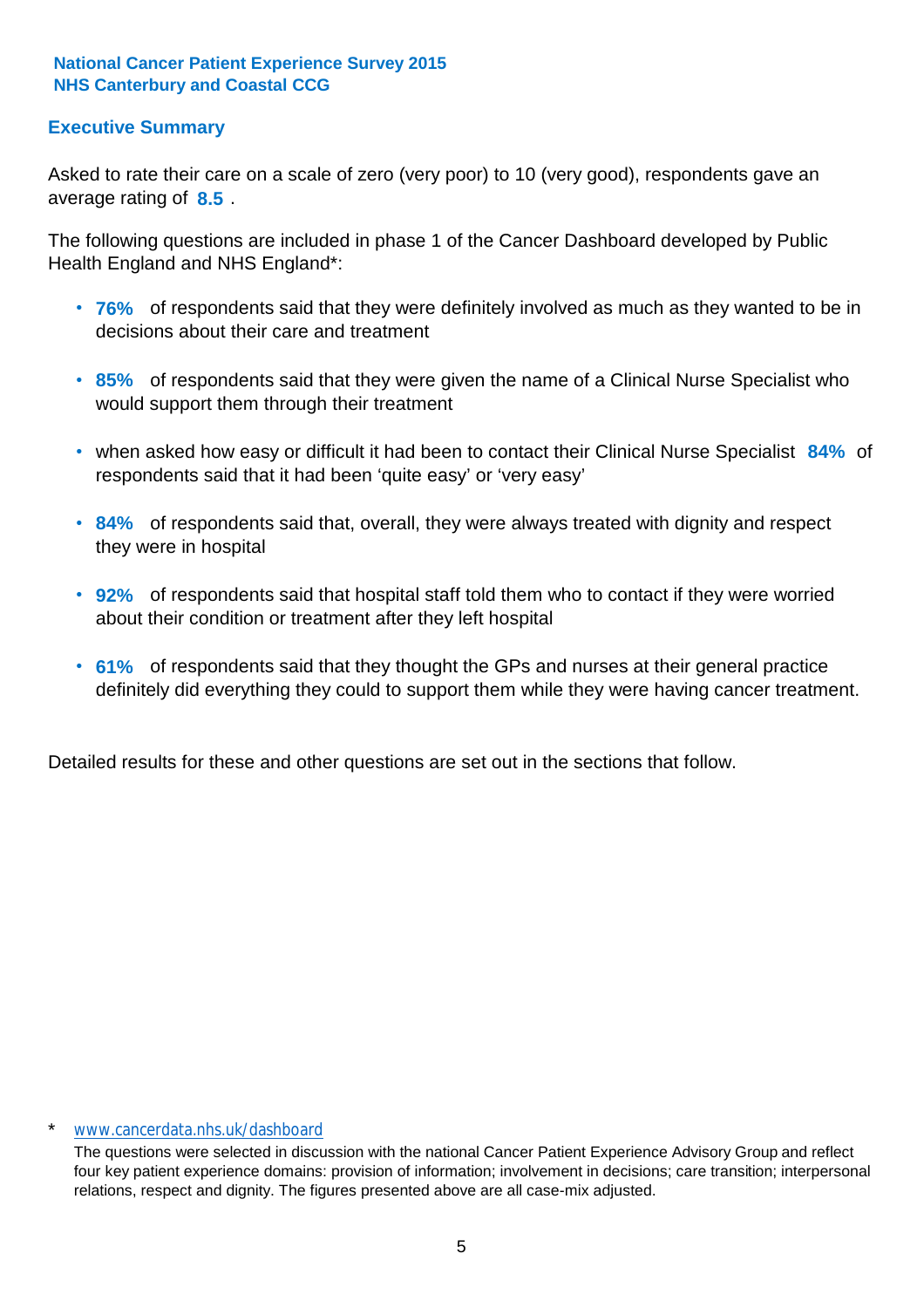# **Questions which scored outside expected range**

|                 |                                                                                                     |                                          |                                       | 2015 Case-mix Adjusted              |                                     |                              |
|-----------------|-----------------------------------------------------------------------------------------------------|------------------------------------------|---------------------------------------|-------------------------------------|-------------------------------------|------------------------------|
| Question        |                                                                                                     | respondents<br>for this CCG<br>Number of | Percentage for<br>this<br>2015<br>500 | Lower limit of<br>expected<br>range | Upper limit of<br>expected<br>range | Average<br>National<br>Score |
|                 | Finding out what was wrong with you                                                                 |                                          |                                       |                                     |                                     |                              |
| Q11             | Patient given easy to understand written information about the<br>type of cancer they had           | 305                                      | 62%                                   | 67%                                 | 77%                                 | 72%                          |
|                 | Deciding the best treatment for you                                                                 |                                          |                                       |                                     |                                     |                              |
| Q13             | Possible side effects explained in an understandable way                                            | 333                                      | 67%                                   | 68%                                 | 78%                                 | 73%                          |
| Q14             | Patient given practical advice and support in dealing with side<br>effects of treatment             | 331                                      | 56%                                   | 61%                                 | 71%                                 | 66%                          |
| Q <sub>15</sub> | Patient definitely told about side effects that could affect them in<br>the future                  | 303                                      | 48%                                   | 49%                                 | 60%                                 | 54%                          |
|                 | <b>Clinical Nurse Specialist</b>                                                                    |                                          |                                       |                                     |                                     |                              |
| Q17             | Patient given the name of the CNS who would support them<br>through their treatment                 | 334                                      | 85%                                   | 87%                                 | 93%                                 | 90%                          |
|                 | Support for people with cancer                                                                      |                                          |                                       |                                     |                                     |                              |
| Q20             | Hospital staff gave information about support groups                                                | 241                                      | 74%                                   | 78%                                 | 88%                                 | 83%                          |
| Q <sub>21</sub> | Hospital staff gave information about impact cancer could have<br>on day to day activities          | 207                                      | 73%                                   | 75%                                 | 86%                                 | 81%                          |
| Q22             | Hospital staff gave information on getting financial help                                           | 173                                      | 44%                                   | 47%                                 | 62%                                 | 55%                          |
| Q <sub>23</sub> | Hospital staff told patient they could get free prescriptions                                       | 132                                      | 72%                                   | 73%                                 | 87%                                 | 80%                          |
|                 | Hospital care as a day patient / outpatient                                                         |                                          |                                       |                                     |                                     |                              |
| Q41             | Patient was able to discuss worries or fears with staff during<br>visit                             | 263                                      | 64%                                   | 64%                                 | 76%                                 | 70%                          |
|                 | Home care and support                                                                               |                                          |                                       |                                     |                                     |                              |
| Q49             | Hospital staff gave family or someone close all the information<br>needed to help with care at home | 283                                      | 52%                                   | 52%                                 | 63%                                 | 58%                          |
| Q51             | Patient definitely given enough support from health or social<br>services after treatment           | 96                                       | 33%                                   | 35%                                 | 55%                                 | 45%                          |
|                 | Your overall NHS care                                                                               |                                          |                                       |                                     |                                     |                              |
| Q54             | Hospital and community staff always worked well together                                            | 335                                      | 54%                                   | 55%                                 | 66%                                 | 61%                          |
| Q56             | Overall the administration of the care was very good / good                                         | 347                                      | 84%                                   | 86%                                 | 92%                                 | 89%                          |
| Q59             | Patient's average rating of care scored from very poor to very<br>good                              | 338                                      | 8.5                                   | 8.5                                 | 8.9                                 | 8.7                          |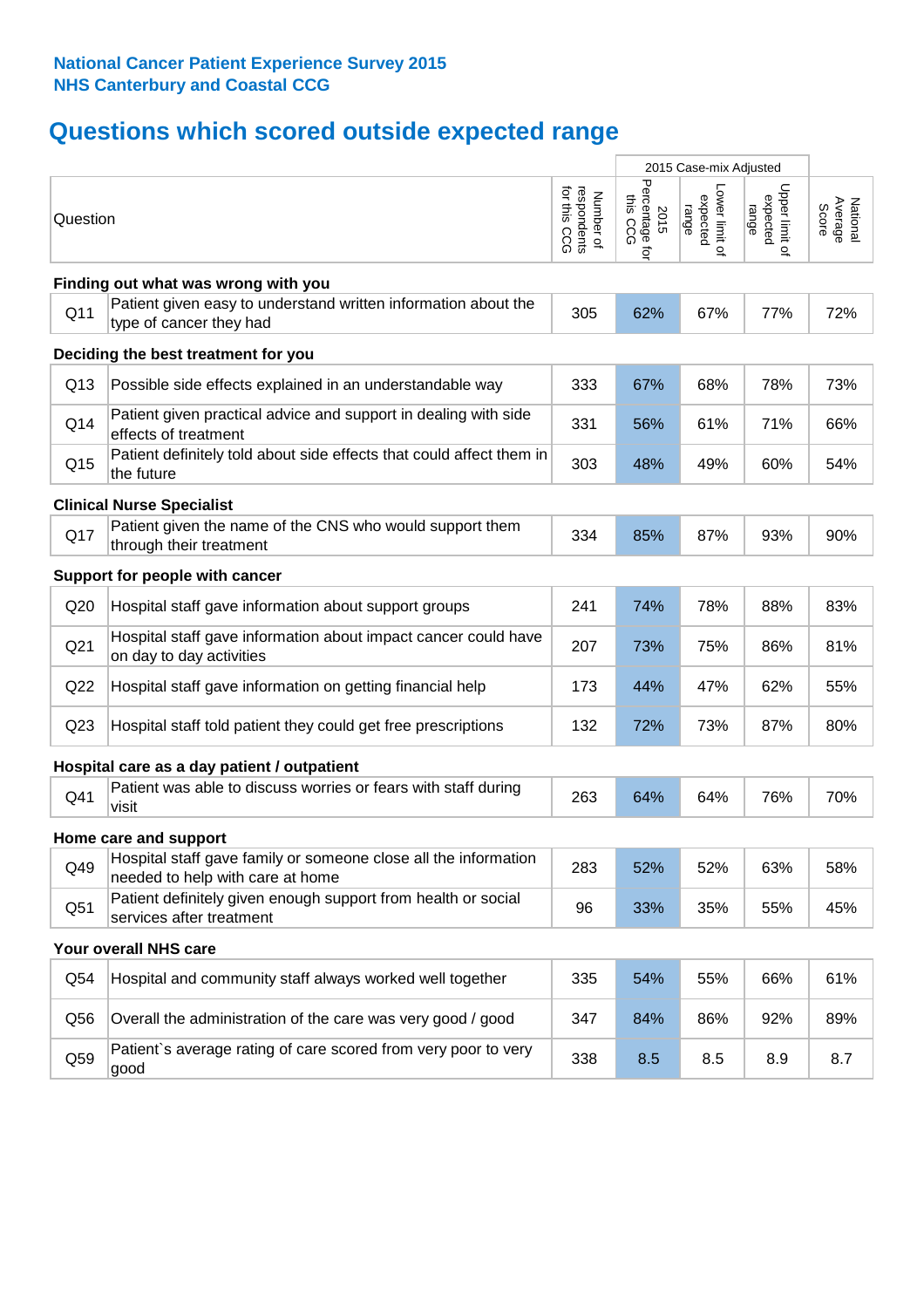## **CCG results**

## **Seeing your GP**



|    |                                                                |                                         |                             |               | 2015 Case-mix Adjusted     |                            |                           |
|----|----------------------------------------------------------------|-----------------------------------------|-----------------------------|---------------|----------------------------|----------------------------|---------------------------|
|    | Question                                                       | respondents<br>Number<br>$\overline{a}$ | 2015<br>Unadjusted<br>Score | 2015<br>Score | Expected<br>range<br>lower | Expected<br>range<br>dpper | National Average<br>Score |
| Q1 | Saw GP once / twice before being told had to go to<br>hospital | 253                                     | 76%                         | 75%           | 71%                        | 81%                        | 76%                       |
| Q2 | Patient thought they were seen as soon as necessary            | 342                                     | 83%                         | 82%           | 78%                        | 86%                        | 82%                       |

|    |                                                                             |                                                       | No.     |
|----|-----------------------------------------------------------------------------|-------------------------------------------------------|---------|
|    |                                                                             | Yes                                                   | $\star$ |
|    | Beforehand, did you have all the<br>information you needed about your test? | No, I would have liked more written information       | $\star$ |
| Q5 |                                                                             | No, I would have liked more <b>verbal</b> information | $\star$ |
|    |                                                                             | I did not need / want any information                 | $\star$ |
|    |                                                                             | Don't know / can't remember                           | $\star$ |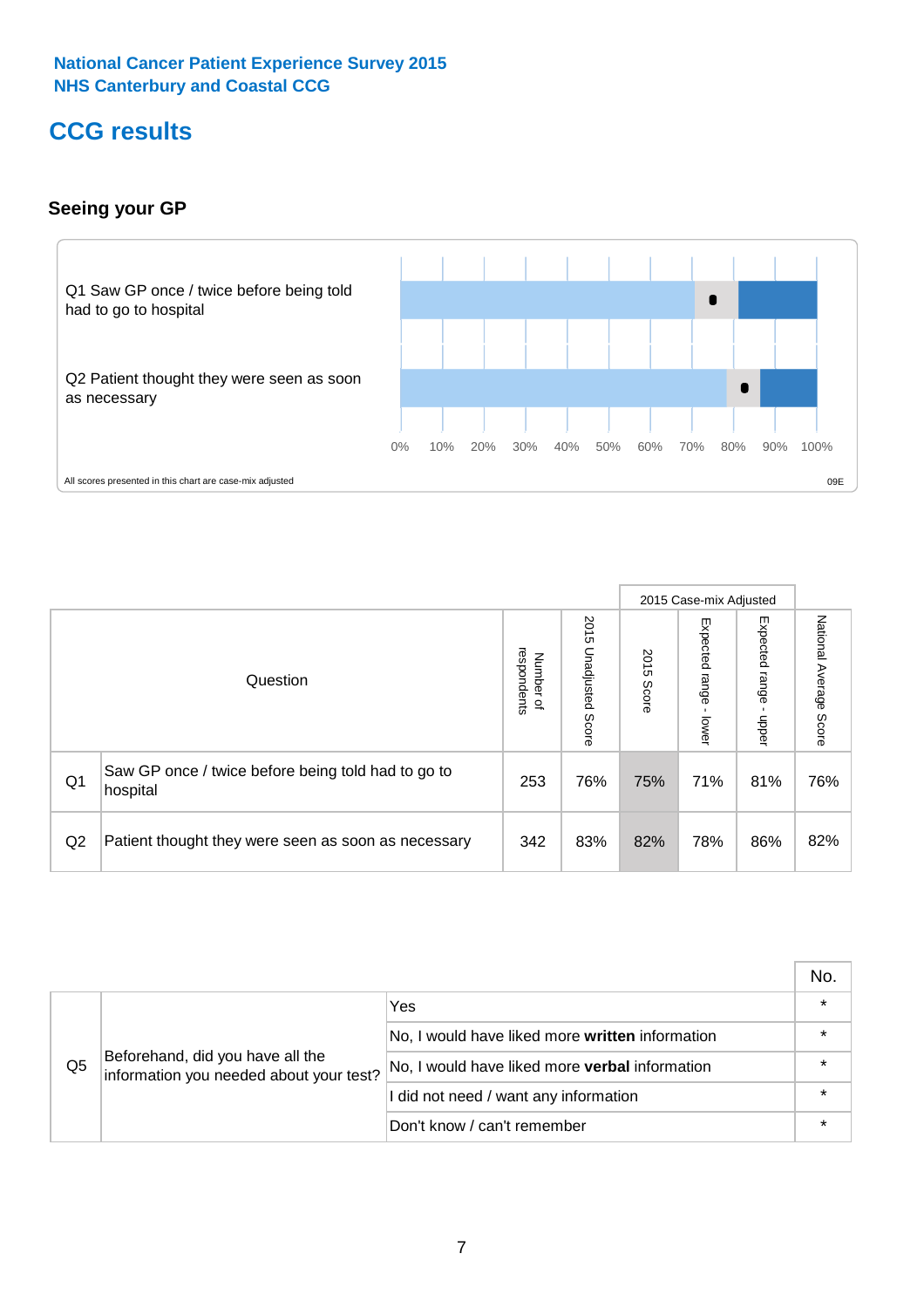### **Diagnostic tests**



|                |                                                                       |                                   |                             |               | 2015 Case-mix Adjusted      |                         |                           |
|----------------|-----------------------------------------------------------------------|-----------------------------------|-----------------------------|---------------|-----------------------------|-------------------------|---------------------------|
|                | Question                                                              | respondents<br>Number<br>$\Omega$ | 2015<br>Unadjusted<br>Score | 2015<br>Score | Expected<br>Irange<br>lower | Expected range<br>nbber | National Average<br>Score |
| Q <sub>6</sub> | The length of time waiting for the test to be done was<br>about right | 309                               | 86%                         | 86%           | 83%                         | 90%                     | 87%                       |
| Q7             | Given complete explanation of test results in<br>understandable way   | 309                               | 78%                         | 78%           | 74%                         | 83%                     | 79%                       |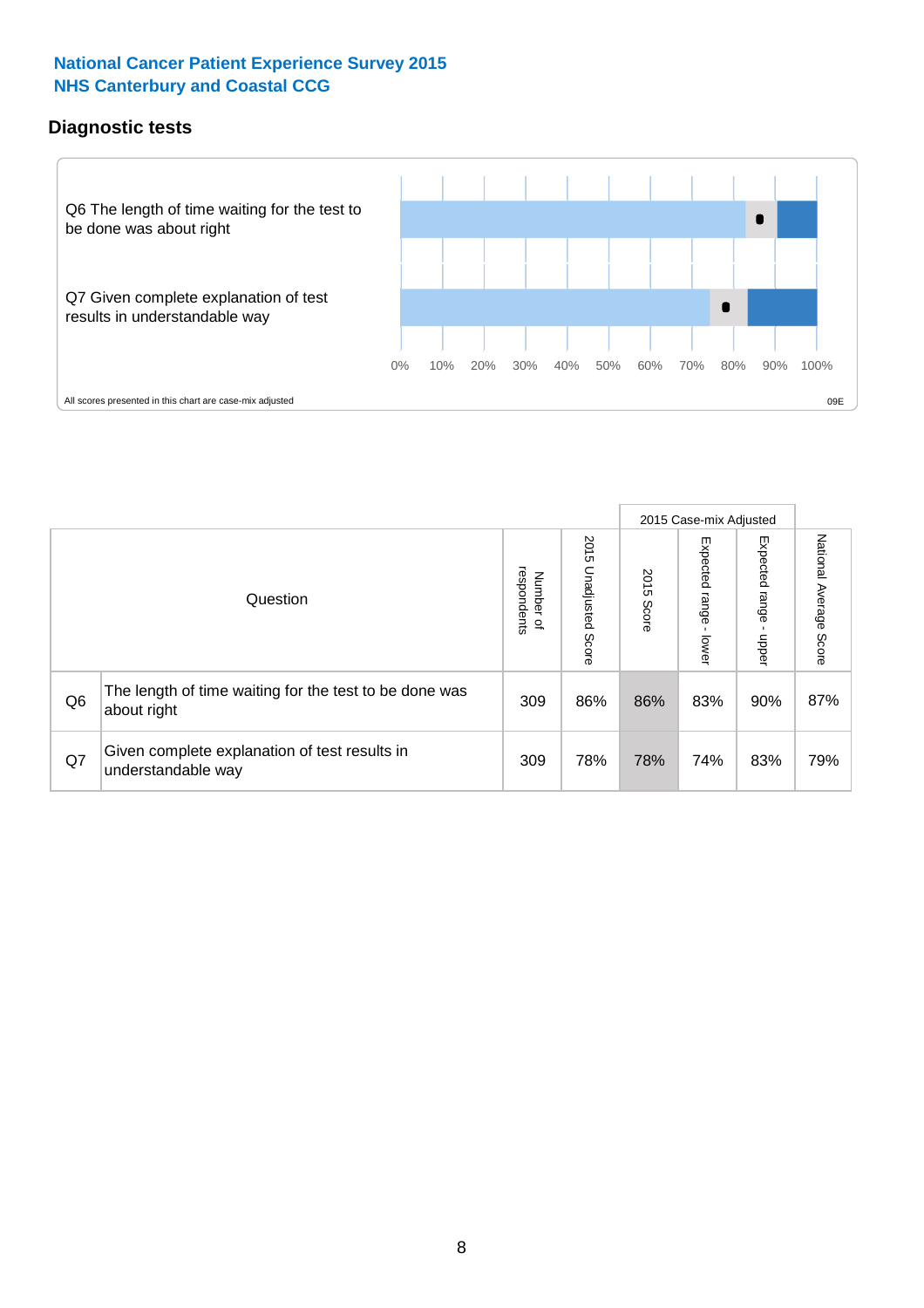#### **Finding out what was wrong with you**



|                |                                                                                            |                          |                             |               | 2015 Case-mix Adjusted                       |                                         |                        |
|----------------|--------------------------------------------------------------------------------------------|--------------------------|-----------------------------|---------------|----------------------------------------------|-----------------------------------------|------------------------|
|                | Question                                                                                   | respondents<br>Number of | 2015<br>Unadjusted<br>Score | 2015<br>Score | Expected<br>abuel<br>$\mathbf{r}$<br>- lower | Expected range<br>$\mathbf{r}$<br>nbber | National Average Score |
| Q8             | Patient told they could bring a family member or friend<br>when first told they had cancer | 275                      | 75%                         | 74%           | 74%                                          | 84%                                     | 79%                    |
| Q <sub>9</sub> | Patient felt they were told sensitively that they had cancer                               | 345                      | 83%                         | 83%           | 80%                                          | 88%                                     | 84%                    |
| Q10            | Patient completely understood the explanation of what<br>was wrong                         | 348                      | 70%                         | 69%           | 68%                                          | 78%                                     | 73%                    |
| Q11            | Patient given easy to understand written information<br>about the type of cancer they had  | 305                      | 62%                         | 62%           | 67%                                          | 77%                                     | 72%                    |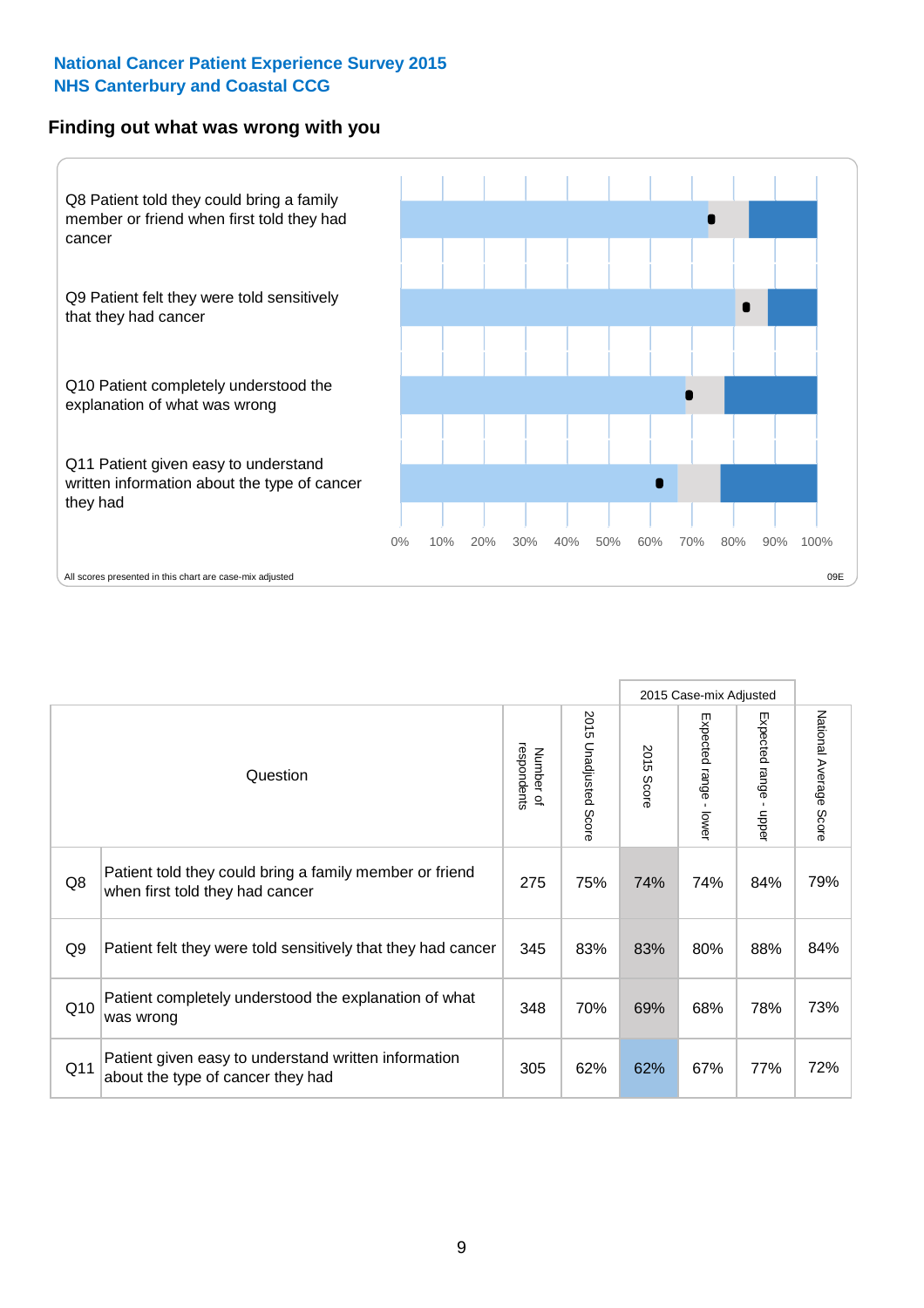### **Finding out what was wrong with you**



|     |                                                                                         |                          |                                 | 2015 Case-mix Adjusted |                                         |                           |                        |
|-----|-----------------------------------------------------------------------------------------|--------------------------|---------------------------------|------------------------|-----------------------------------------|---------------------------|------------------------|
|     | Question                                                                                | respondents<br>Number of | 2015<br><b>Unadjusted Score</b> | 2015<br>Score          | Expected range<br>$\mathbf{r}$<br>lower | Expected range<br>- nbbeu | National Average Score |
| Q12 | Patient felt that treatment options were completely<br>explained                        | 295                      | 81%                             | 81%                    | 78%                                     | 87%                       | 83%                    |
| Q13 | Possible side effects explained in an understandable way                                | 333                      | 68%                             | 67%                    | 68%                                     | 78%                       | 73%                    |
| Q14 | Patient given practical advice and support in dealing with<br>side effects of treatment | 331                      | 56%                             | 56%                    | 61%                                     | 71%                       | 66%                    |
| Q15 | Patient definitely told about side effects that could affect<br>them in the future      | 303                      | 49%                             | 48%                    | 49%                                     | 60%                       | 54%                    |
| Q16 | Patient definitely involved in decisions about care and<br>treatment                    | 333                      | 76%                             | 76%                    | 73%                                     | 82%                       | 78%                    |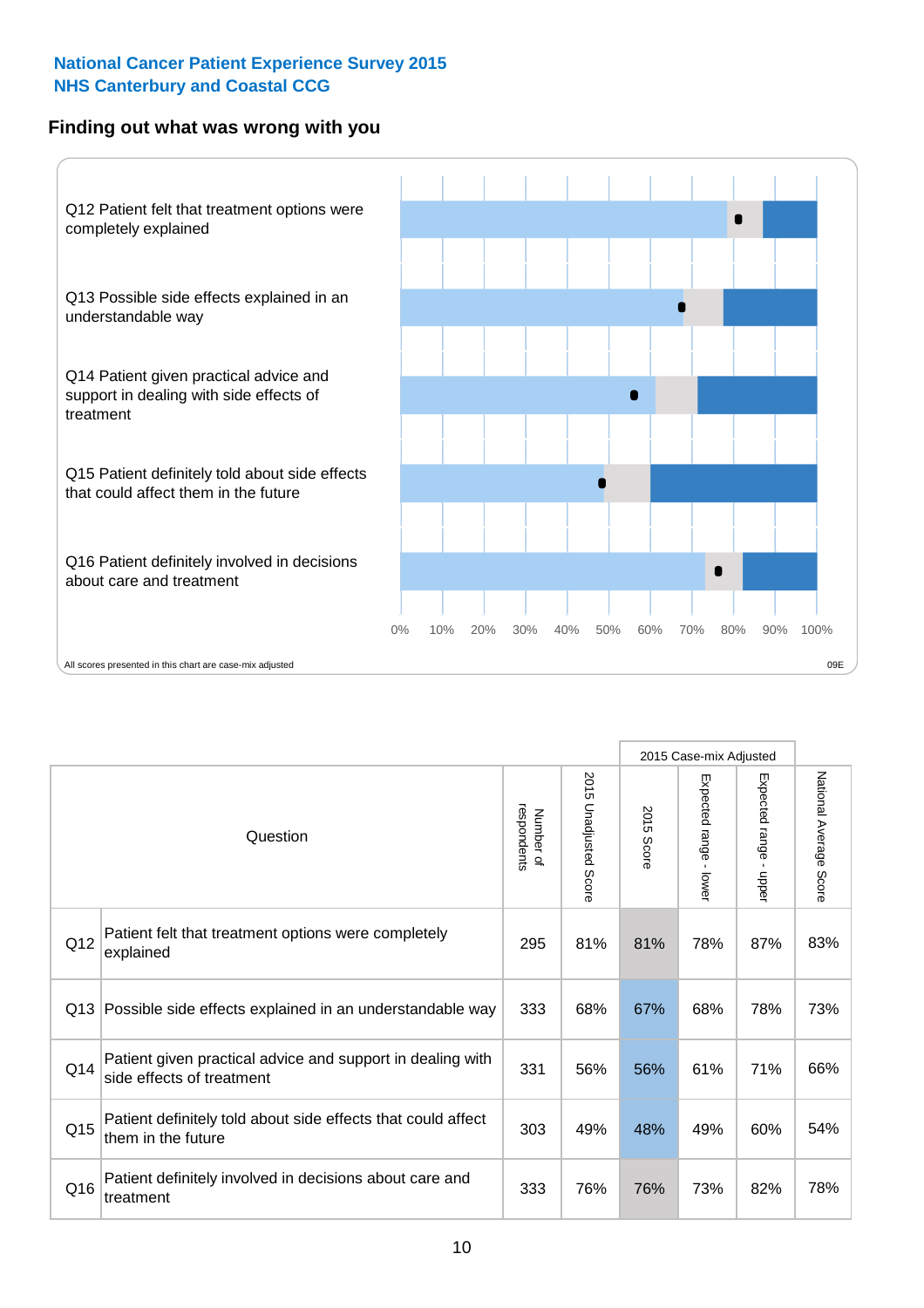### **Clinical Nurse Specialist**



|     |                                                                                     |                          |                       |               | 2015 Case-mix Adjusted  |                         |                        |
|-----|-------------------------------------------------------------------------------------|--------------------------|-----------------------|---------------|-------------------------|-------------------------|------------------------|
|     | Question                                                                            | respondents<br>Number of | 2015 Unadjusted Score | 2015<br>Score | Expected range<br>lower | Expected range<br>nbber | National Average Score |
| Q17 | Patient given the name of the CNS who would support<br>them through their treatment | 334                      | 85%                   | 85%           | 87%                     | 93%                     | 90%                    |
|     | Q18 Patient found it easy to contact their CNS                                      | 241                      | 84%                   | 84%           | 82%                     | 92%                     | 87%                    |
| Q19 | Get understandable answers to important questions all or<br>most of the time        | 231                      | 86%                   | 86%           | 84%                     | 93%                     | 89%                    |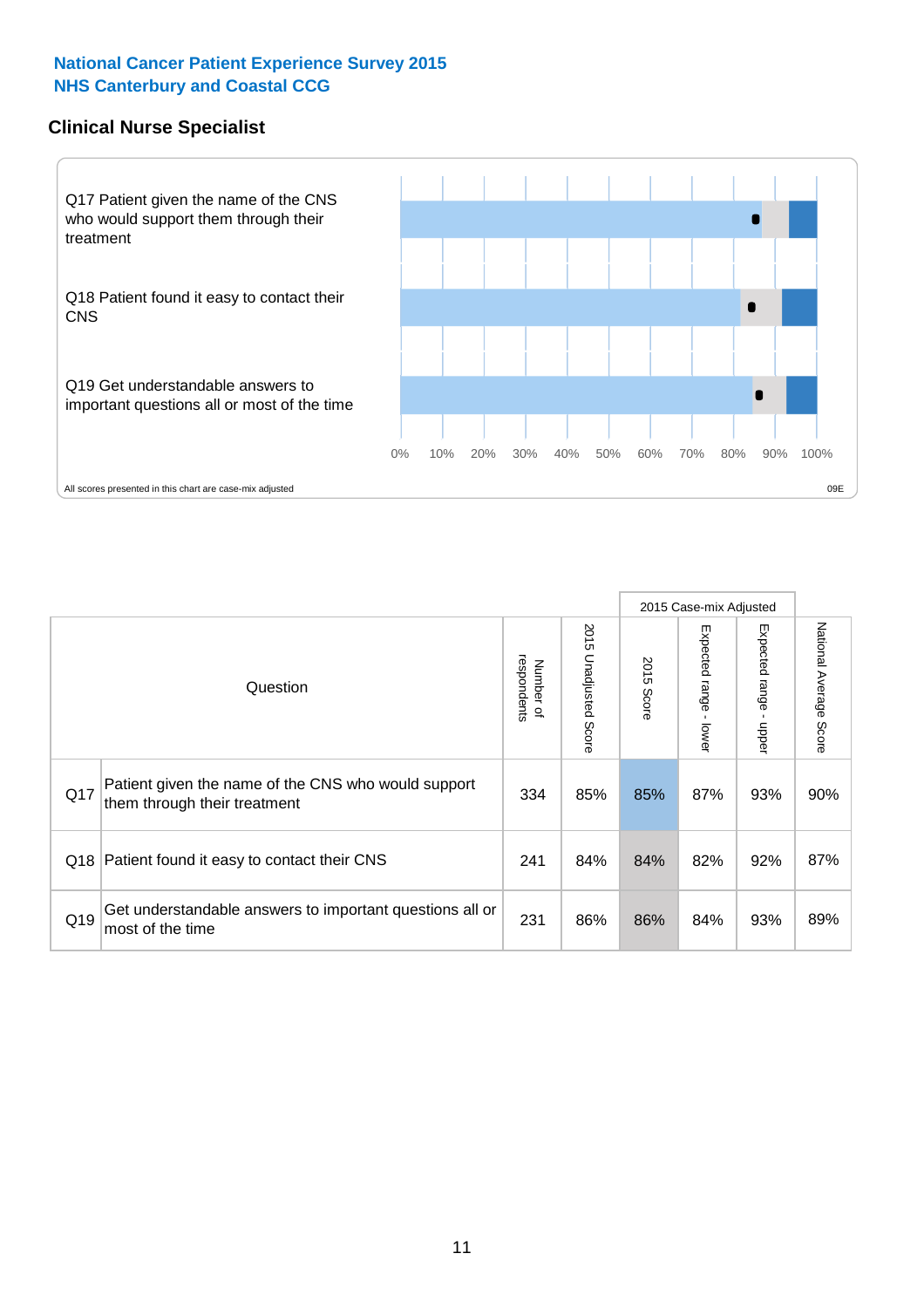#### **Support for people with cancer**



|                 |                                                                                            |                          |                             |               | 2015 Case-mix Adjusted  |                                           |                        |
|-----------------|--------------------------------------------------------------------------------------------|--------------------------|-----------------------------|---------------|-------------------------|-------------------------------------------|------------------------|
|                 | Question                                                                                   | respondents<br>Number of | 2015<br>Unadjusted<br>Score | 2015<br>Score | Expected range<br>lower | Expected range<br>$\blacksquare$<br>nbber | National Average Score |
| Q20             | Hospital staff gave information about support groups                                       | 241                      | 74%                         | 74%           | 78%                     | 88%                                       | 83%                    |
| Q <sub>21</sub> | Hospital staff gave information about impact cancer could<br>have on day to day activities | 207                      | 73%                         | 73%           | 75%                     | 86%                                       | 81%                    |
| Q22             | Hospital staff gave information on getting financial help                                  | 173                      | 43%                         | 44%           | 47%                     | 62%                                       | 55%                    |
| Q <sub>23</sub> | Hospital staff told patient they could get free prescriptions                              | 132                      | 70%                         | 72%           | 73%                     | 87%                                       | 80%                    |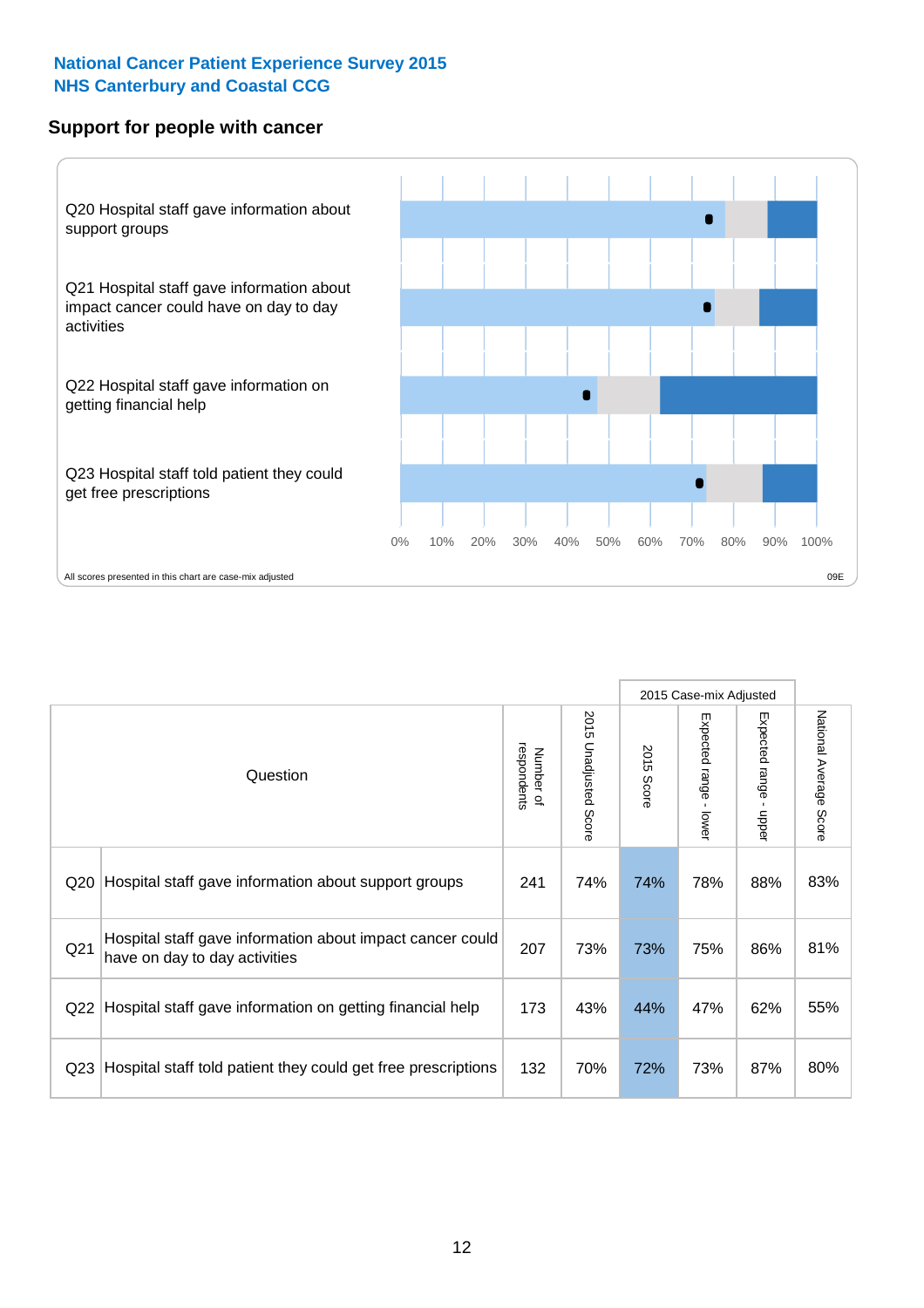## **Operations**



|     |                                                                 |                                              |                             |                   | 2015 Case-mix Adjusted     |                            |                              |
|-----|-----------------------------------------------------------------|----------------------------------------------|-----------------------------|-------------------|----------------------------|----------------------------|------------------------------|
|     | Question                                                        | respondents<br>Number<br>$\overline{\sigma}$ | 2015<br>Unadjusted<br>Score | 201<br>ຕ<br>Score | Expected<br>range<br>lower | Expected<br>range<br>doper | National<br>Average<br>Score |
| Q26 | Staff explained how operation had gone in<br>understandable way | 194                                          | 74%                         | 74%               | 72%                        | 83%                        | 78%                          |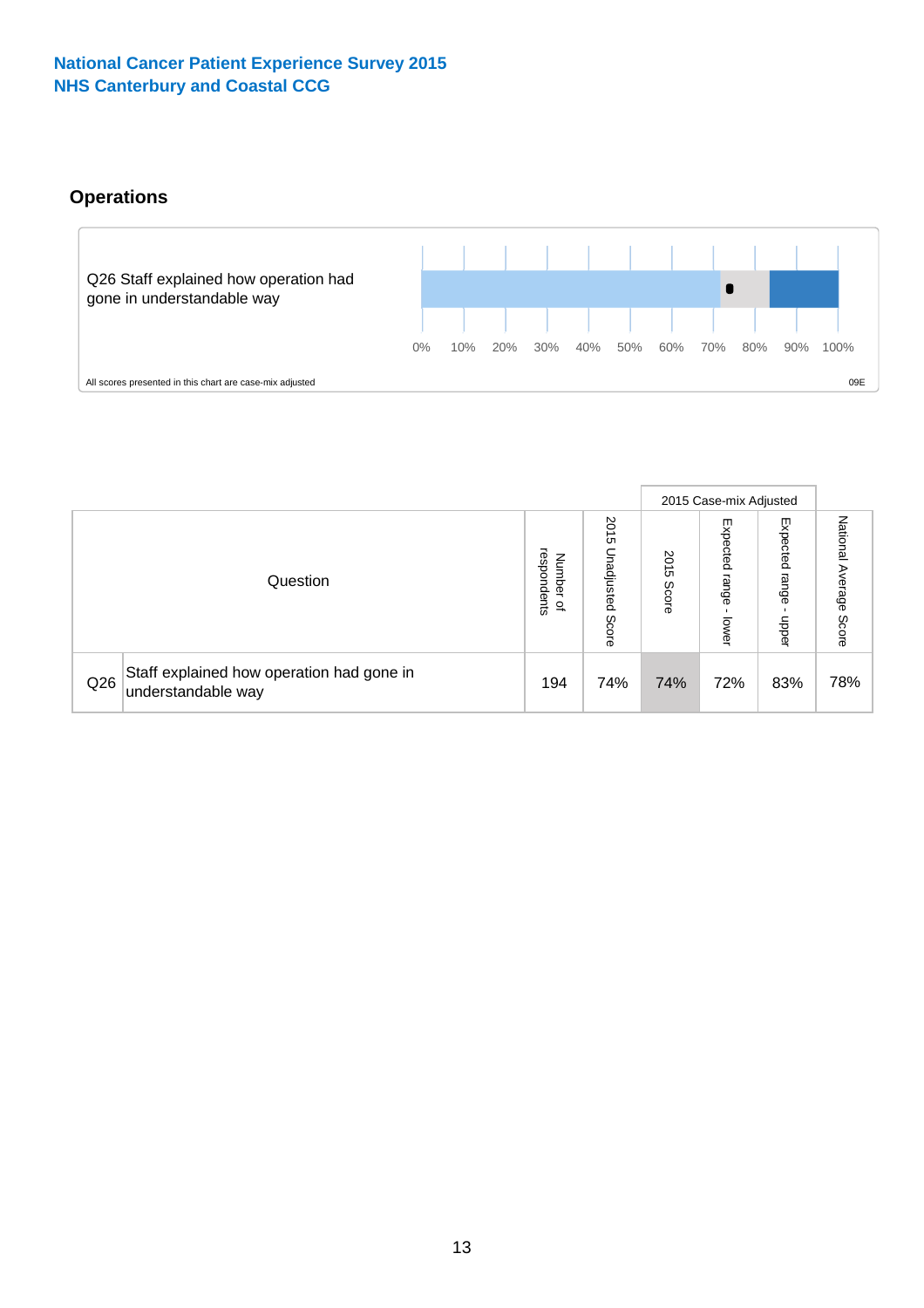## **Hospital care as an inpatient (Part 1 of 3)**



All scores presented in this chart are case-mix adjusted  $09E$ 

|                 |                                                                                           |                          |                       |                      | 2015 Case-mix Adjusted                    |                                           |                        |
|-----------------|-------------------------------------------------------------------------------------------|--------------------------|-----------------------|----------------------|-------------------------------------------|-------------------------------------------|------------------------|
|                 | Question                                                                                  | respondents<br>Number of | 2015 Unadjusted Score | 2015<br><b>Score</b> | Expected range<br>$\blacksquare$<br>lower | Expected range<br>$\blacksquare$<br>nbber | National Average Score |
| Q28             | Groups of doctors or nurses did not talk in front of patient<br>as if they were not there | 210                      | 77%                   | 76%                  | 76%                                       | 87%                                       | 81%                    |
| Q29             | Patient had confidence and trust in all doctors treating<br>them                          | 210                      | 80%                   | 79%                  | 79%                                       | 89%                                       | 84%                    |
| Q30             | Patient's family or someone close definitely had<br>opportunity to talk to doctor         | 169                      | 73%                   | 74%                  | 65%                                       | 79%                                       | 72%                    |
| Q <sub>31</sub> | Patient had confidence and trust in all ward nurses                                       | 212                      | 73%                   | 73%                  | 66%                                       | 78%                                       | 72%                    |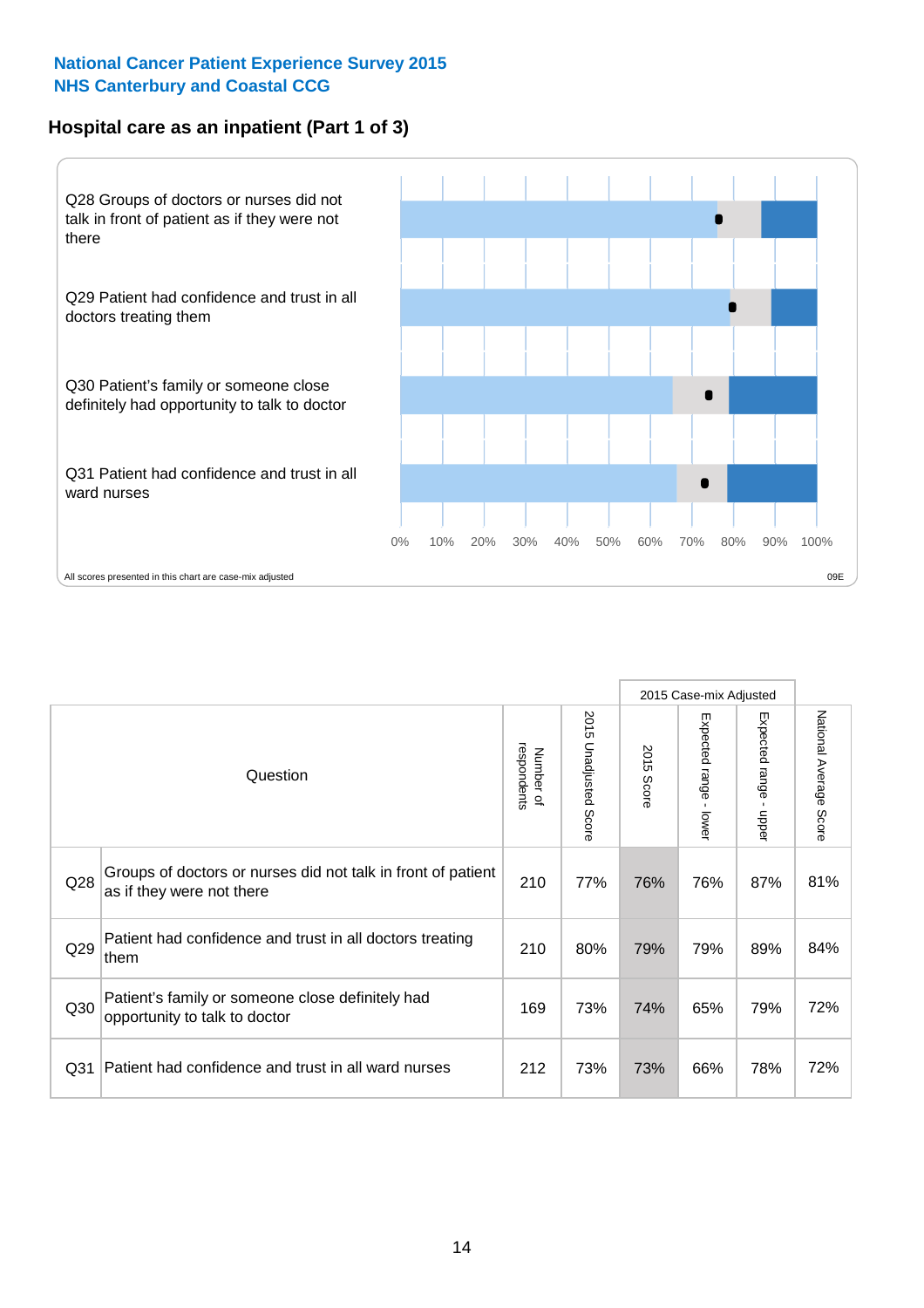## **Hospital care as an inpatient (Part 2 of 3)**



|                 |                                                                         |                          |                       |            | 2015 Case-mix Adjusted |                                           |                        |
|-----------------|-------------------------------------------------------------------------|--------------------------|-----------------------|------------|------------------------|-------------------------------------------|------------------------|
|                 | Question                                                                | respondents<br>Number of | 2015 Unadjusted Score | 2015 Score | Expected range - lower | Expected range<br>$\blacksquare$<br>nbber | National Average Score |
| Q <sub>32</sub> | Always / nearly always enough nurses on duty                            | 211                      | 64%                   | 65%        | 60%                    | 72%                                       | 66%                    |
| Q <sub>33</sub> | All staff asked patient what name they preferred to be<br>called by     | 211                      | 65%                   | 65%        | 57%                    | 76%                                       | 67%                    |
| Q34             | Always given enough privacy when discussing condition<br>or treatment   | 211                      | 86%                   | 86%        | 80%                    | 90%                                       | 85%                    |
| Q35             | Patient was able to discuss worries or fears with staff<br>during visit | 154                      | 47%                   | 48%        | 44%                    | 60%                                       | 52%                    |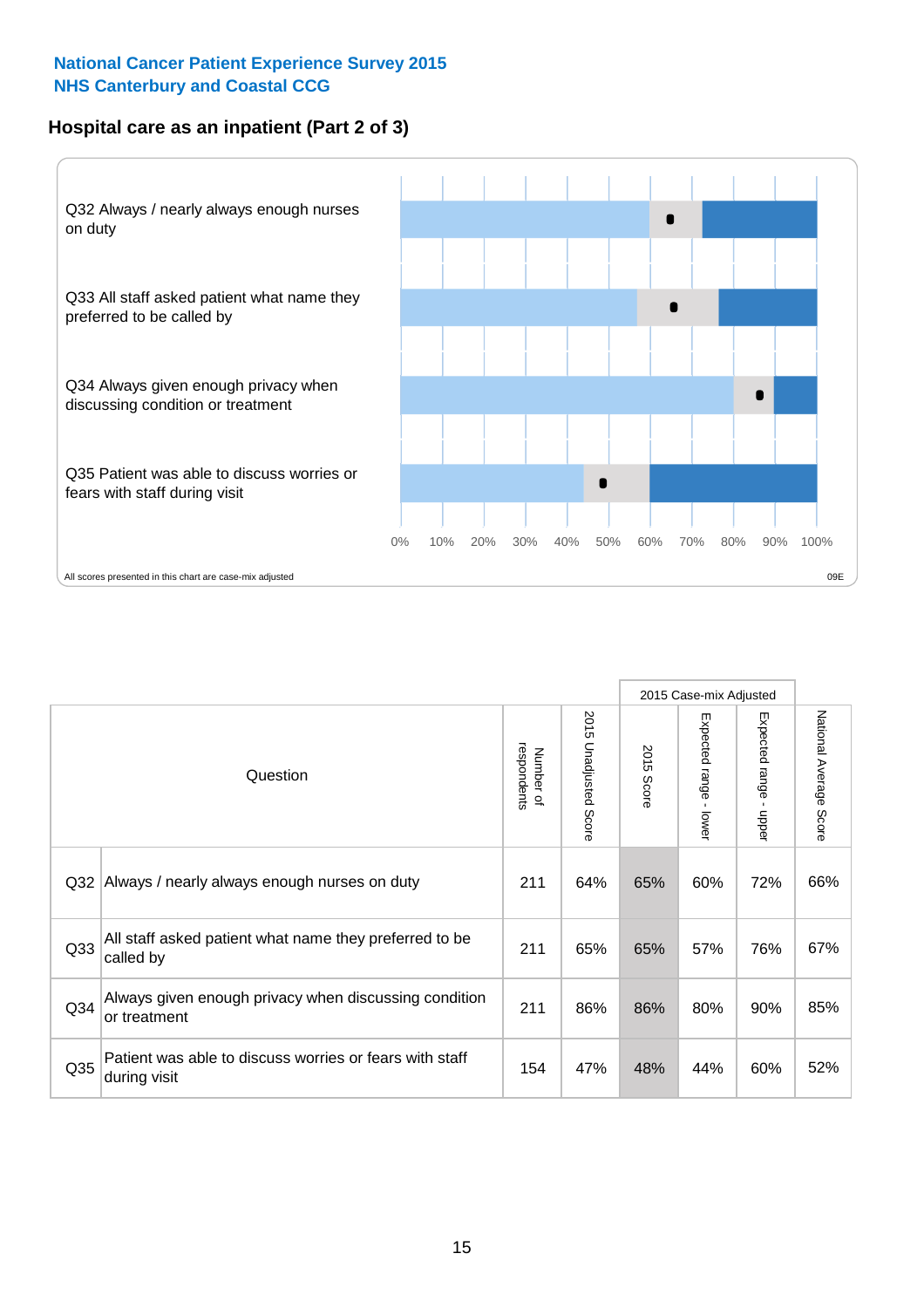## **Hospital care as an inpatient (Part 3 of 3)**



|                 |                                                                                     |                          |                                 |               | 2015 Case-mix Adjusted  |                                           |                        |
|-----------------|-------------------------------------------------------------------------------------|--------------------------|---------------------------------|---------------|-------------------------|-------------------------------------------|------------------------|
|                 | Question                                                                            | respondents<br>Number of | 2015<br><b>Unadjusted Score</b> | 2015<br>Score | Expected range<br>lower | Expected range<br>$\blacksquare$<br>nbber | National Average Score |
| Q36             | Hospital staff definitely did everything to help control pain                       | 182                      | 83%                             | 83%           | 78%                     | 89%                                       | 84%                    |
| Q <sub>37</sub> | Always treated with respect and dignity by staff                                    | 211                      | 84%                             | 84%           | 83%                     | 92%                                       | 87%                    |
| Q38             | Given clear written information about what should / should<br>not do post discharge | 192                      | 82%                             | 81%           | 79%                     | 90%                                       | 84%                    |
| Q39             | Staff told patient who to contact if worried post discharge                         | 202                      | 92%                             | 92%           | 90%                     | 97%                                       | 94%                    |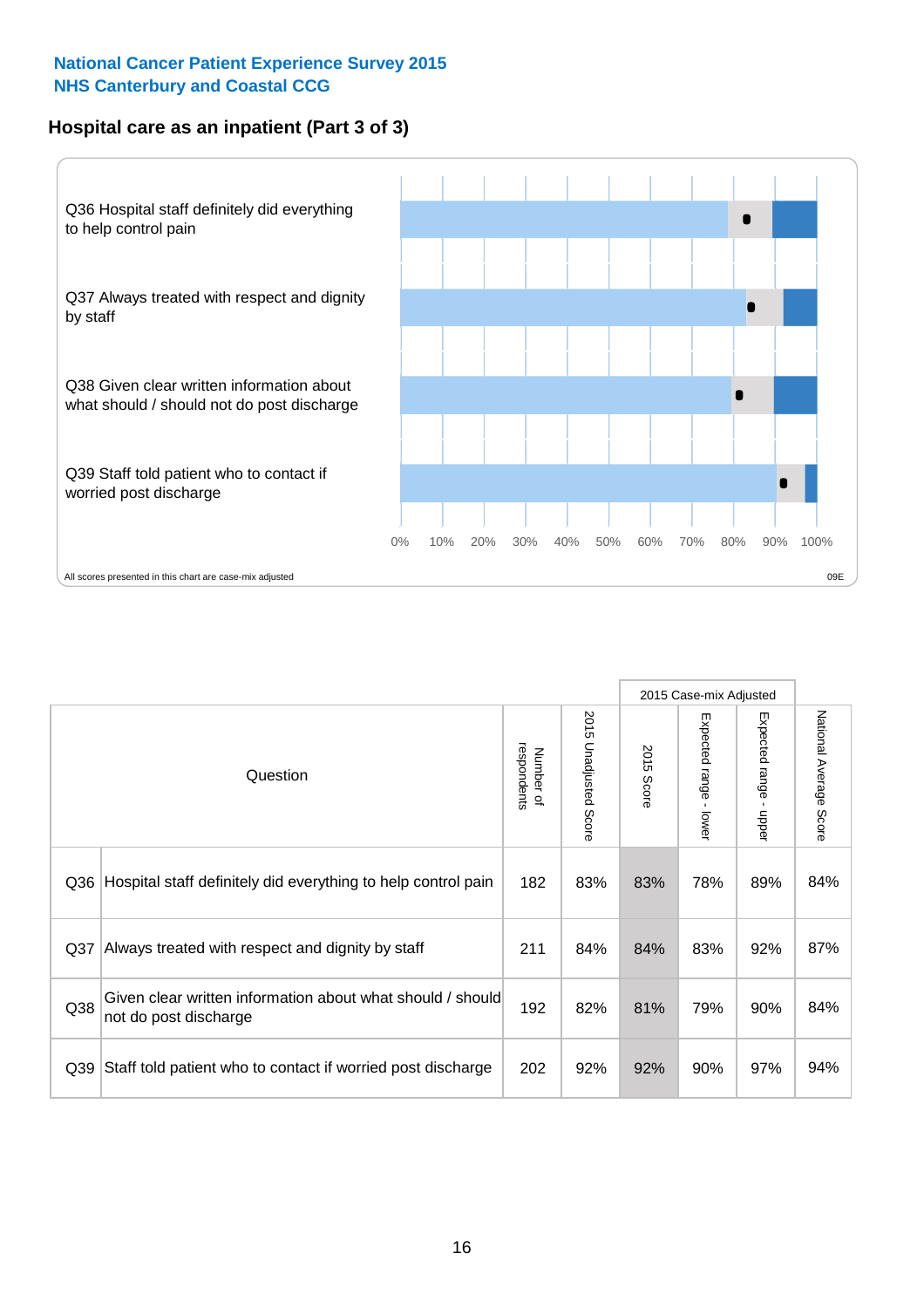## **Hospital care as a day patient / outpatient (Part 1 of 2)**



|     |                                                                                    |                          |                                 |                      | 2015 Case-mix Adjusted                    |                                         |                        |
|-----|------------------------------------------------------------------------------------|--------------------------|---------------------------------|----------------------|-------------------------------------------|-----------------------------------------|------------------------|
|     | Question                                                                           | respondents<br>Number of | 2015<br><b>Unadjusted Score</b> | 2015<br><b>Score</b> | Expected range<br>$\blacksquare$<br>lower | Expected range<br>$\mathbf{I}$<br>nbber | National Average Score |
| Q41 | Patient was able to discuss worries or fears with staff<br>during visit            | 263                      | 64%                             | 64%                  | 64%                                       | 76%                                     | 70%                    |
| Q42 | Doctor had the right notes and other documentation with<br>them                    | 306                      | 95%                             | 95%                  | 93%                                       | 98%                                     | 96%                    |
| Q44 | Beforehand patient had all information needed about<br>radiotherapy treatment      | 111                      | 85%                             | 84%                  | 80%                                       | 92%                                     | 86%                    |
| Q45 | Patient given understandable information about whether<br>radiotherapy was working | 90                       | 58%                             | 57%                  | 49%                                       | 70%                                     | 60%                    |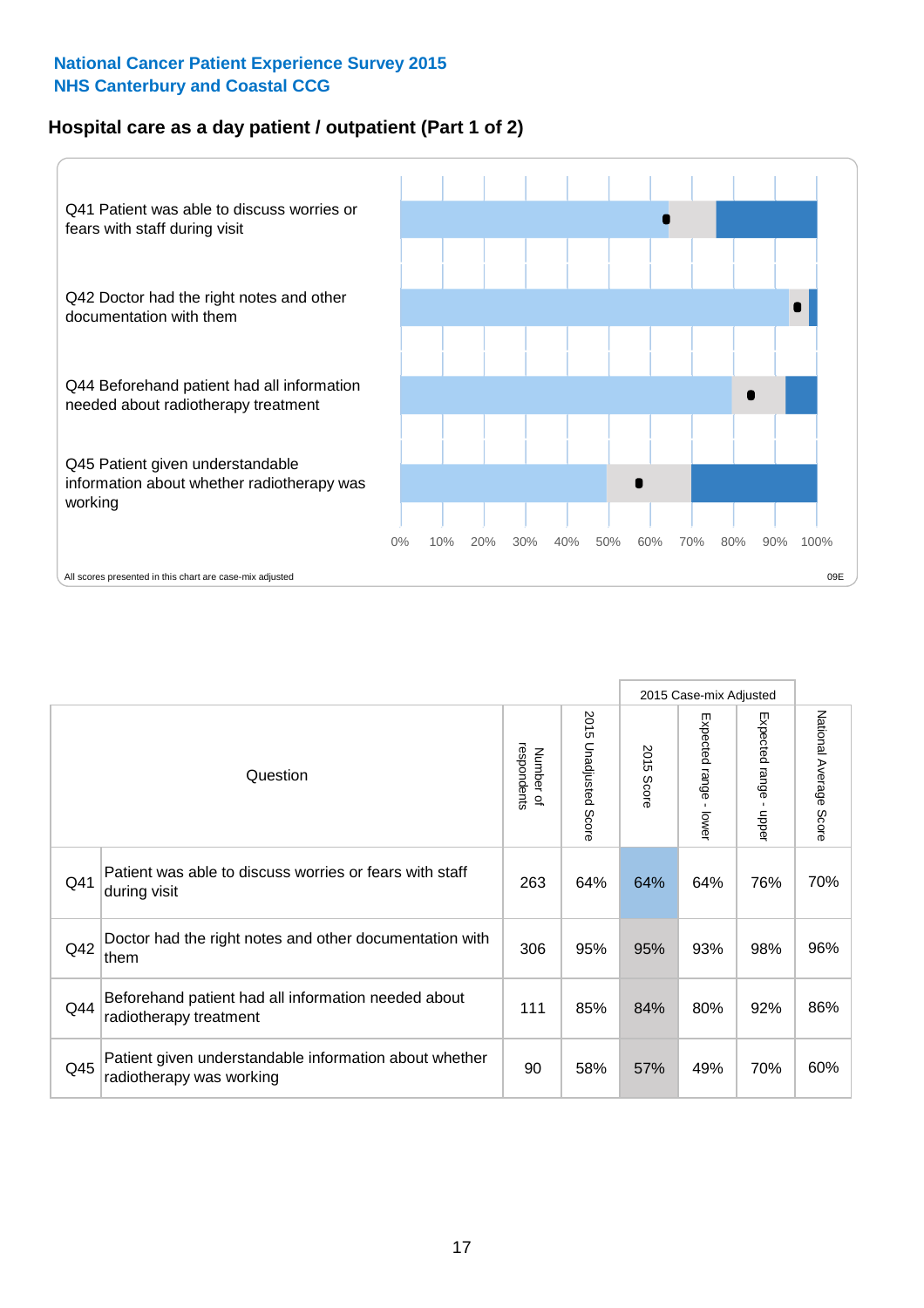## **Hospital care as a day patient / outpatient (Part 2 of 2)**



|     |                                                                                    |                             |                             |               | 2015 Case-mix Adjusted            |                         |                           |
|-----|------------------------------------------------------------------------------------|-----------------------------|-----------------------------|---------------|-----------------------------------|-------------------------|---------------------------|
|     | Question                                                                           | respondents<br>Number<br>டி | 2015<br>Unadjusted<br>Score | 2015<br>Score | Expected<br><b>Lange</b><br>lower | Expected range<br>doper | National Average<br>Score |
| Q47 | Beforehand patient had all information needed about<br>chemotherapy treatment      | 176                         | 79%                         | 79%           | 79%                               | 90%                     | 84%                       |
| Q48 | Patient given understandable information about whether<br>chemotherapy was working | 163                         | 65%                         | 66%           | 61%                               | 75%                     | 68%                       |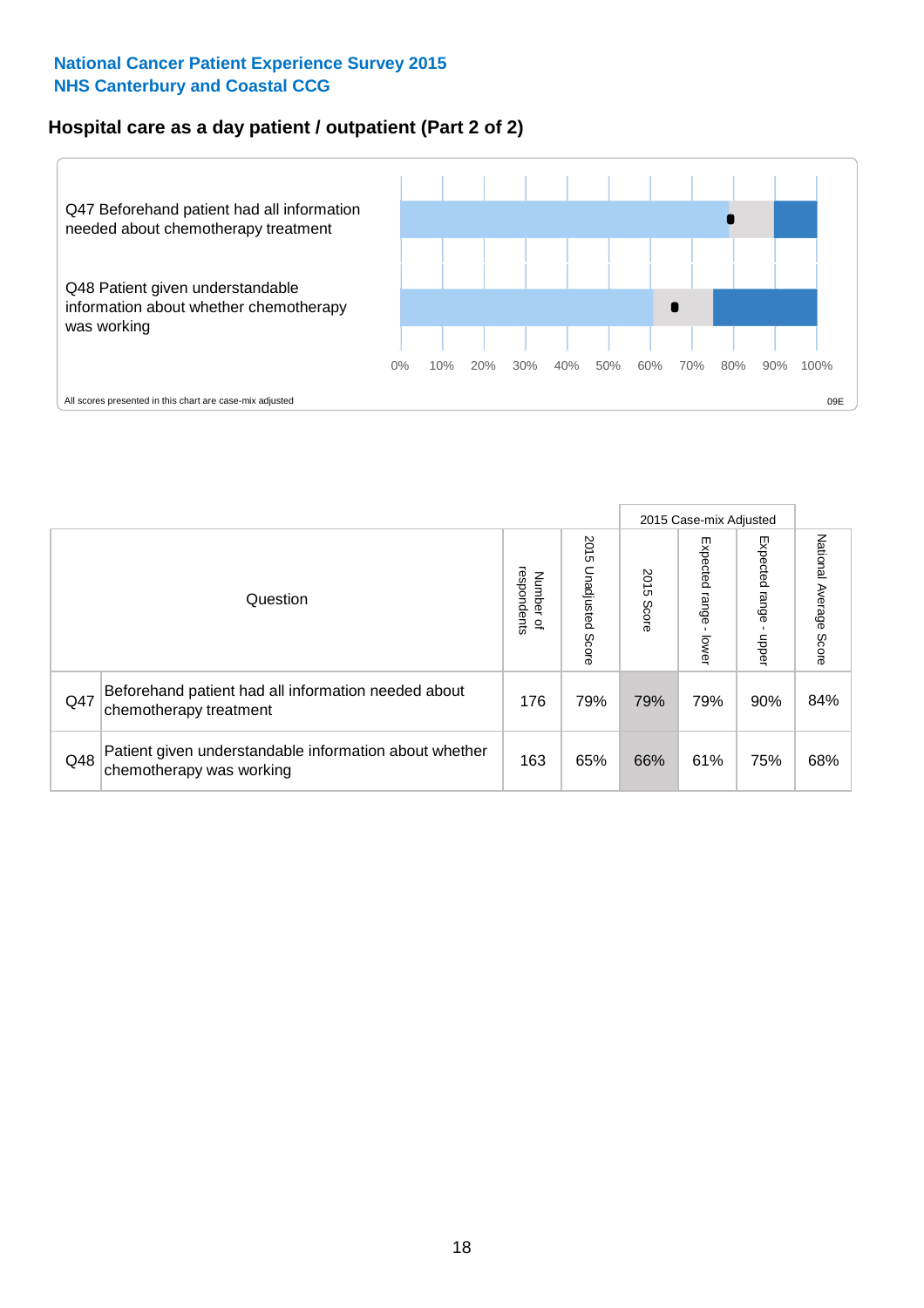#### **Home care and support**



2015 Case-mix Adjusted 2015 Unadjusted Score Expected range - upper National Average Score 2015 Unadjusted Score Expected range - lower National Average Score Expected range - lower Expected range - upper Number of<br>respondents respondents 2015 Score 2015 Score Number of Question Hospital staff gave family or someone close all the  $Q49$  information needed to help with care at home  $283$  51%  $52\%$  52% 63% 58% Patient definitely given enough support from health or  $\frac{1}{250}$  social services during treatment  $\frac{1}{250}$   $\frac{193}{51\%}$  51% 51% 45% 62% 54% Patient definitely given enough support from health or Q51 social services after treatment<br>
Q51 social services after treatment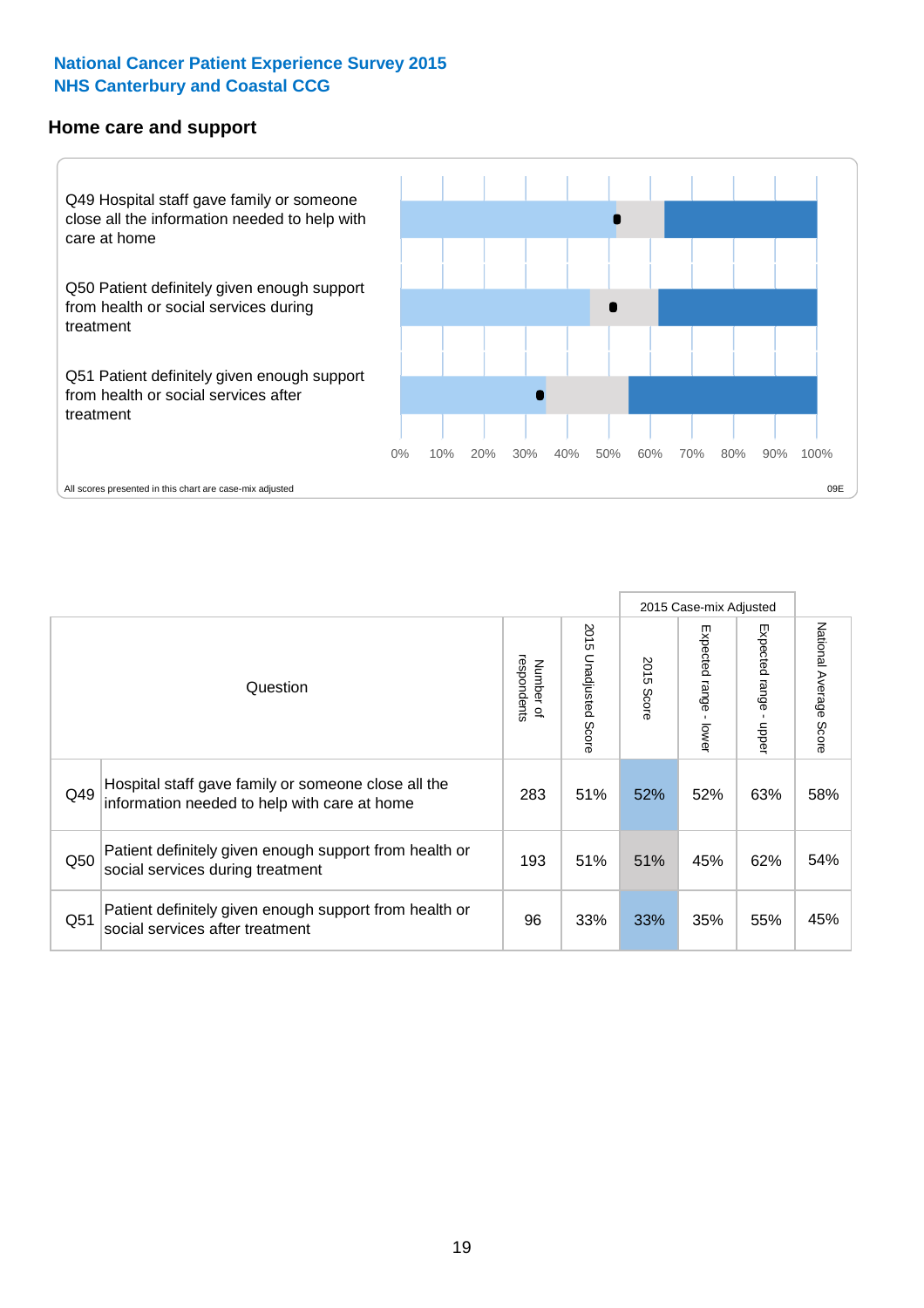#### **Care from your general practice**



|     |                                                                           |                                    |                          |               |                                    | 2015 Case-mix Adjusted  |                           |
|-----|---------------------------------------------------------------------------|------------------------------------|--------------------------|---------------|------------------------------------|-------------------------|---------------------------|
|     | Question                                                                  | Number of<br>respondents<br>Number | 2015<br>Unadjusted Score | 2015<br>Score | Expected<br><b>Irange</b><br>lower | Expected range<br>doper | National Average<br>Score |
| Q52 | GP given enough information about patient's condition<br>and treatment    | 298                                | 96%                      | 95%           | 93%                                | 98%                     | 95%                       |
| Q53 | Practice staff definitely did everything they could to<br>support patient | 247                                | 62%                      | 61%           | 57%                                | 69%                     | 63%                       |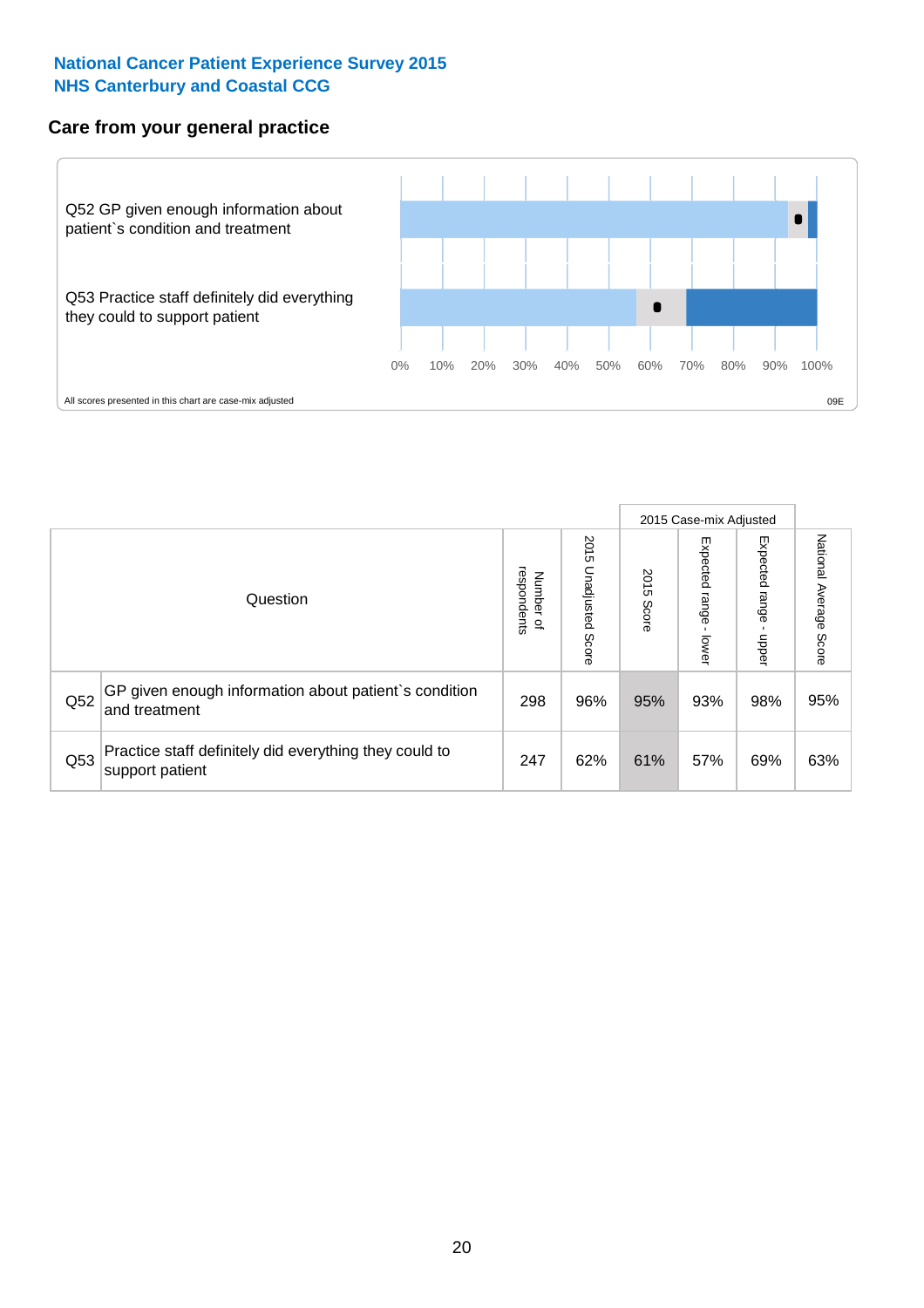## **Your overall NHS care (Part 1 of 2)**



|     |                                                                    |                          |                          |                      | 2015 Case-mix Adjusted                    |                                           |                        |
|-----|--------------------------------------------------------------------|--------------------------|--------------------------|----------------------|-------------------------------------------|-------------------------------------------|------------------------|
|     | Question                                                           | respondents<br>Number of | 2015<br>Unadjusted Score | 2015<br><b>Score</b> | Expected range<br>$\blacksquare$<br>lower | Expected range<br>$\blacksquare$<br>nbber | National Average Score |
| Q54 | Hospital and community staff always worked well together           | 335                      | 54%                      | 54%                  | 55%                                       | 66%                                       | 61%                    |
| Q55 | Patient given a care plan                                          | 288                      | 28%                      | 29%                  | 27%                                       | 39%                                       | 33%                    |
| Q56 | Overall the administration of the care was very good /<br>good     | 347                      | 84%                      | 84%                  | 86%                                       | 92%                                       | 89%                    |
| Q57 | Length of time for attending clinics and appointments was<br>right | 346                      | 61%                      | 61%                  | 59%                                       | 73%                                       | 66%                    |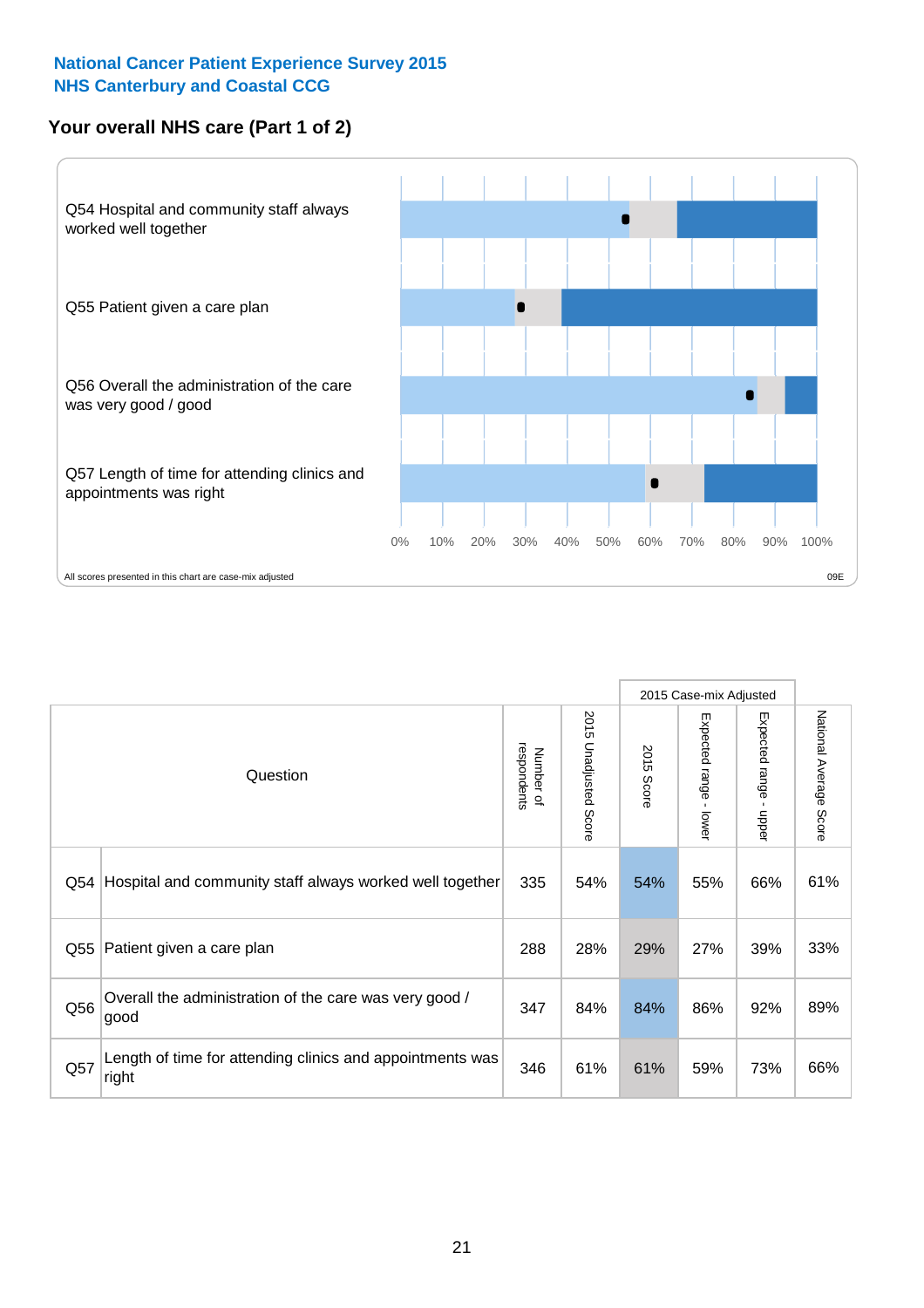## **Your overall NHS care (Part 2 of 2)**



|     |                                                       |                                              |                             |               |                            | 2015 Case-mix Adjusted     |                        |
|-----|-------------------------------------------------------|----------------------------------------------|-----------------------------|---------------|----------------------------|----------------------------|------------------------|
|     | Question                                              | respondents<br>Number<br>$\overline{\sigma}$ | 2015<br>Unadjusted<br>Score | 2015<br>Score | Expected<br>range<br>lower | Expected<br>range<br>doper | National Average Score |
| Q58 | Taking part in cancer research discussed with patient | 336                                          | 23%                         | 23%           | 21%                        | 36%                        | 28%                    |



|     |                                                                        |                                              |                             |               |                                                           | 2015 Case-mix Adjusted                   |                              |
|-----|------------------------------------------------------------------------|----------------------------------------------|-----------------------------|---------------|-----------------------------------------------------------|------------------------------------------|------------------------------|
|     | Question                                                               | respondents<br>Number<br>$\overline{\sigma}$ | 2015<br>Jnadjusted<br>Score | 2015<br>Score | OWer<br>limit<br>range<br>$\overline{\sigma}$<br>expected | Upper<br>limit<br>range<br>õ<br>expected | National<br>Average<br>Score |
| Q59 | Patient's average rating of care scored from very poor to<br>very good | 338                                          | 8.5                         | 8.5           | 8.5                                                       | 8.9                                      | 8.7                          |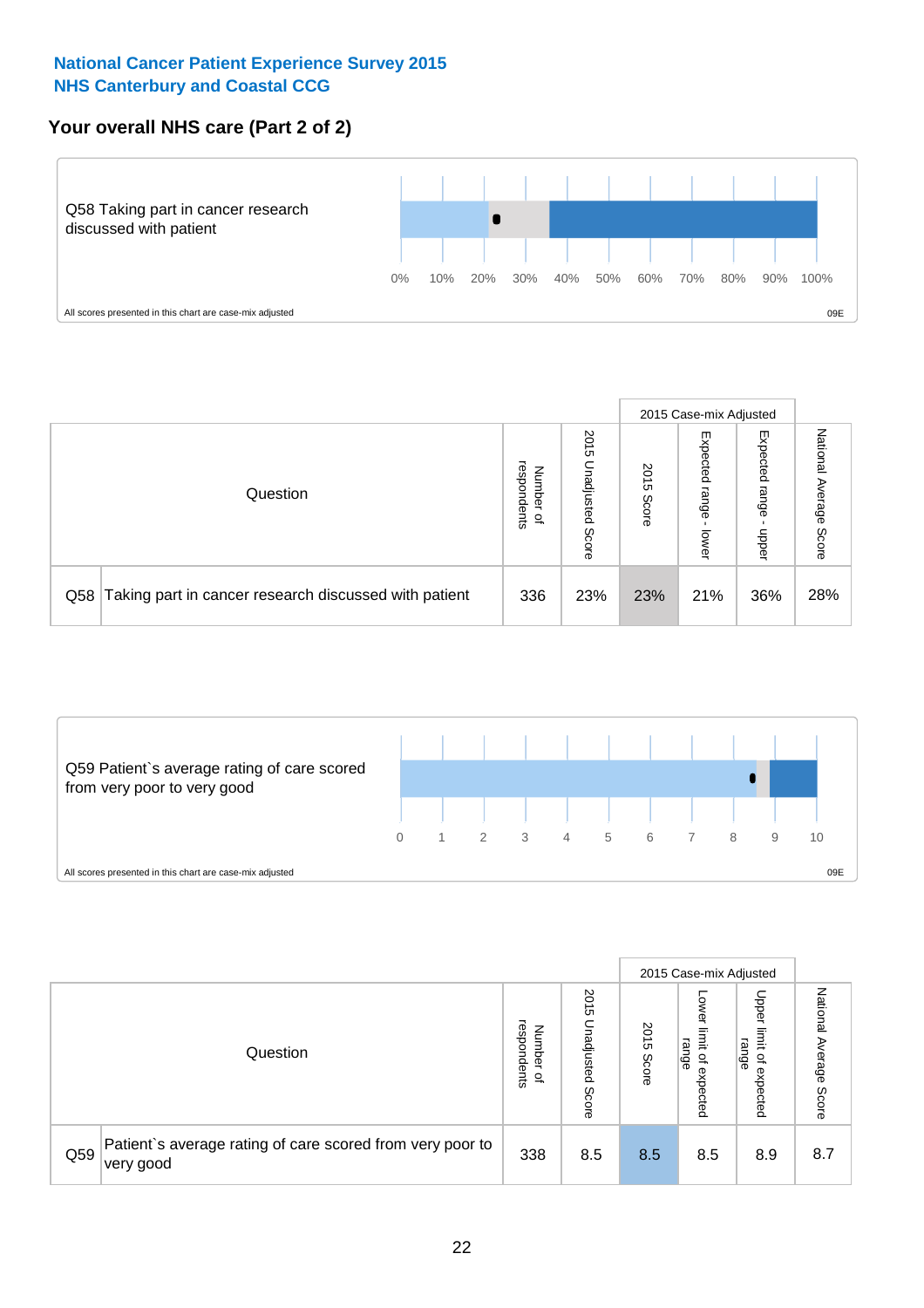## **Comparisons by tumour group for this CCG**

The following tables show the unadjusted CCG and the national percentage scores for each question broken down by tumour group. Where a cell in the table contains an asterisk this indicates that the number of patients in that group was below 21 and too small to display. Where a cell in the table contains "n.a." this indicates that there were no respondents for that tumour group.

## **Seeing your GP**

|                      | Q1. Saw GP once /<br>had to go to hospital | twice before being told | Q2. Patient thought<br>they were seen as<br>soon as necessary |                 |  |
|----------------------|--------------------------------------------|-------------------------|---------------------------------------------------------------|-----------------|--|
| <b>Cancer type</b>   | This CCG <sup>\$</sup>                     | <b>National</b>         | This CCG <sup>\$</sup>                                        | <b>National</b> |  |
| Brain / CNS          | $\star$                                    | 60%                     | $\star$                                                       | 77%             |  |
| <b>Breast</b>        | 93%                                        | 93%                     | 91%                                                           | 88%             |  |
| Colorectal / LGT     | 70%                                        | 72%                     | 75%                                                           | 80%             |  |
| Gynaecological       | $\star$                                    | 75%                     | 73%                                                           | 78%             |  |
| Haematological       | 58%                                        | 64%                     | 80%                                                           | 80%             |  |
| <b>Head and Neck</b> | $\star$                                    | 77%                     | $\star$                                                       | 79%             |  |
| Lung                 | $\star$                                    | 69%                     | $\star$                                                       | 83%             |  |
| Prostate             | 86%                                        | 79%                     | 85%                                                           | 85%             |  |
| Sarcoma              | $\star$                                    | 64%                     | $\star$                                                       | 69%             |  |
| Skin                 | $\star$                                    | 91%                     | $\star$                                                       | 87%             |  |
| <b>Upper Gastro</b>  | $\star$                                    | 70%                     | $\star$                                                       | 78%             |  |
| Urological           | 87%                                        | 81%                     | 87%                                                           | 84%             |  |
| Other                | 65%                                        | 70%                     | 82%                                                           | 78%             |  |
| <b>All Cancers</b>   | 76%                                        | 76%                     | 83%                                                           | 82%             |  |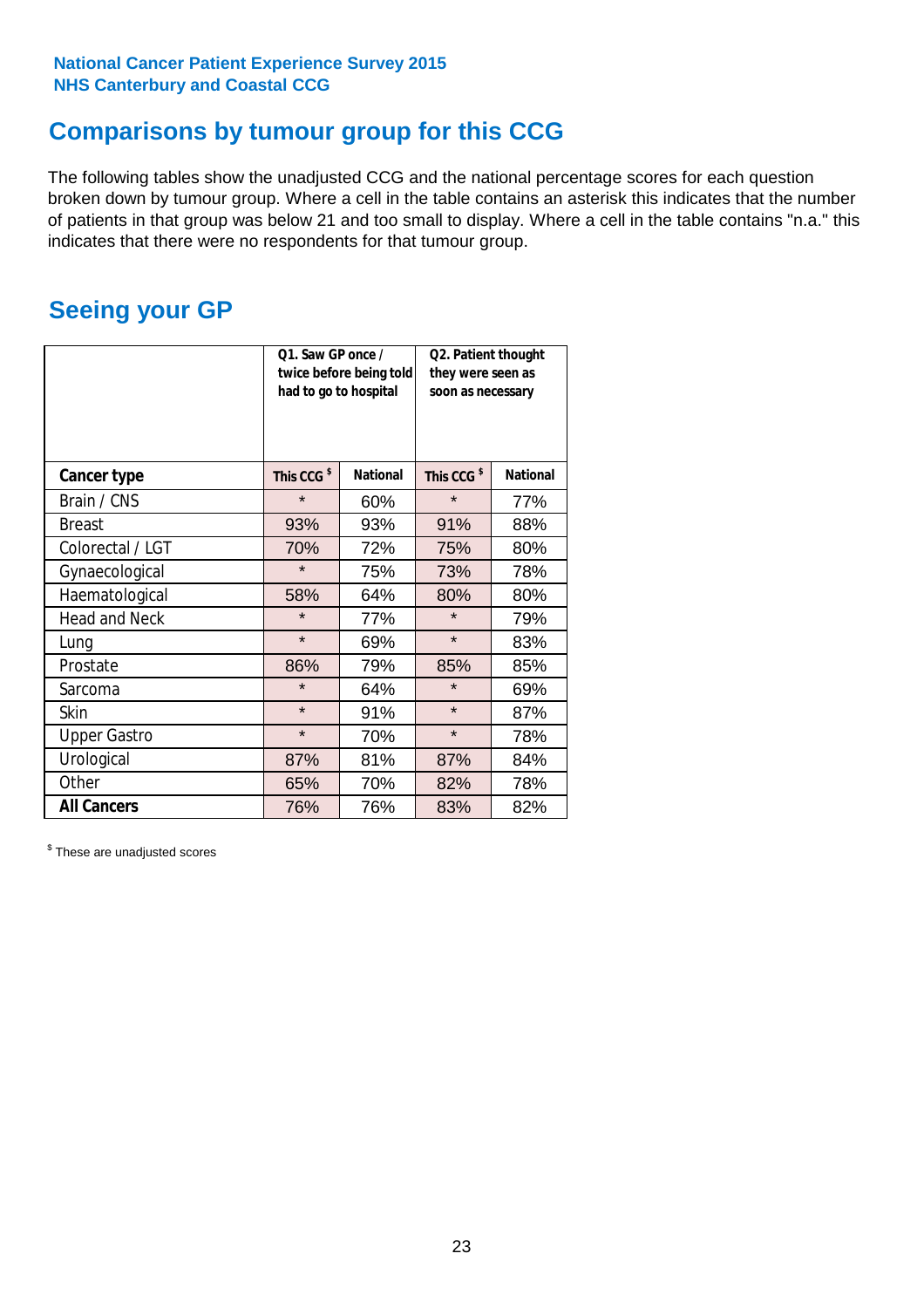## **Diagnostic tests**

|                      | be done was about<br>right | Q6. The length of time<br>waiting for the test to | Q7. Given complete<br>explanation of test<br>results in<br>understandable way |                 |  |  |
|----------------------|----------------------------|---------------------------------------------------|-------------------------------------------------------------------------------|-----------------|--|--|
| <b>Cancer type</b>   | This CCG <sup>\$</sup>     | <b>National</b>                                   | This CCG <sup>\$</sup>                                                        | <b>National</b> |  |  |
| Brain / CNS          | $\star$                    | 87%                                               | $\star$                                                                       | 69%             |  |  |
| <b>Breast</b>        | 95%                        | 90%                                               | 88%                                                                           | 82%             |  |  |
| Colorectal / LGT     | 80%                        | 86%                                               | 83%                                                                           | 81%             |  |  |
| Gynaecological       | 88%                        | 84%                                               | 68%                                                                           | 76%             |  |  |
| Haematological       | 85%                        | 87%                                               | 71%                                                                           | 76%             |  |  |
| <b>Head and Neck</b> | $\star$                    | 84%                                               | $\star$                                                                       | 77%             |  |  |
| Lung                 | $\star$                    | 87%                                               | $\star$                                                                       | 78%             |  |  |
| Prostate             | 85%                        | 85%                                               | 85%                                                                           | 79%             |  |  |
| Sarcoma              | $\star$                    | 81%                                               | $\star$                                                                       | 77%             |  |  |
| Skin                 | $\star$                    | 89%                                               | $\star$                                                                       | 85%             |  |  |
| <b>Upper Gastro</b>  | $\star$                    | 83%                                               | $\star$                                                                       | 77%             |  |  |
| Urological           | 85%                        | 85%                                               | 59%                                                                           | 78%             |  |  |
| Other                | 82%                        | 85%                                               | 69%                                                                           | 76%             |  |  |
| <b>All Cancers</b>   | 86%                        | 87%                                               | 78%                                                                           | 79%             |  |  |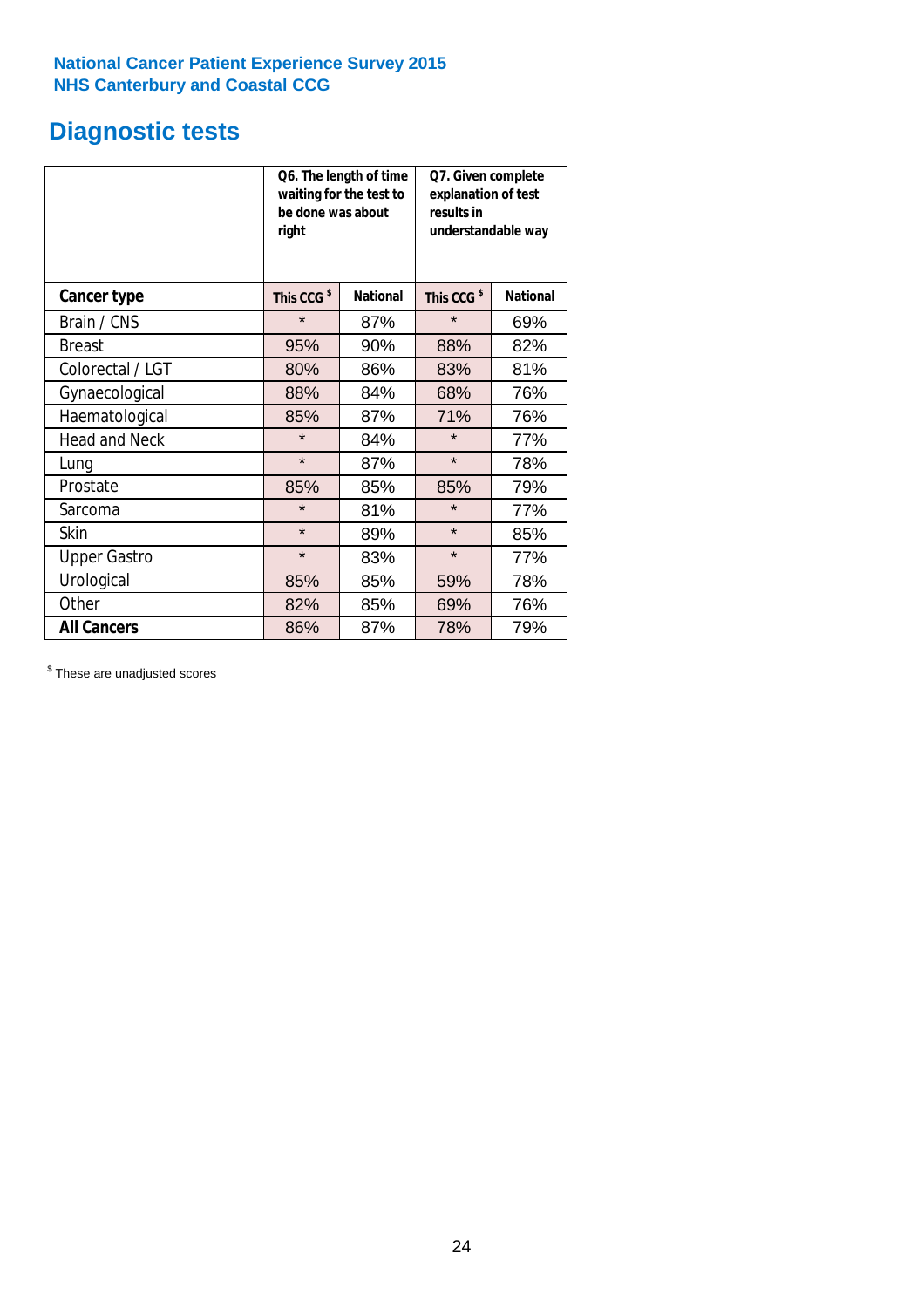## **Finding out what was wrong with you**

|                      | Q8. Patient told they<br>could bring a family<br>member or friend<br>when first told they<br>had cancer |                 | Q9. Patient felt they<br>were told sensitively<br>that they had cancer |                 | Q10. Patient<br>completely understood<br>the explanation of<br>what was wrong |                 | Q11. Patient given<br>easy to understand<br>written information<br>about the type of<br>cancer they had |                 |
|----------------------|---------------------------------------------------------------------------------------------------------|-----------------|------------------------------------------------------------------------|-----------------|-------------------------------------------------------------------------------|-----------------|---------------------------------------------------------------------------------------------------------|-----------------|
| Cancer type          | This CCG <sup>\$</sup>                                                                                  | <b>National</b> | This CCG <sup>\$</sup>                                                 | <b>National</b> | This CCG <sup>\$</sup>                                                        | <b>National</b> | This CCG <sup>\$</sup>                                                                                  | <b>National</b> |
| Brain / CNS          | $\star$                                                                                                 | 85%             | $\star$                                                                | 79%             | $\star$                                                                       | 60%             | $\star$                                                                                                 | 62%             |
| <b>Breast</b>        | 83%                                                                                                     | 83%             | 95%                                                                    | 88%             | 73%                                                                           | 78%             | 69%                                                                                                     | 76%             |
| Colorectal / LGT     | 73%                                                                                                     | 83%             | 72%                                                                    | 85%             | 85%                                                                           | 79%             | 66%                                                                                                     | 71%             |
| Gynaecological       | 86%                                                                                                     | 75%             | 92%                                                                    | 83%             | 58%                                                                           | 73%             | 43%                                                                                                     | 69%             |
| Haematological       | 67%                                                                                                     | 75%             | 76%                                                                    | 83%             | 63%                                                                           | 60%             | 66%                                                                                                     | 74%             |
| <b>Head and Neck</b> | $\star$                                                                                                 | 73%             | $\star$                                                                | 85%             | $\star$                                                                       | 75%             | $\star$                                                                                                 | 61%             |
| Lung                 | $\star$                                                                                                 | 80%             | $\star$                                                                | 83%             | $\star$                                                                       | 75%             | $\star$                                                                                                 | 66%             |
| Prostate             | 77%                                                                                                     | 80%             | 73%                                                                    | 84%             | 68%                                                                           | 78%             | 80%                                                                                                     | 80%             |
| Sarcoma              | $\star$                                                                                                 | 77%             | $\star$                                                                | 82%             | $\star$                                                                       | 63%             | $\star$                                                                                                 | 61%             |
| Skin                 | $\star$                                                                                                 | 71%             | $\star$                                                                | 90%             | $\star$                                                                       | 83%             | $\star$                                                                                                 | 84%             |
| <b>Upper Gastro</b>  | $\star$                                                                                                 | 79%             | $\star$                                                                | 79%             | $\star$                                                                       | 72%             | $\star$                                                                                                 | 64%             |
| Urological           | 60%                                                                                                     | 74%             | 77%                                                                    | 82%             | 63%                                                                           | 76%             | 43%                                                                                                     | 71%             |
| Other                | 63%                                                                                                     | 77%             | 76%                                                                    | 82%             | 69%                                                                           | 72%             | 48%                                                                                                     | 61%             |
| <b>All Cancers</b>   | 75%                                                                                                     | 79%             | 83%                                                                    | 84%             | 70%                                                                           | 73%             | 62%                                                                                                     | 72%             |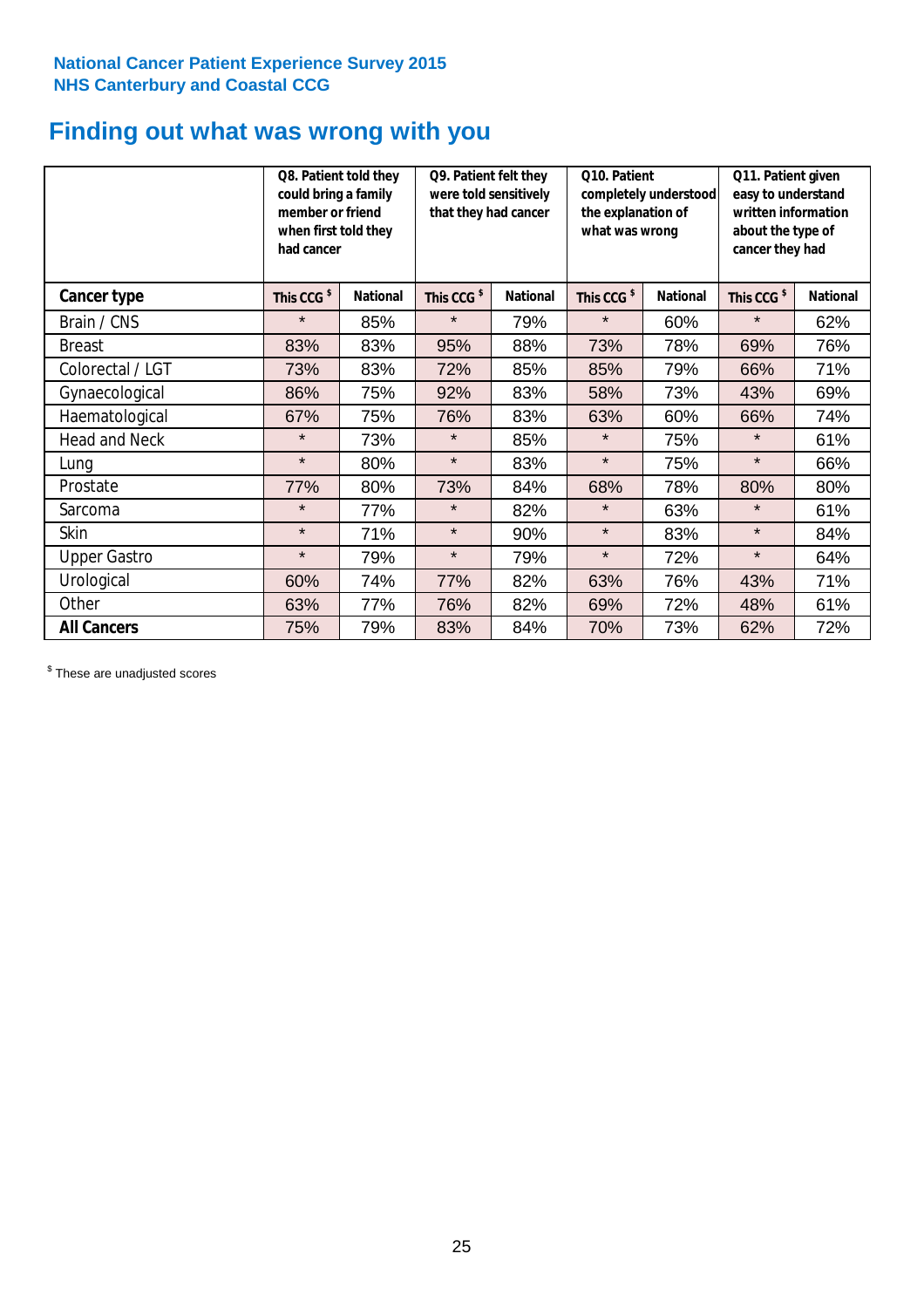## **Deciding the best treatment for you**

|                      | Q12. Patient felt that<br>treatment options<br>were completely<br>explained |                 | Q13. Possible side<br>understandable way | effects explained in an | Q14. Patient given<br>practical advice and<br>support in dealing with<br>side effects of<br>treatment |                 |  |
|----------------------|-----------------------------------------------------------------------------|-----------------|------------------------------------------|-------------------------|-------------------------------------------------------------------------------------------------------|-----------------|--|
| <b>Cancer type</b>   | This CCG <sup>\$</sup>                                                      | <b>National</b> | This CCG <sup>\$</sup>                   | <b>National</b>         | This CCG <sup>\$</sup>                                                                                | <b>National</b> |  |
| Brain / CNS          | $\star$                                                                     | 80%             | $\star$                                  | 71%                     | $\star$                                                                                               | 62%             |  |
| <b>Breast</b>        | 89%                                                                         | 84%             | 79%                                      | 76%                     | 64%                                                                                                   | 69%             |  |
| Colorectal / LGT     | 81%                                                                         | 85%             | 70%                                      | 75%                     | 44%                                                                                                   | 68%             |  |
| Gynaecological       | 77%                                                                         | 84%             | 69%                                      | 76%                     | 50%                                                                                                   | 68%             |  |
| Haematological       | 89%                                                                         | 81%             | 72%                                      | 69%                     | 55%                                                                                                   | 65%             |  |
| <b>Head and Neck</b> | $\star$                                                                     | 85%             | $\star$                                  | 72%                     | $\star$                                                                                               | 67%             |  |
| Lung                 | $\star$                                                                     | 84%             | $\star$                                  | 74%                     | $\star$                                                                                               | 69%             |  |
| Prostate             | 74%                                                                         | 80%             | 56%                                      | 71%                     | 57%                                                                                                   | 61%             |  |
| Sarcoma              | $\star$                                                                     | 82%             | $\star$                                  | 75%                     | $\star$                                                                                               | 66%             |  |
| Skin                 | $\star$                                                                     | 88%             | $\star$                                  | 75%                     | $\star$                                                                                               | 74%             |  |
| <b>Upper Gastro</b>  | $\star$                                                                     | 83%             | $\star$                                  | 72%                     | $\star$                                                                                               | 66%             |  |
| Urological           | 64%                                                                         | 80%             | 54%                                      | 69%                     | 50%                                                                                                   | 61%             |  |
| Other                | 64%                                                                         | 80%             | 48%                                      | 72%                     | 56%                                                                                                   | 64%             |  |
| <b>All Cancers</b>   | 81%                                                                         | 83%             | 68%                                      | 73%                     | 56%                                                                                                   | 66%             |  |

|                      | in the future          | Q15. Patient definitely<br>told about side effects<br>that could affect them | Q16. Patient definitely<br>involved in decisions<br>about care and<br>treatment |                 |  |
|----------------------|------------------------|------------------------------------------------------------------------------|---------------------------------------------------------------------------------|-----------------|--|
| <b>Cancer type</b>   | This CCG <sup>\$</sup> | <b>National</b>                                                              | This CCG <sup>\$</sup>                                                          | <b>National</b> |  |
| Brain / CNS          | $\star$                | 56%                                                                          | $\star$                                                                         | 74%             |  |
| <b>Breast</b>        | 63%                    | 55%                                                                          | 84%                                                                             | 79%             |  |
| Colorectal / LGT     | 44%                    | 56%                                                                          | 74%                                                                             | 79%             |  |
| Gynaecological       | 39%                    | 54%                                                                          | 73%                                                                             | 76%             |  |
| Haematological       | 36%                    | 50%                                                                          | 82%                                                                             | 77%             |  |
| <b>Head and Neck</b> | $\star$                | 58%                                                                          | $\star$                                                                         | 76%             |  |
| Lung                 | $\star$                | 54%                                                                          | $\star$                                                                         | 78%             |  |
| Prostate             | 64%                    | 63%                                                                          | 78%                                                                             | 79%             |  |
| Sarcoma              | $\star$                | 54%                                                                          | $\star$                                                                         | 77%             |  |
| <b>Skin</b>          | $\star$                | 66%                                                                          | $\star$                                                                         | 86%             |  |
| <b>Upper Gastro</b>  | $\star$                | 53%                                                                          | $\star$                                                                         | 77%             |  |
| Urological           | 43%                    | 52%                                                                          | 62%                                                                             | 75%             |  |
| Other                | 32%                    | 51%                                                                          | 70%                                                                             | 75%             |  |
| <b>All Cancers</b>   | 49%                    | 54%                                                                          | 76%                                                                             | 78%             |  |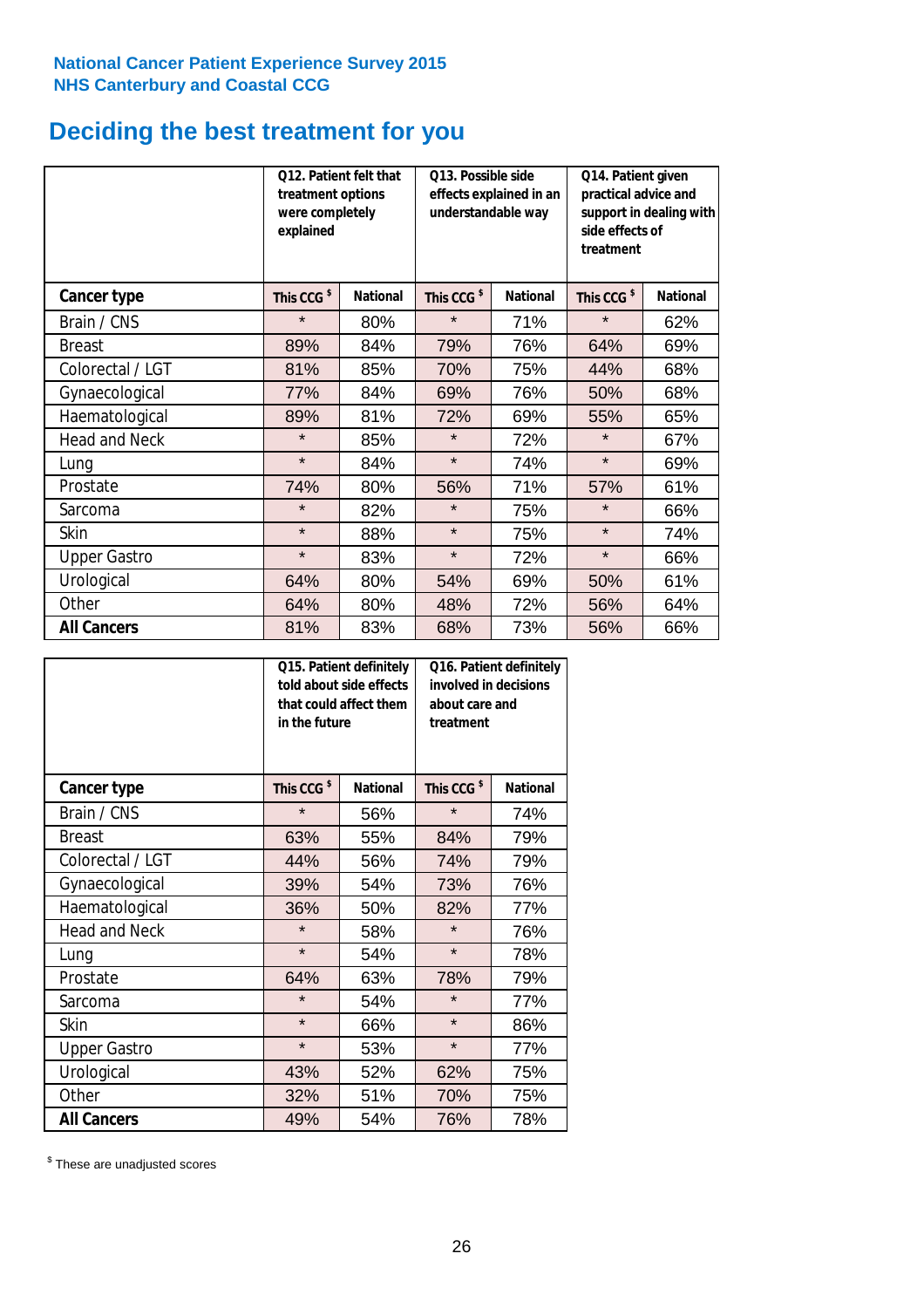## **Clinical Nurse Specialist**

|                      | would support them<br>through their<br>treatment | Q17. Patient given the<br>name of the CNS who | Q18. Patient found it<br>easy to contact their<br><b>CNS</b> |                 | <b>Q19. Get</b><br>understandable<br>answers to important<br>questions all or most<br>of the time |                 |  |
|----------------------|--------------------------------------------------|-----------------------------------------------|--------------------------------------------------------------|-----------------|---------------------------------------------------------------------------------------------------|-----------------|--|
| <b>Cancer type</b>   | This CCG <sup>\$</sup>                           | <b>National</b>                               | This CCG <sup>\$</sup>                                       | <b>National</b> | This CCG <sup>\$</sup>                                                                            | <b>National</b> |  |
| Brain / CNS          | $\star$                                          | 95%                                           | $\star$                                                      | 84%             | $\star$                                                                                           | 85%             |  |
| <b>Breast</b>        | 96%                                              | 94%                                           | 91%                                                          | 85%             | 94%                                                                                               | 88%             |  |
| Colorectal / LGT     | 84%                                              | 91%                                           | 81%                                                          | 88%             | 88%                                                                                               | 90%             |  |
| Gynaecological       | 83%                                              | 93%                                           | $\star$                                                      | 86%             | $\star$                                                                                           | 87%             |  |
| Haematological       | 85%                                              | 89%                                           | 88%                                                          | 89%             | 95%                                                                                               | 90%             |  |
| <b>Head and Neck</b> | $\star$                                          | 88%                                           | $\star$                                                      | 86%             | $\star$                                                                                           | 88%             |  |
| Lung                 | $\star$                                          | 93%                                           | $\star$                                                      | 89%             | $\star$                                                                                           | 89%             |  |
| Prostate             | 84%                                              | 89%                                           | 81%                                                          | 83%             | 77%                                                                                               | 88%             |  |
| Sarcoma              | $\star$                                          | 87%                                           | $\star$                                                      | 86%             | $\star$                                                                                           | 88%             |  |
| Skin                 | $\star$                                          | 88%                                           | $\star$                                                      | 90%             | $\star$                                                                                           | 92%             |  |
| <b>Upper Gastro</b>  | $\star$                                          | 92%                                           | $\star$                                                      | 87%             | $\star$                                                                                           | 88%             |  |
| Urological           | 68%                                              | 80%                                           | $\star$                                                      | 85%             | $\star$                                                                                           | 88%             |  |
| Other                | 78%                                              | 86%                                           | 70%                                                          | 86%             | 64%                                                                                               | 87%             |  |
| <b>All Cancers</b>   | 85%                                              | 90%                                           | 84%                                                          | 87%             | 86%                                                                                               | 88%             |  |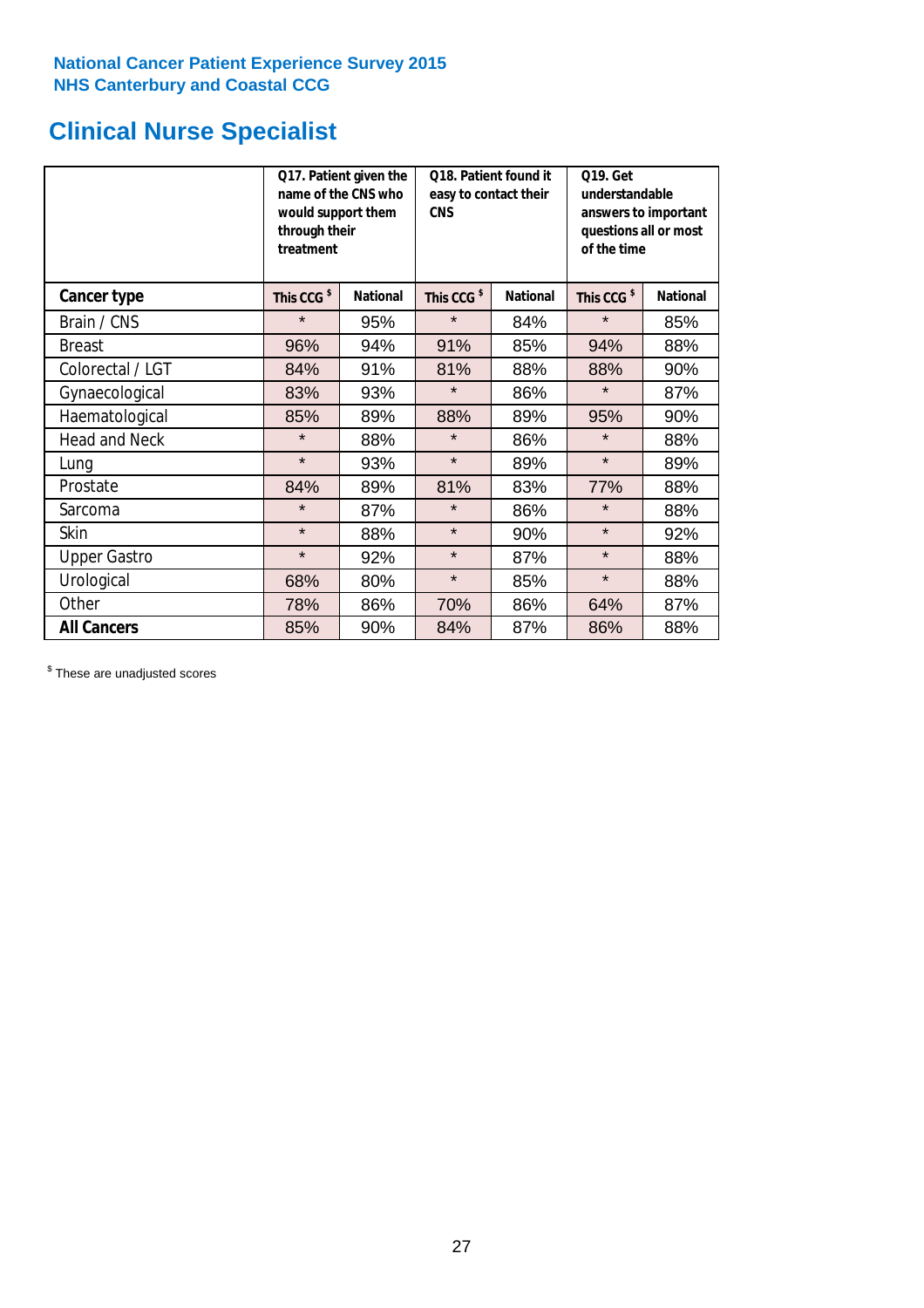## **Support for people with cancer**

|                      | Q20. Hospital staff<br>gave information | about support groups | Q21. Hospital staff<br>gave information<br>about impact cancer<br>could have on day to<br>day activities |                 | Q22. Hospital staff<br>gave information on<br>getting financial help |                 | Q23. Hospital staff told<br>patient they could get<br>free prescriptions |                 |
|----------------------|-----------------------------------------|----------------------|----------------------------------------------------------------------------------------------------------|-----------------|----------------------------------------------------------------------|-----------------|--------------------------------------------------------------------------|-----------------|
| Cancer type          | This CCG <sup>\$</sup>                  | <b>National</b>      | This CCG <sup>\$</sup>                                                                                   | <b>National</b> | This CCG <sup>\$</sup>                                               | <b>National</b> | This CCG <sup>\$</sup>                                                   | <b>National</b> |
| Brain / CNS          | $\star$                                 | 85%                  | $\star$                                                                                                  | 80%             | $\star$                                                              | 72%             | n.a.                                                                     | 79%             |
| <b>Breast</b>        | 85%                                     | 88%                  | 87%                                                                                                      | 85%             | 66%                                                                  | 60%             | 83%                                                                      | 80%             |
| Colorectal / LGT     | 65%                                     | 82%                  | $\star$                                                                                                  | 82%             | 43%                                                                  | 52%             | $\star$                                                                  | 83%             |
| Gynaecological       | $\star$                                 | 83%                  | $\star$                                                                                                  | 81%             | $\star$                                                              | 58%             | $\star$                                                                  | 76%             |
| Haematological       | 76%                                     | 82%                  | 73%                                                                                                      | 82%             | 45%                                                                  | 56%             | $\star$                                                                  | 86%             |
| <b>Head and Neck</b> | $\star$                                 | 83%                  | $\star$                                                                                                  | 80%             | $\star$                                                              | 55%             | $\star$                                                                  | 80%             |
| Lung                 | $\star$                                 | 82%                  | $\star$                                                                                                  | 80%             | $\star$                                                              | 68%             | $\star$                                                                  | 85%             |
| Prostate             | 77%                                     | 85%                  | 83%                                                                                                      | 81%             | $\star$                                                              | 41%             | $\star$                                                                  | 76%             |
| Sarcoma              | $\star$                                 | 82%                  | $\star$                                                                                                  | 80%             | $\star$                                                              | 57%             | n.a.                                                                     | 75%             |
| Skin                 | $\star$                                 | 85%                  | $\star$                                                                                                  | 85%             | $\star$                                                              | 51%             | $\star$                                                                  | 65%             |
| <b>Upper Gastro</b>  | $\star$                                 | 82%                  | $\star$                                                                                                  | 78%             | $\star$                                                              | 57%             | $\star$                                                                  | 83%             |
| Urological           | $\star$                                 | 71%                  | $\star$                                                                                                  | 70%             | $\star$                                                              | 33%             | $\star$                                                                  | 69%             |
| Other                | 65%                                     | 80%                  | $\star$                                                                                                  | 77%             | 36%                                                                  | 53%             | $\star$                                                                  | 79%             |
| <b>All Cancers</b>   | 74%                                     | 83%                  | 73%                                                                                                      | 81%             | 43%                                                                  | 55%             | 70%                                                                      | 80%             |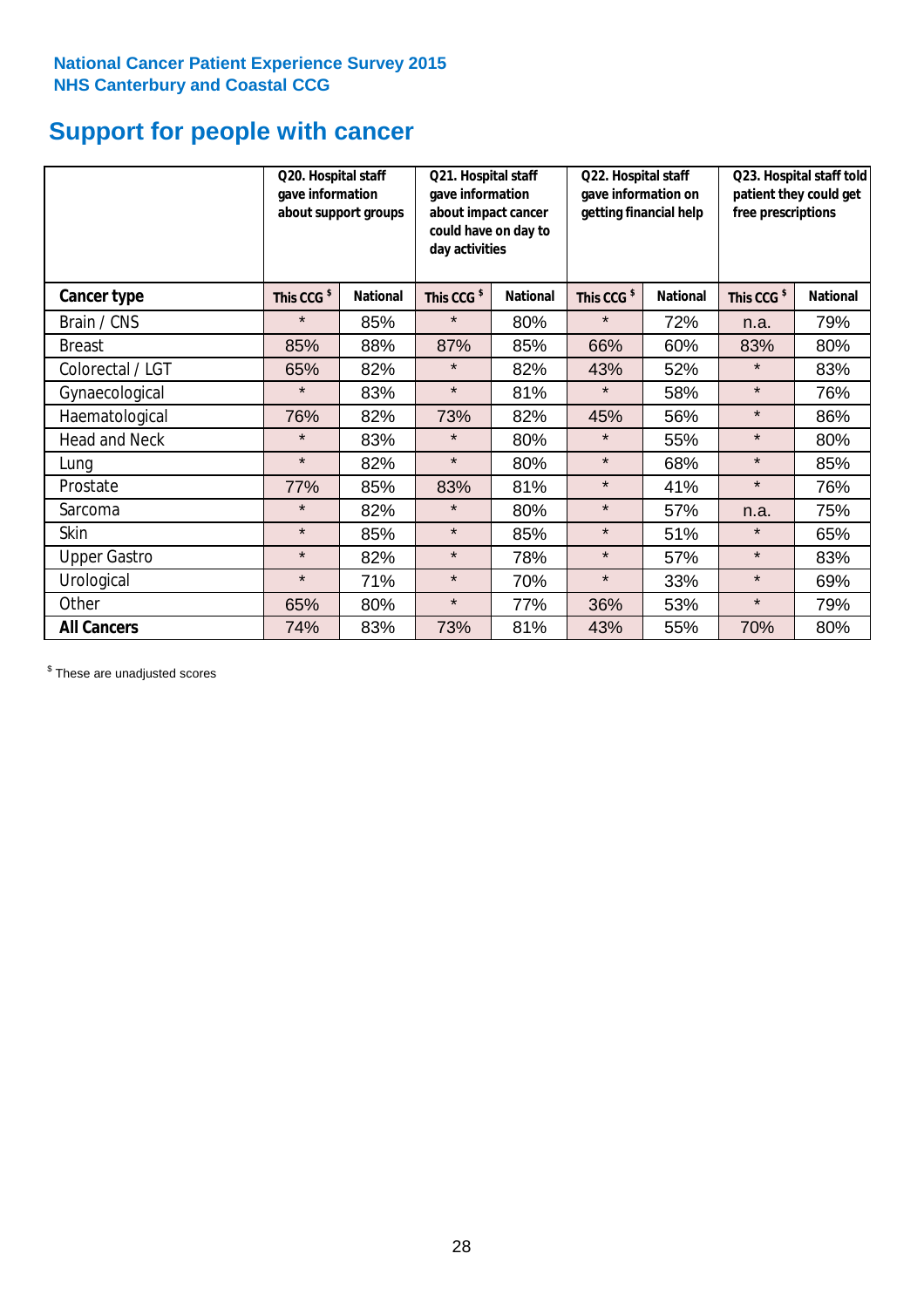## **Operations**

|                      | Q26. Staff explained<br>how operation had<br>gone in<br>understandable way |                 |  |  |  |
|----------------------|----------------------------------------------------------------------------|-----------------|--|--|--|
| <b>Cancer type</b>   | This CCG <sup>\$</sup>                                                     | <b>National</b> |  |  |  |
| Brain / CNS          | $\star$                                                                    | 75%             |  |  |  |
| <b>Breast</b>        | 79%                                                                        | 77%             |  |  |  |
| Colorectal / LGT     | 79%                                                                        | 81%             |  |  |  |
| Gynaecological       | $\star$                                                                    | 79%             |  |  |  |
| Haematological       | $\star$                                                                    | 75%             |  |  |  |
| <b>Head and Neck</b> | $\star$                                                                    | 77%             |  |  |  |
| Lung                 | $\star$                                                                    | 76%             |  |  |  |
| Prostate             | 61%                                                                        | 76%             |  |  |  |
| Sarcoma              | $\star$                                                                    | 80%             |  |  |  |
| Skin                 | $\star$                                                                    | 84%             |  |  |  |
| <b>Upper Gastro</b>  | $\star$                                                                    | 81%             |  |  |  |
| Urological           | 64%                                                                        | 74%             |  |  |  |
| Other                | $\star$<br>78%                                                             |                 |  |  |  |
| <b>All Cancers</b>   | 74%                                                                        | 78%             |  |  |  |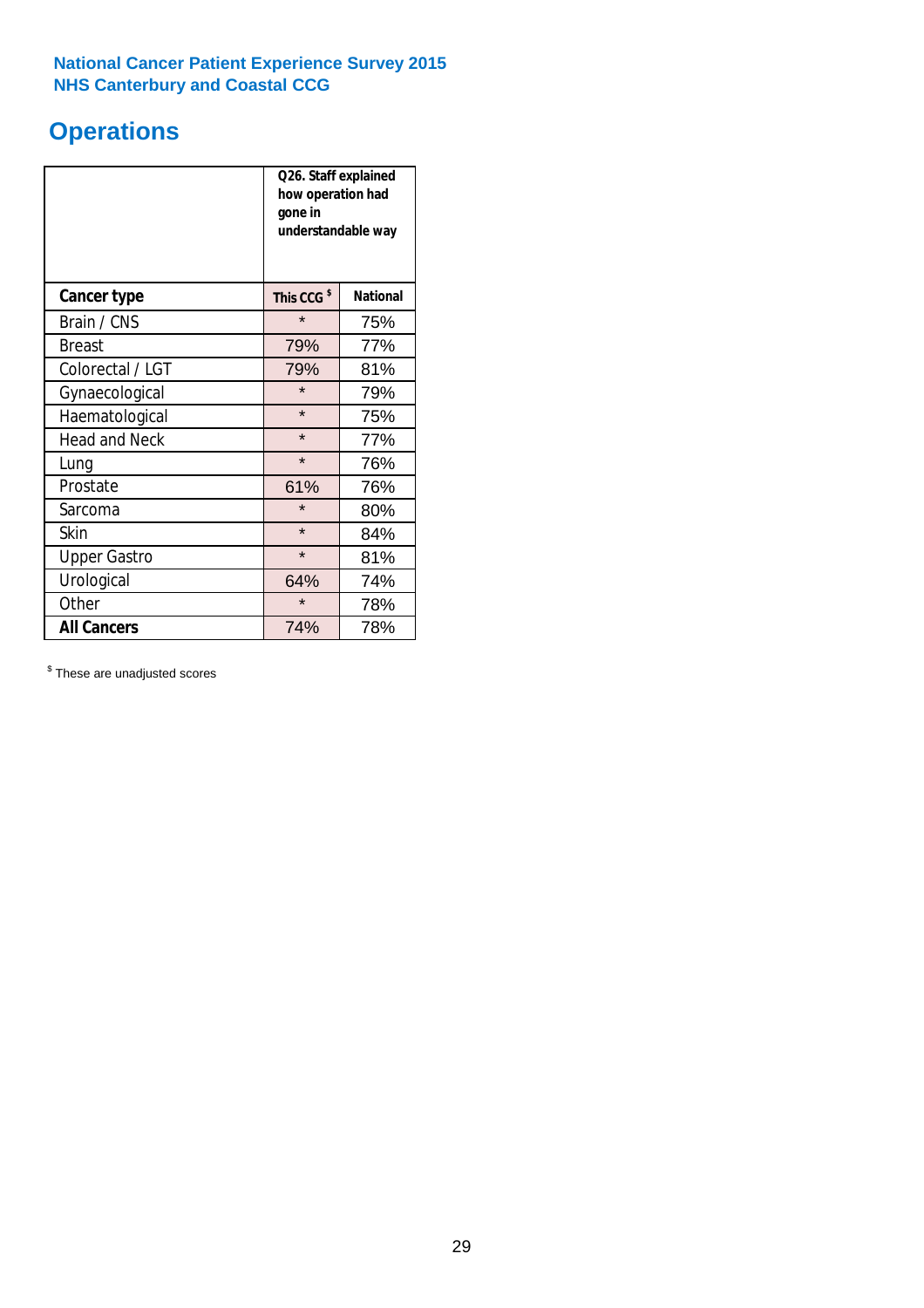## **Hospital care as an inpatient (Part 1 of 2)**

|                      | or nurses did not talk<br>they were not there | Q28. Groups of doctors<br>in front of patient as if | Q29. Patient had<br>confidence and trust in<br>all doctors treating<br>them |                 | Q30. Patient's family<br>or someone close<br>definitely had<br>opportunity to talk to<br>doctor |                 | Q31. Patient had<br>confidence and trust in I<br>all ward nurses |                 |
|----------------------|-----------------------------------------------|-----------------------------------------------------|-----------------------------------------------------------------------------|-----------------|-------------------------------------------------------------------------------------------------|-----------------|------------------------------------------------------------------|-----------------|
| Cancer type          | This CCG <sup>\$</sup>                        | <b>National</b>                                     | This CCG <sup>\$</sup>                                                      | <b>National</b> | This CCG <sup>\$</sup>                                                                          | <b>National</b> | This CCG <sup>\$</sup>                                           | <b>National</b> |
| Brain / CNS          | $\star$                                       | 68%                                                 | $\star$                                                                     | 78%             | $\star$                                                                                         | 65%             | $\star$                                                          | 67%             |
| <b>Breast</b>        | 87%                                           | 89%                                                 | 88%                                                                         | 86%             | 85%                                                                                             | 73%             | 77%                                                              | 74%             |
| Colorectal / LGT     | 59%                                           | 75%                                                 | 67%                                                                         | 85%             | 61%                                                                                             | 72%             | 57%                                                              | 68%             |
| Gynaecological       | $\star$                                       | 84%                                                 | $\star$                                                                     | 86%             | $\star$                                                                                         | 71%             | $\star$                                                          | 69%             |
| Haematological       | $\star$                                       | 80%                                                 | $\star$                                                                     | 81%             | $\star$                                                                                         | 75%             | $\star$                                                          | 73%             |
| <b>Head and Neck</b> | $\star$                                       | 79%                                                 | $\star$                                                                     | 85%             | $\star$                                                                                         | 73%             | $\star$                                                          | 72%             |
| Lung                 | $\star$                                       | 75%                                                 | $\star$                                                                     | 82%             | $\star$                                                                                         | 71%             | $\star$                                                          | 73%             |
| Prostate             | $\star$                                       | 84%                                                 | $\star$                                                                     | 87%             | $\star$                                                                                         | 72%             | $\star$                                                          | 75%             |
| Sarcoma              | $\star$                                       | 82%                                                 | $\star$                                                                     | 85%             | $\star$                                                                                         | 75%             | $\star$                                                          | 70%             |
| Skin                 | $\star$                                       | 85%                                                 | $\star$                                                                     | 90%             | $\star$                                                                                         | 79%             | $\star$                                                          | 84%             |
| <b>Upper Gastro</b>  | $\star$                                       | 75%                                                 | $\star$                                                                     | 83%             | $\star$                                                                                         | 72%             | $\star$                                                          | 70%             |
| Urological           | 74%                                           | 80%                                                 | 78%                                                                         | 84%             | $\star$                                                                                         | 67%             | 85%                                                              | 75%             |
| Other                | $\star$                                       | 79%                                                 | 71%                                                                         | 79%             | $\star$                                                                                         | 70%             | 76%                                                              | 69%             |
| <b>All Cancers</b>   | 77%                                           | 81%                                                 | 80%                                                                         | 84%             | 73%                                                                                             | 72%             | 73%                                                              | 72%             |

|                      | on duty                | Q32. Always / nearly<br>always enough nurses |                        | Q33. All staff asked<br>patient what name<br>they preferred to be<br>called by |                        | Q34. Always given<br>enough privacy when<br>discussing condition or<br>treatment |                        | Q35. Patient was able<br>to discuss worries or<br>fears with staff during<br>visit |  |
|----------------------|------------------------|----------------------------------------------|------------------------|--------------------------------------------------------------------------------|------------------------|----------------------------------------------------------------------------------|------------------------|------------------------------------------------------------------------------------|--|
| <b>Cancer type</b>   | This CCG <sup>\$</sup> | <b>National</b>                              | This CCG <sup>\$</sup> | <b>National</b>                                                                | This CCG <sup>\$</sup> | <b>National</b>                                                                  | This CCG <sup>\$</sup> | <b>National</b>                                                                    |  |
| Brain / CNS          | $\star$                | 64%                                          | $\star$                | 69%                                                                            | $\star$                | 80%                                                                              | n.a.                   | 44%                                                                                |  |
| <b>Breast</b>        | 85%                    | 69%                                          | 70%                    | 60%                                                                            | 92%                    | 86%                                                                              | 54%                    | 53%                                                                                |  |
| Colorectal / LGT     | 44%                    | 61%                                          | 64%                    | 70%                                                                            | 74%                    | 84%                                                                              | 33%                    | 54%                                                                                |  |
| Gynaecological       | $\star$                | 65%                                          | $\star$                | 63%                                                                            | $\star$                | 82%                                                                              | $\star$                | 50%                                                                                |  |
| Haematological       | $\star$                | 63%                                          | $\star$                | 67%                                                                            | $\star$                | 86%                                                                              | $\star$                | 55%                                                                                |  |
| <b>Head and Neck</b> | $\star$                | 67%                                          | $\star$                | 66%                                                                            | $\star$                | 85%                                                                              | $\star$                | 50%                                                                                |  |
| Lung                 | $\star$                | 68%                                          | $\star$                | 71%                                                                            | $\star$                | 84%                                                                              | $\star$                | 49%                                                                                |  |
| Prostate             | $\star$                | 71%                                          | $\star$                | 67%                                                                            | $\star$                | 87%                                                                              | $\star$                | 52%                                                                                |  |
| Sarcoma              | $\star$                | 68%                                          | $\star$                | 71%                                                                            | $\star$                | 87%                                                                              | $\star$                | 52%                                                                                |  |
| Skin                 | $\star$                | 81%                                          | $\star$                | 67%                                                                            | $\star$                | 89%                                                                              | n.a.                   | 61%                                                                                |  |
| <b>Upper Gastro</b>  | $\star$                | 62%                                          | $\star$                | 75%                                                                            | $\star$                | 83%                                                                              | $\star$                | 53%                                                                                |  |
| Urological           | 70%                    | 68%                                          | 52%                    | 71%                                                                            | 89%                    | 84%                                                                              | $\star$                | 46%                                                                                |  |
| Other                | $\star$                | 62%                                          | $\star$                | 66%                                                                            | 76%                    | 82%                                                                              | $\star$                | 48%                                                                                |  |
| <b>All Cancers</b>   | 64%                    | 66%                                          | 65%                    | 67%                                                                            | 86%                    | 85%                                                                              | 47%                    | 52%                                                                                |  |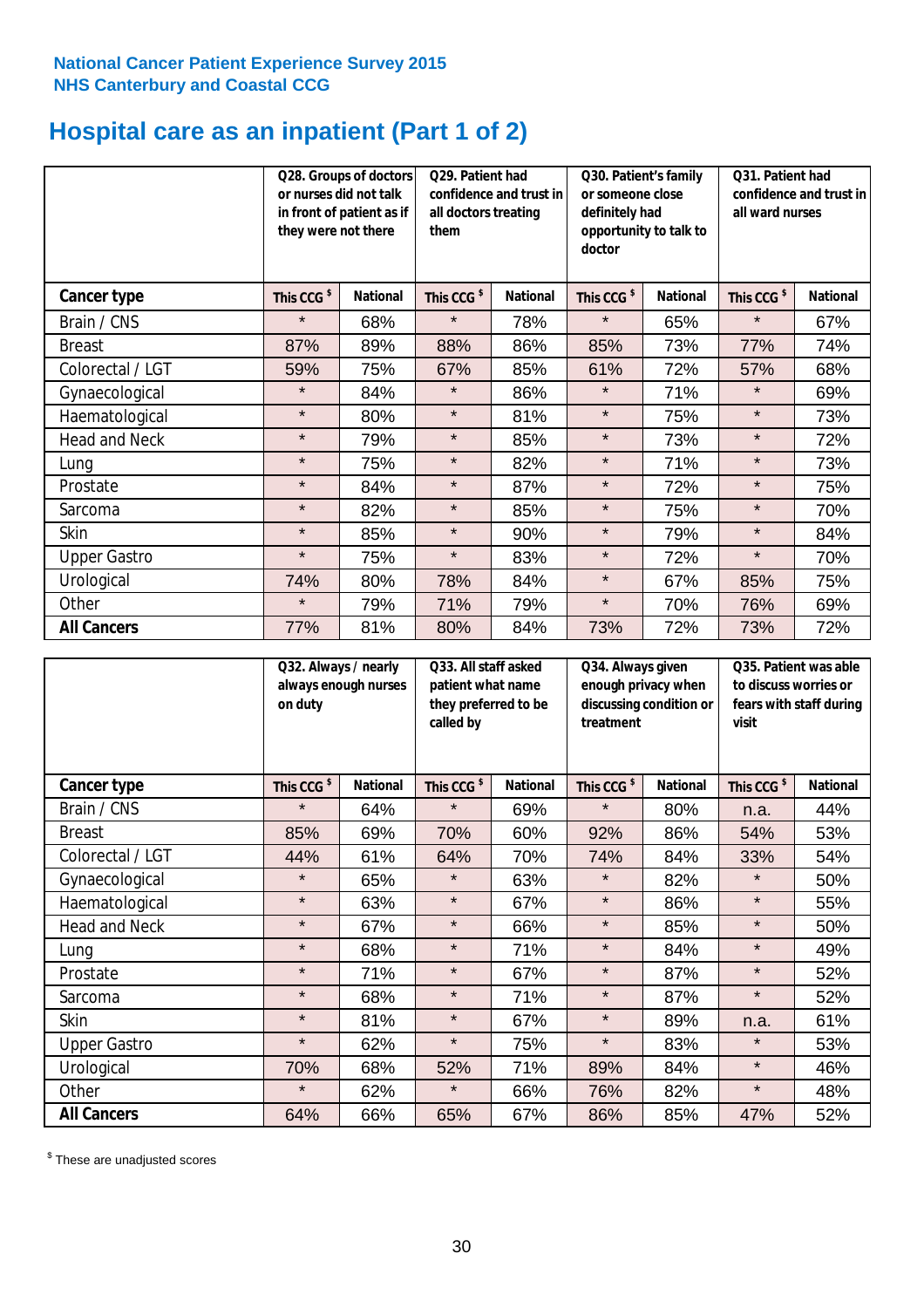## **Hospital care as an inpatient (Part 2 of 2)**

|                      | Q36. Hospital staff<br>definitely did<br>everything to help<br>control pain |                 | Q37. Always treated<br>with respect and<br>dignity by staff |                 | Q38. Given clear<br>written information<br>about what should /<br>should not do post<br>discharge |                 | Q39. Staff told patient<br>who to contact if<br>worried post discharge |                 |
|----------------------|-----------------------------------------------------------------------------|-----------------|-------------------------------------------------------------|-----------------|---------------------------------------------------------------------------------------------------|-----------------|------------------------------------------------------------------------|-----------------|
| Cancer type          | This CCG <sup>\$</sup>                                                      | <b>National</b> | This CCG <sup>\$</sup>                                      | <b>National</b> | This CCG <sup>\$</sup>                                                                            | <b>National</b> | This CCG <sup>\$</sup>                                                 | <b>National</b> |
| Brain / CNS          | n.a.                                                                        | 82%             | $\star$                                                     | 84%             | $\star$                                                                                           | 79%             | $\star$                                                                | 91%             |
| <b>Breast</b>        | 85%                                                                         | 86%             | 87%                                                         | 88%             | 94%                                                                                               | 90%             | 100%                                                                   | 95%             |
| Colorectal / LGT     | 74%                                                                         | 84%             | 68%                                                         | 86%             | 52%                                                                                               | 83%             | 81%                                                                    | 94%             |
| Gynaecological       | $\star$                                                                     | 83%             | $\star$                                                     | 85%             | $\star$                                                                                           | 86%             | $\star$                                                                | 93%             |
| Haematological       | $\star$                                                                     | 84%             | $\star$                                                     | 89%             | $\star$                                                                                           | 79%             | $\star$                                                                | 95%             |
| <b>Head and Neck</b> | $\star$                                                                     | 84%             | $\star$                                                     | 88%             | $\star$                                                                                           | 86%             | $\star$                                                                | 92%             |
| Lung                 | $\star$                                                                     | 83%             | $\star$                                                     | 87%             | $\star$                                                                                           | 81%             | $\star$                                                                | 92%             |
| Prostate             | $\star$                                                                     | 85%             | $\star$                                                     | 91%             | $\star$                                                                                           | 87%             | $\star$                                                                | 94%             |
| Sarcoma              | $\star$                                                                     | 86%             | $\star$                                                     | 91%             | $\star$                                                                                           | 83%             | $\star$                                                                | 94%             |
| Skin                 | $\star$                                                                     | 88%             | $\star$                                                     | 93%             | $\star$                                                                                           | 91%             | $\star$                                                                | 97%             |
| <b>Upper Gastro</b>  | $\star$                                                                     | 83%             | $\star$                                                     | 86%             | $\star$                                                                                           | 79%             | $\star$                                                                | 93%             |
| Urological           | $\star$                                                                     | 80%             | 85%                                                         | 88%             | 78%                                                                                               | 83%             | 84%                                                                    | 90%             |
| Other                | $\star$                                                                     | 82%             | $\star$                                                     | 85%             | $\star$                                                                                           | 80%             | $\star$                                                                | 92%             |
| <b>All Cancers</b>   | 83%                                                                         | 84%             | 84%                                                         | 87%             | 82%                                                                                               | 84%             | 92%                                                                    | 94%             |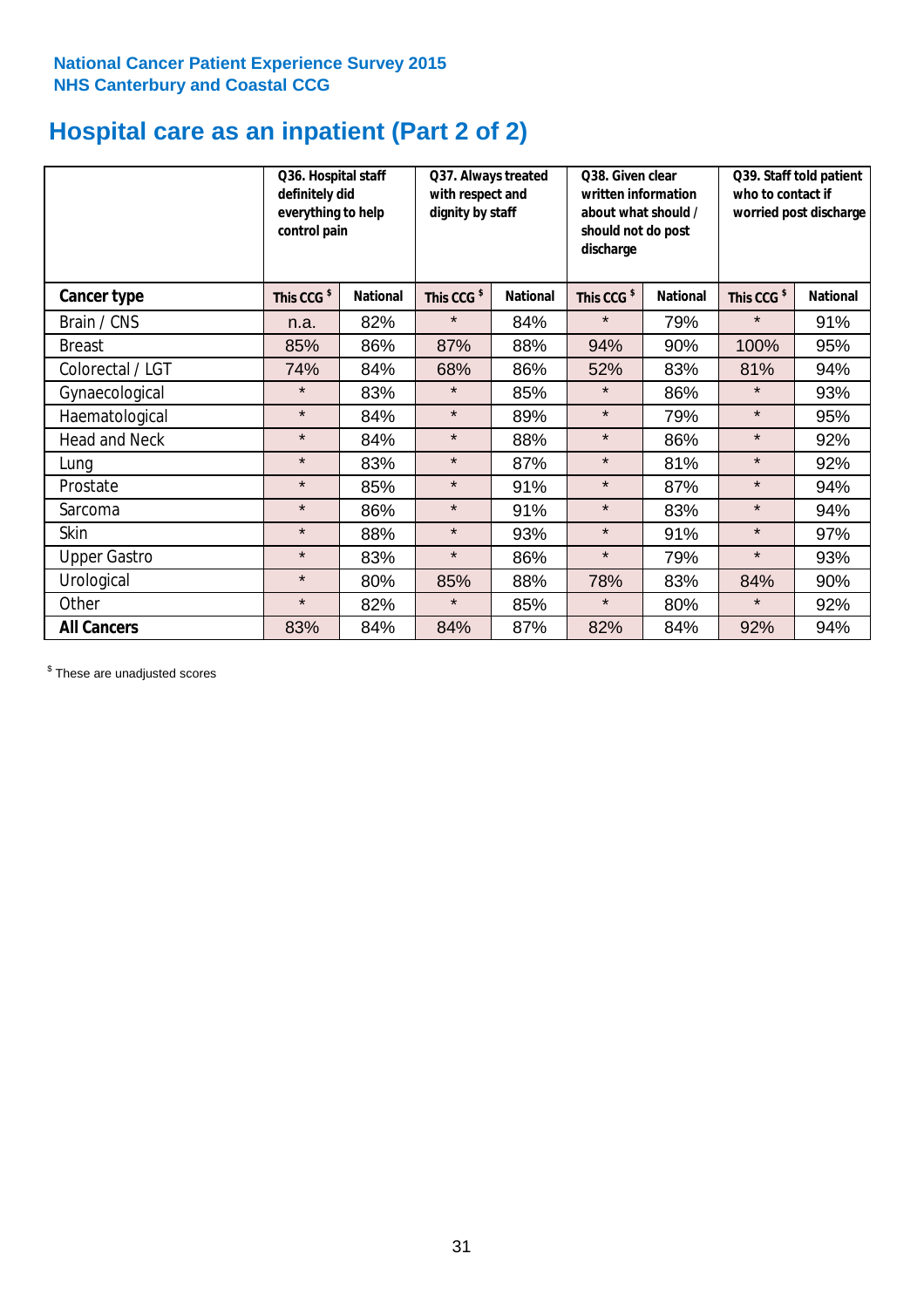## **Hospital care as a day patient / outpatient**

|                      | to discuss worries or<br>visit | Q41. Patient was able<br>fears with staff during | Q42. Doctor had the<br>right notes and other<br>documentation with<br>them |                 | Q44. Beforehand<br>patient had all<br>information needed<br>about radiotherapy<br>treatment |                 | Q45. Patient given<br>understandable<br>information about<br>whether radiotherapy<br>was working |                 |
|----------------------|--------------------------------|--------------------------------------------------|----------------------------------------------------------------------------|-----------------|---------------------------------------------------------------------------------------------|-----------------|--------------------------------------------------------------------------------------------------|-----------------|
| Cancer type          | This CCG <sup>\$</sup>         | <b>National</b>                                  | This CCG <sup>\$</sup>                                                     | <b>National</b> | This CCG <sup>\$</sup>                                                                      | <b>National</b> | This CCG <sup>\$</sup>                                                                           | <b>National</b> |
| Brain / CNS          | $\star$                        | 65%                                              | $\star$                                                                    | 94%             | $\star$                                                                                     | 85%             | $\star$                                                                                          | 52%             |
| <b>Breast</b>        | 77%                            | 70%                                              | 100%                                                                       | 95%             | 89%                                                                                         | 87%             | 56%                                                                                              | 60%             |
| Colorectal / LGT     | 60%                            | 73%                                              | 91%                                                                        | 95%             | $\star$                                                                                     | 85%             | $\star$                                                                                          | 55%             |
| Gynaecological       | 64%                            | 70%                                              | 96%                                                                        | 96%             | $\star$                                                                                     | 85%             | $\star$                                                                                          | 64%             |
| Haematological       | 68%                            | 74%                                              | 92%                                                                        | 97%             | $\star$                                                                                     | 82%             | $\star$                                                                                          | 64%             |
| <b>Head and Neck</b> | $\star$                        | 69%                                              | $\star$                                                                    | 95%             | $\star$                                                                                     | 86%             | $\star$                                                                                          | 60%             |
| Lung                 | $\star$                        | 69%                                              | $\star$                                                                    | 96%             | $\star$                                                                                     | 86%             | $\star$                                                                                          | 59%             |
| Prostate             | 63%                            | 69%                                              | 97%                                                                        | 95%             | $\star$                                                                                     | 88%             | $\star$                                                                                          | 61%             |
| Sarcoma              | $\star$                        | 68%                                              | $\star$                                                                    | 97%             | $\star$                                                                                     | 88%             | $\star$                                                                                          | 63%             |
| Skin                 | $\star$                        | 73%                                              | $\star$                                                                    | 96%             | n.a.                                                                                        | 81%             | n.a.                                                                                             | 63%             |
| <b>Upper Gastro</b>  | $\star$                        | 68%                                              | $\star$                                                                    | 95%             | $\star$                                                                                     | 85%             | $\star$                                                                                          | 57%             |
| Urological           | $\star$                        | 65%                                              | 96%                                                                        | 95%             | $\star$                                                                                     | 81%             | $\star$                                                                                          | 53%             |
| Other                | 38%                            | 67%                                              | 100%                                                                       | 95%             | $\star$                                                                                     | 83%             | $\star$                                                                                          | 59%             |
| <b>All Cancers</b>   | 64%                            | 70%                                              | 95%                                                                        | 96%             | 85%                                                                                         | 86%             | 58%                                                                                              | 60%             |

|                      | Q47. Beforehand<br>patient had all<br>information needed<br>about chemotherapy<br>treatment |                 | Q48. Patient given<br>understandable<br>information about<br>whether<br>chemotherapy was<br>working |                 |  |
|----------------------|---------------------------------------------------------------------------------------------|-----------------|-----------------------------------------------------------------------------------------------------|-----------------|--|
| <b>Cancer type</b>   | This CCG <sup>\$</sup>                                                                      | <b>National</b> | This CCG <sup>\$</sup>                                                                              | <b>National</b> |  |
| Brain / CNS          | $\star$                                                                                     | 82%             | $\star$                                                                                             | 57%             |  |
| <b>Breast</b>        | 74%                                                                                         | 83%             | 63%                                                                                                 | 62%             |  |
| Colorectal / LGT     | 79%                                                                                         | 86%             | 56%                                                                                                 | 65%             |  |
| Gynaecological       | $\star$                                                                                     | 86%             | $\star$                                                                                             | 68%             |  |
| Haematological       | 81%<br>85%                                                                                  |                 | 77%                                                                                                 | 75%             |  |
| <b>Head and Neck</b> | $\star$                                                                                     | 80%             | $\star$                                                                                             | 52%             |  |
| Lung                 | $\star$                                                                                     | 85%             | $\star$                                                                                             | 68%             |  |
| Prostate             | $\star$                                                                                     | 83%             | $\star$                                                                                             | 69%             |  |
| Sarcoma              | n.a.                                                                                        | 82%             | n.a.                                                                                                | 70%             |  |
| <b>Skin</b>          | n.a.                                                                                        | 92%             | n.a.                                                                                                | 80%             |  |
| <b>Upper Gastro</b>  | $\star$                                                                                     | 83%             | $\star$                                                                                             | 64%             |  |
| Urological           | $\star$                                                                                     | 83%             | $\star$                                                                                             | 66%             |  |
| Other                | $\star$                                                                                     | 85%             | $\star$                                                                                             | 70%             |  |
| <b>All Cancers</b>   | 79%                                                                                         | 84%             | 65%                                                                                                 | 68%             |  |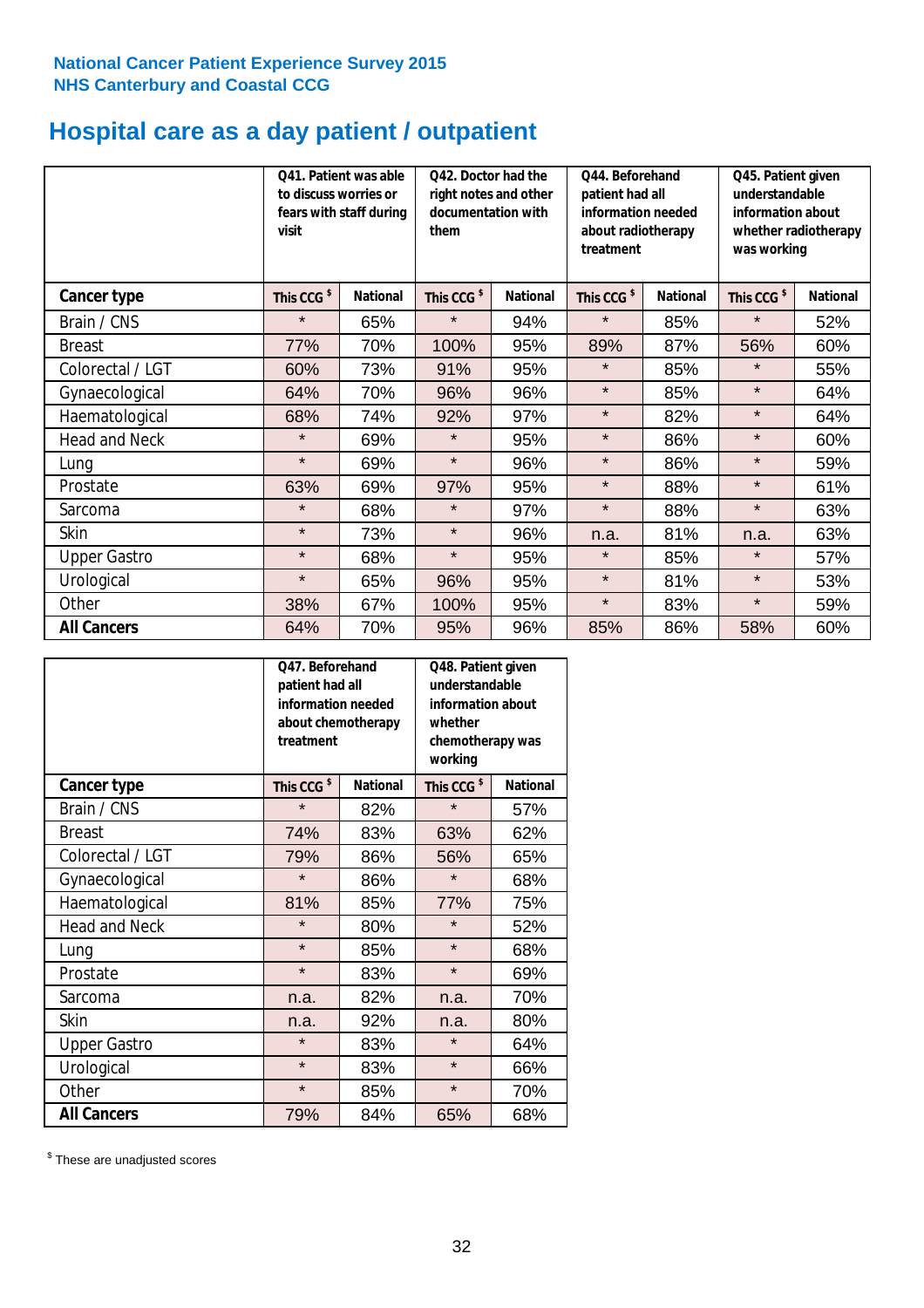## **Home care and support**

|                      | Q49. Hospital staff<br>gave family or | someone close all the<br>information needed to<br>help with care at home | Q50. Patient definitely<br>given enough support<br>from health or social<br>services during<br>treatment |     | Q51. Patient definitely<br>given enough support<br>from health or social<br>services after<br>treatment |                 |  |
|----------------------|---------------------------------------|--------------------------------------------------------------------------|----------------------------------------------------------------------------------------------------------|-----|---------------------------------------------------------------------------------------------------------|-----------------|--|
| <b>Cancer type</b>   | This CCG <sup>\$</sup>                | <b>National</b>                                                          | This CCG <sup>\$</sup><br><b>National</b>                                                                |     | This CCG <sup>\$</sup>                                                                                  | <b>National</b> |  |
| Brain / CNS          | $\star$                               | 56%                                                                      | $\star$                                                                                                  | 44% | n.a.                                                                                                    | 44%             |  |
| <b>Breast</b>        | 61%                                   | 57%                                                                      | 60%                                                                                                      | 54% | 35%                                                                                                     | 40%             |  |
| Colorectal / LGT     | 47%                                   | 60%                                                                      | 62%                                                                                                      | 62% | $\star$                                                                                                 | 52%             |  |
| Gynaecological       | 42%                                   | 56%                                                                      | $\star$                                                                                                  | 52% | $\star$                                                                                                 | 42%             |  |
| Haematological       | 52%                                   | 60%                                                                      | $\star$                                                                                                  | 52% | $\star$                                                                                                 | 43%             |  |
| <b>Head and Neck</b> | $\star$                               | 59%                                                                      | $\star$                                                                                                  | 53% | $\star$                                                                                                 | 50%             |  |
| Lung                 | $\star$                               | 57%                                                                      | $\star$                                                                                                  | 52% | $\star$                                                                                                 | 42%             |  |
| Prostate             | 57%                                   | 55%                                                                      | 48%                                                                                                      | 47% | $\star$                                                                                                 | 43%             |  |
| Sarcoma              | $\star$                               | 59%                                                                      | $\star$                                                                                                  | 58% | $\star$                                                                                                 | 53%             |  |
| Skin                 | $\star$                               | 67%                                                                      | $\star$                                                                                                  | 58% | n.a.                                                                                                    | 61%             |  |
| <b>Upper Gastro</b>  | $\star$                               | 59%                                                                      | $\star$                                                                                                  | 54% | $\star$                                                                                                 | 45%             |  |
| Urological           | 43%                                   | 55%                                                                      | $\star$                                                                                                  | 47% | $\star$                                                                                                 | 44%             |  |
| Other                | 43%                                   | 54%                                                                      | 32%                                                                                                      | 55% | $\star$                                                                                                 | 48%             |  |
| <b>All Cancers</b>   | 51%                                   | 58%                                                                      | 51%                                                                                                      | 54% | 33%                                                                                                     | 45%             |  |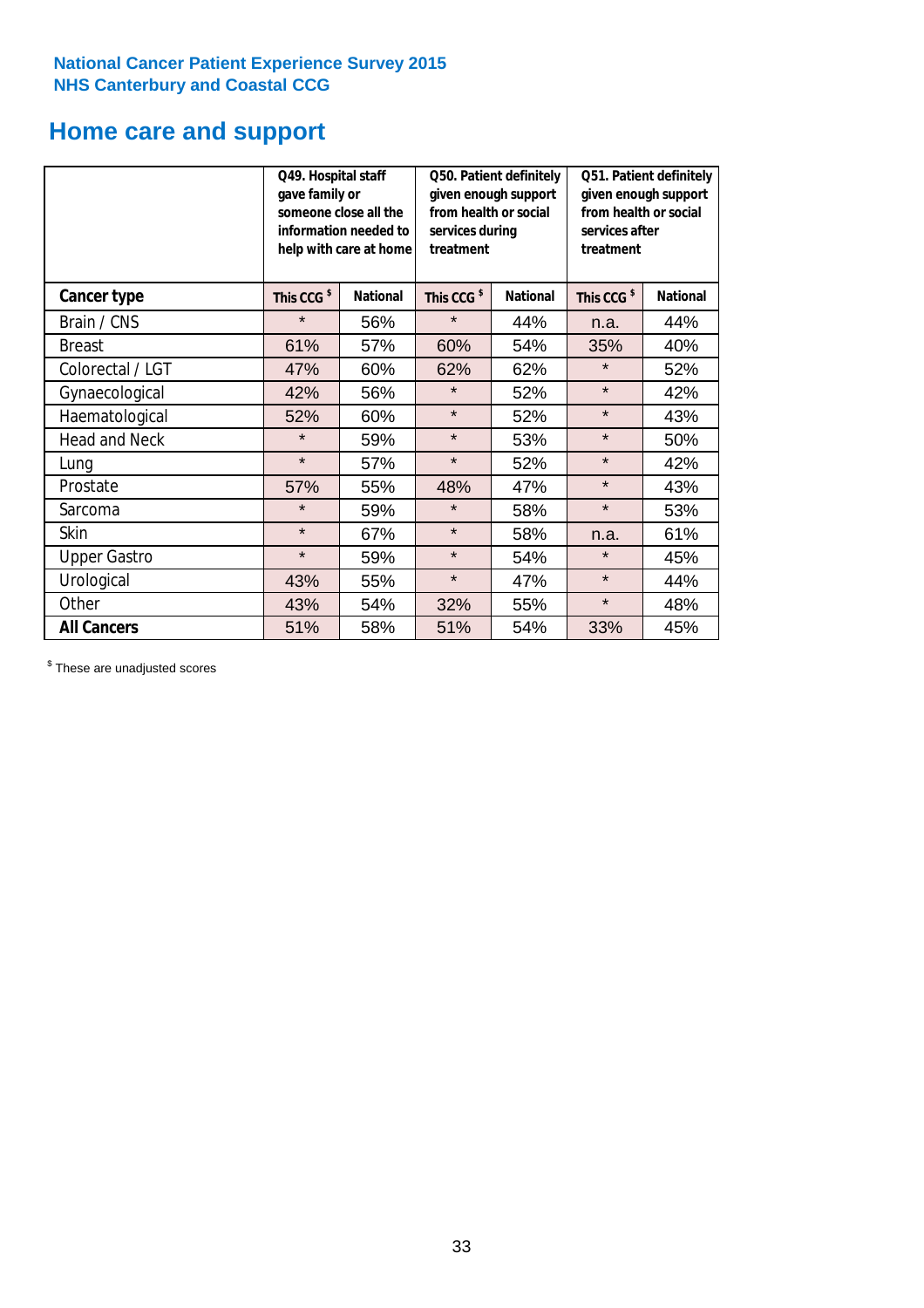## **Care from your general practice**

|                      | information about<br>treatment | Q52. GP given enough<br>patient's condition and | O53. Practice staff<br>definitely did<br>everything they could<br>to support patient |                 |  |
|----------------------|--------------------------------|-------------------------------------------------|--------------------------------------------------------------------------------------|-----------------|--|
| <b>Cancer type</b>   | This CCG <sup>\$</sup>         | <b>National</b>                                 | This CCG <sup>\$</sup>                                                               | <b>National</b> |  |
| Brain / CNS          | $\star$                        | 94%                                             | $\star$                                                                              | 59%             |  |
| <b>Breast</b>        | 97%                            | 96%                                             | 58%                                                                                  | 63%             |  |
| Colorectal / LGT     | 94%                            | 95%                                             | 73%                                                                                  | 63%             |  |
| Gynaecological       | 96%                            | 95%                                             | $\star$                                                                              | 59%             |  |
| Haematological       | 98%                            | 96%                                             | 63%                                                                                  | 61%             |  |
| <b>Head and Neck</b> | $\star$                        | 93%                                             | $\star$                                                                              | 60%             |  |
| Lung                 | $\star$                        | 95%                                             | $\star$                                                                              | 62%             |  |
| Prostate             | 94%                            | 95%                                             | 70%                                                                                  | 67%             |  |
| Sarcoma              | $\star$                        | 97%                                             | $\star$                                                                              | 65%             |  |
| Skin                 | $\star$                        | 97%                                             | $\star$                                                                              | 71%             |  |
| <b>Upper Gastro</b>  | $\star$                        | 94%                                             | $\star$                                                                              | 62%             |  |
| Urological           | 96%                            | 95%                                             | $\star$                                                                              | 64%             |  |
| Other                | 93%                            | 95%                                             | 62%                                                                                  | 61%             |  |
| <b>All Cancers</b>   | 96%                            | 95%                                             | 62%                                                                                  | 63%             |  |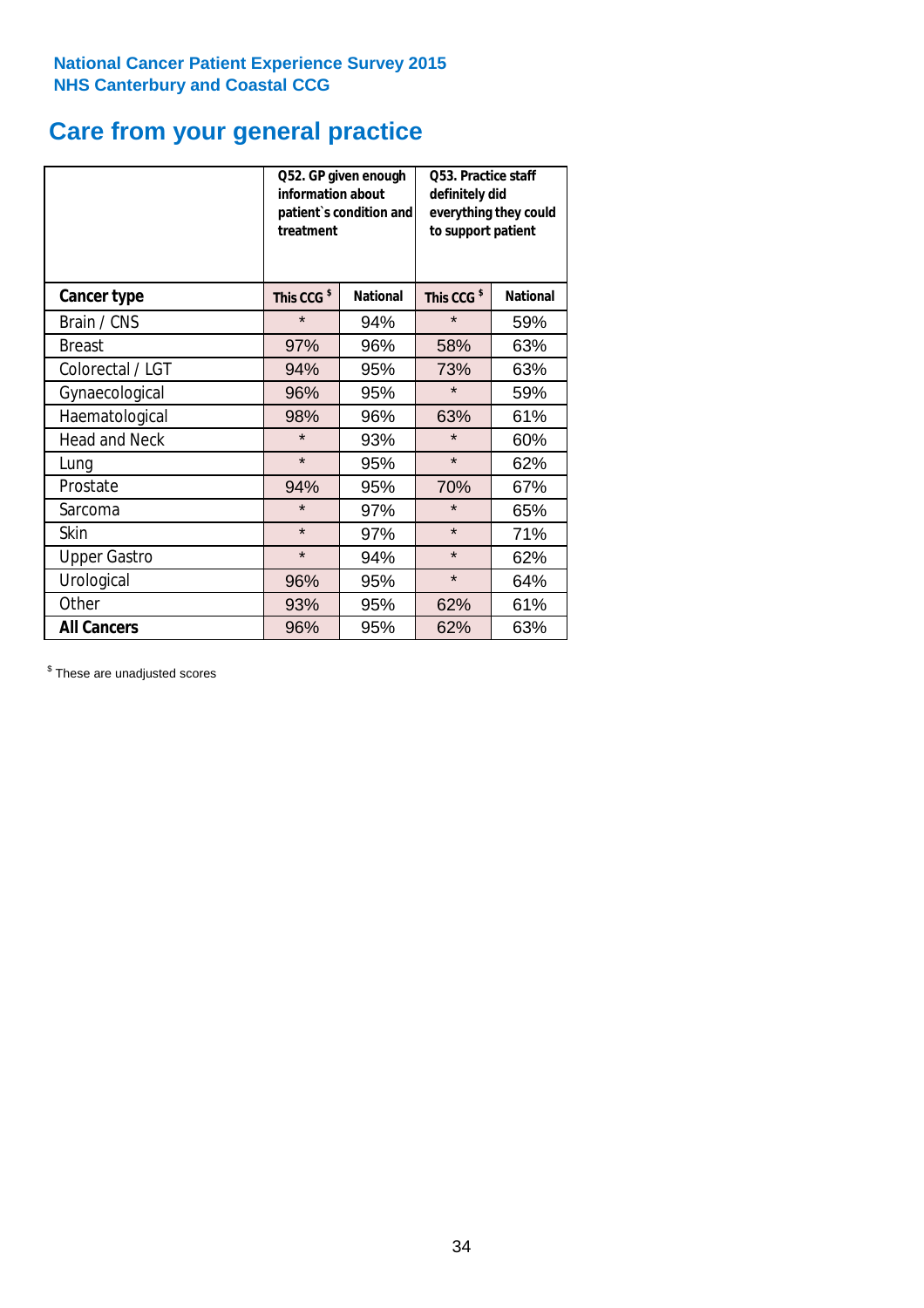## **Your overall NHS care**

|                      | together               | Q54. Hospital and<br>community staff<br>always worked well |                        | Q55. Patient given a<br>care plan |                        | Q56. Overall the<br>administration of the<br>care was very good /<br>qood |                        | Q57. Length of time for<br>attending clinics and<br>appointments was<br>right |  |
|----------------------|------------------------|------------------------------------------------------------|------------------------|-----------------------------------|------------------------|---------------------------------------------------------------------------|------------------------|-------------------------------------------------------------------------------|--|
| <b>Cancer type</b>   | This CCG <sup>\$</sup> | <b>National</b>                                            | This CCG <sup>\$</sup> | <b>National</b>                   | This CCG <sup>\$</sup> | <b>National</b>                                                           | This CCG <sup>\$</sup> | <b>National</b>                                                               |  |
| Brain / CNS          | $\star$                | 45%                                                        | $\star$                | 29%                               | $\star$                | 84%                                                                       | $\star$                | 60%                                                                           |  |
| <b>Breast</b>        | 59%                    | 60%                                                        | 28%                    | 35%                               | 93%                    | 90%                                                                       | 63%                    | 64%                                                                           |  |
| Colorectal / LGT     | 44%                    | 60%                                                        | 28%                    | 36%                               | 77%                    | 88%                                                                       | 55%                    | 68%                                                                           |  |
| Gynaecological       | 54%                    | 58%                                                        | 21%                    | 29%                               | 88%                    | 89%                                                                       | 85%                    | 66%                                                                           |  |
| Haematological       | 53%                    | 63%                                                        | 29%                    | 33%                               | 86%                    | 92%                                                                       | 47%                    | 62%                                                                           |  |
| <b>Head and Neck</b> | $\star$                | 58%                                                        | $\star$                | 34%                               | $\star$                | 89%                                                                       | $\star$                | 65%                                                                           |  |
| Lung                 | $\star$                | 63%                                                        | $\star$                | 32%                               | $\star$                | 89%                                                                       | $\star$                | 70%                                                                           |  |
| Prostate             | 56%                    | 63%                                                        | 41%                    | 36%                               | 79%                    | 87%                                                                       | 44%                    | 71%                                                                           |  |
| Sarcoma              | $\star$                | 60%                                                        | $\star$                | 31%                               | $\star$                | 90%                                                                       | $\star$                | 63%                                                                           |  |
| Skin                 | $\star$                | 69%                                                        | $\star$                | 39%                               | $\star$                | 89%                                                                       | $\star$                | 73%                                                                           |  |
| <b>Upper Gastro</b>  | $\star$                | 58%                                                        | $\star$                | 36%                               | $\star$                | 88%                                                                       | $\star$                | 66%                                                                           |  |
| Urological           | 52%                    | 62%                                                        | 18%                    | 26%                               | 73%                    | 84%                                                                       | 76%                    | 73%                                                                           |  |
| Other                | 43%                    | 56%                                                        | 31%                    | 29%                               | 72%                    | 87%                                                                       | 54%                    | 61%                                                                           |  |
| <b>All Cancers</b>   | 54%                    | 61%                                                        | 28%                    | 33%                               | 84%                    | 89%                                                                       | 61%                    | 66%                                                                           |  |

|                      | Q58. Taking part in<br>cancer research | discussed with patient | Q59. Patient's average<br>rating of care scored<br>from very poor to very<br>good |                 |  |
|----------------------|----------------------------------------|------------------------|-----------------------------------------------------------------------------------|-----------------|--|
| <b>Cancer type</b>   | This CCG <sup>\$</sup>                 | <b>National</b>        | This CCG <sup>\$</sup>                                                            | <b>National</b> |  |
| Brain / CNS          | $\star$                                | 32%                    | $\star$                                                                           | 8.5             |  |
| <b>Breast</b>        | 18%                                    | 28%                    | 8.9                                                                               | 8.8             |  |
| Colorectal / LGT     | 15%                                    | 22%                    | 7.9                                                                               | 8.7             |  |
| Gynaecological       | 13%                                    | 27%                    | 8.5                                                                               | 8.7             |  |
| Haematological       | 48%                                    | 36%                    | 8.5                                                                               | 8.8             |  |
| <b>Head and Neck</b> | $\star$                                | 21%                    | $\star$                                                                           | 8.6             |  |
| Lung                 | $\star$                                | 34%                    | $\star$                                                                           | 8.6             |  |
| Prostate             | 33%                                    | 35%                    | 8.4                                                                               | 8.6             |  |
| Sarcoma              | $\star$                                | 29%                    | $\star$                                                                           | 8.7             |  |
| <b>Skin</b>          | $\star$                                | 17%                    | $\star$                                                                           | 8.9             |  |
| <b>Upper Gastro</b>  | $\star$                                | 30%                    | $\star$                                                                           | 8.6             |  |
| Urological           | 18%                                    | 14%                    | 8.4                                                                               | 8.5             |  |
| Other                | 17%                                    | 31%                    | 8.1                                                                               | 8.6             |  |
| <b>All Cancers</b>   | 23%                                    | 28%                    | 8.5                                                                               | 8.7             |  |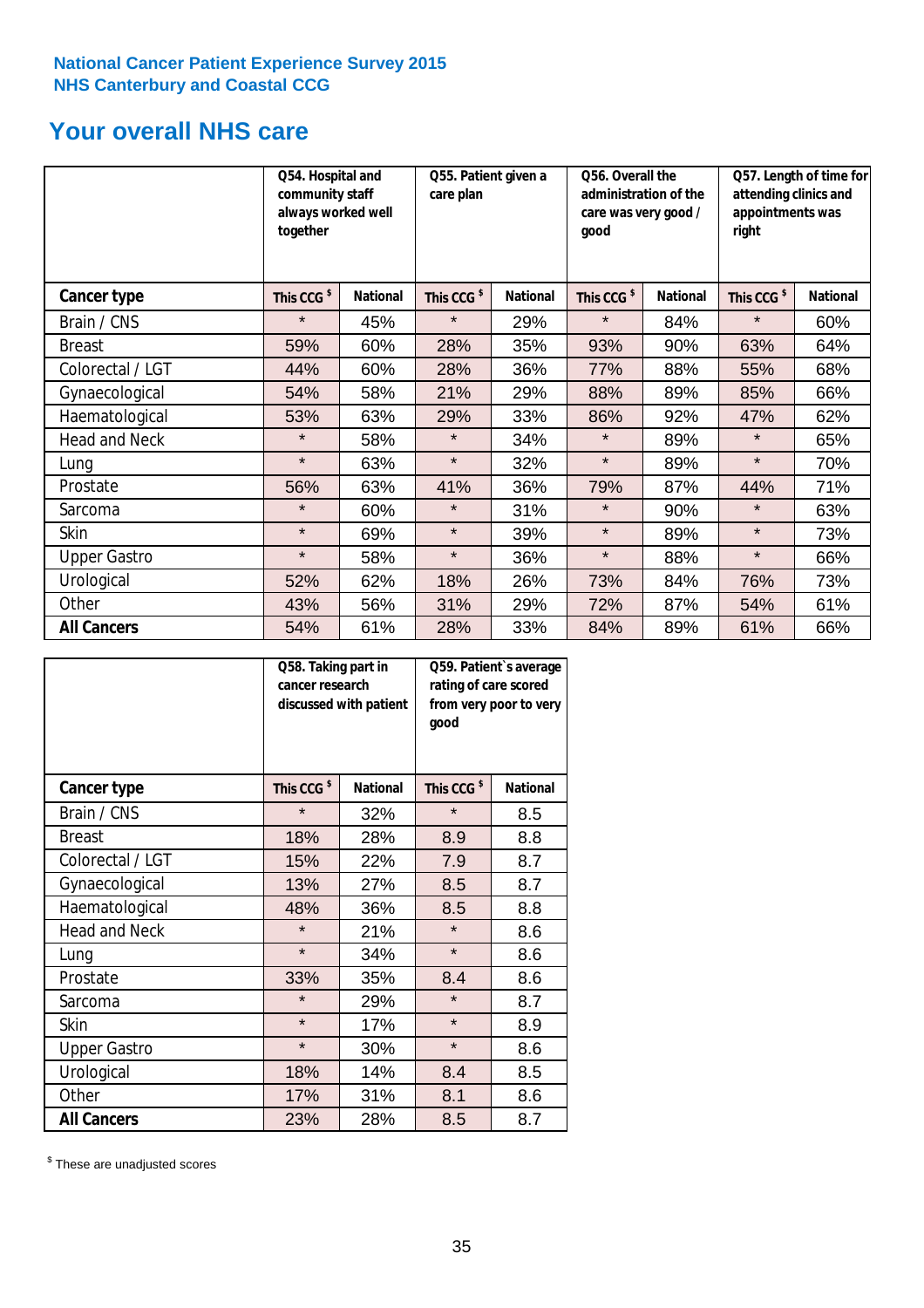## **Annex**

## **Methodology**

The sample for the survey included all adult (aged 16 and over) NHS patients, with a confirmed primary diagnosis of cancer, discharged from an NHS Trust after an inpatient episode or day case attendance for cancer related treatment in the months of April, May and June 2015.

The patients included in the sample had relevant cancer ICD10 codes (C00-99 excluding C44 and C84, and D05) in the first diagnosis field of their patient records, applied to their patient files by the relevant NHS Trust, and were alive at the point at which fieldwork commenced. Deceased checks were undertaken on up to three occasions during fieldwork, to ensure that questionnaires were not sent to patients who had died since their treatment.

Trust samples were checked rigorously for duplicates and patient lists were also de-duplicated nationally to ensure that patients did not receive multiple copies of questionnaires.

The fieldwork for the survey was undertaken between October 2015 and March 2016.

For the first time, the survey used a mixed mode methodology. Questionnaires were sent by post with two reminders where necesssary, but also included an option to complete online. A Freephone helpline was available for respondents to ask questions about the survey, to enable them to complete their questionnaires over the phone, and to provide access to a translation and interpreting facility for those whose first language was not English.

The Health Research Authority supported the survey by granting Section 251 approval.

## **Further information**

Further information on survey methodology, as well as all of the national and local reports and data, is available at www.ncpes.co.uk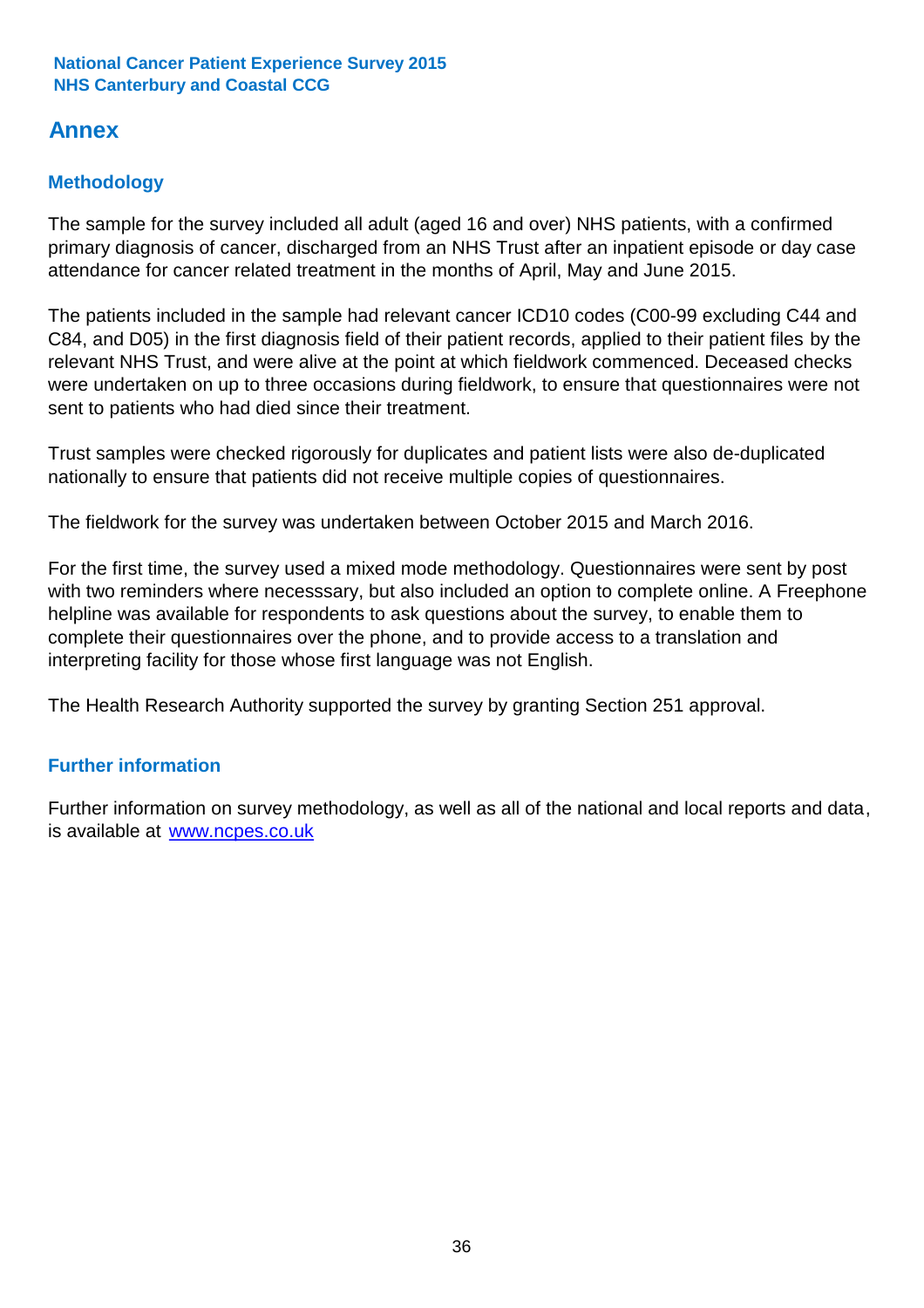## **Redevelopment of the 2015 survey**

A number of significant changes have been made to the National Cancer Patient Experience Survey in 2015:

- the length of the questionnaire has been reduced
- response options have been reviewed and changed to make them consistent throughout the survey
- some of the questions and / or answer options have been changed so that they are now in line with questions in other patient surveys (e.g. the Care Quality Commission national patient surveys), to improve comparability between them
- the topic areas within the questionnaire have been redesigned to capture the whole patient journey.

There are 50 questions in the questionnaire that relate directly to patient experience. Of these, 14 remain unchanged from previous years; and a further 21 have been slightly amended. We draw caution in directly comparing data from the 2015 survey to the findings of the previous CPES surveys, even for identical questions. Changes in the structure of the survey instrument (questionnaire) and also the administration of the survey (calendar period and length of time from sampling to field work start and completion) may influence nationwide averages, although these features will not greatly impact on relative comparisons (e.g. between patient groups or hospitals).

The other 15 questions are either new or substantially changed from previous years.

It is expected that there will be few, if any changes, to the questionnaire going forward so we will be able to compare the results year on year. Where changes are necessary they are expected to be for methodological reasons or to improve question reliability.

Another significant change in 2015 is that an online version of the questionnaire has been developed. The online version was developed to make the questionnaire more accessible for respondents. This may have an impact on the demographic characteristics of the respondents. This may be an improvement if previously underrepresented groups have responded. However, changes to the demographics of respondents may have implications on the overall results - and again, leads us to draw caution in directly comparing results with previous years.

## **Official Statistics**

The 2015 survey data has been published for the first time as Official Statistics. The 2015 survey data has been produced and published in line with the Code of Practice for Official Statistics.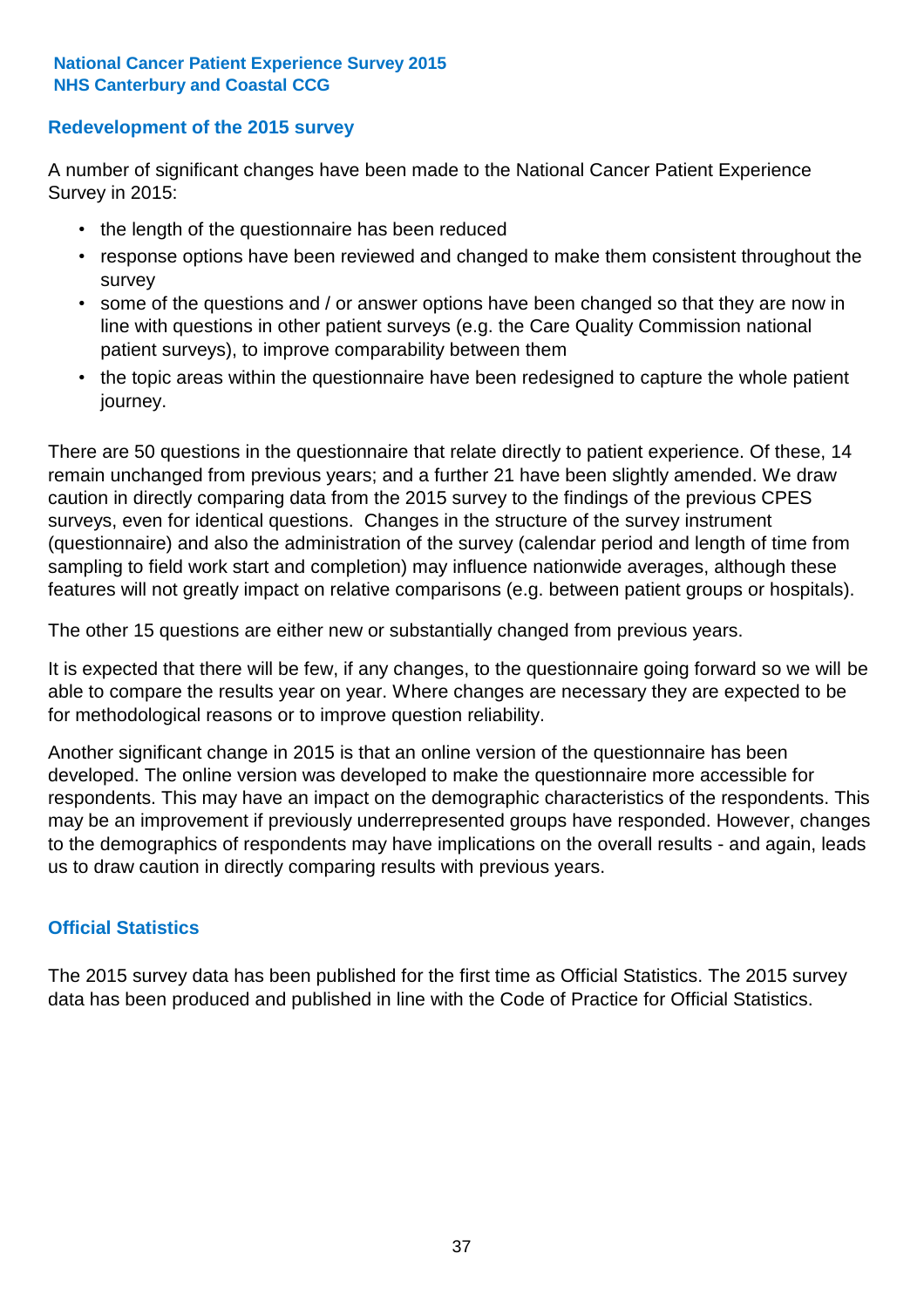### **Scoring methodologies**

49 of the 50 questions relating directly to patient experience have been summarised as the score of the percentage of patients who reported a positive experience. For example:

- question 6 asks: "Overall, how did you feel about the length of time you had to wait for your test to be done?". Responses have been recorded as positive only for those patients who selected the first option ("It was about right")
- question 11 asks: "When you were told you had cancer, were you given written information about the type of cancer you had?". Responses have been recorded as positive only for those patients who selected the first option ("Yes, and it was easy to understand").

Where options do not provide any information on positive/negative patient experience (e.g. "Don't know / can't remember"), they are excluded from the score.

The other question (question 59) asks respondents to rate their overall care on a scale of 0 to 10. Scores have been given as an average on this scale.

A copy of the 2015 questionnaire, marked up with all of these scoring conventions, is available at www.ncpes.co.uk

Further details on the scoring methodology can be found in the technical document for the survey, available at <u>www.ncpes.co.uk</u>

#### **Case-mix adjustment**

For the first time in 2015, case-mix adjusted findings are being presented alongside unadjusted results for CCGs. Case-mix adjustment allows us to account for the impact that differing patient populations might have on results. By using the case-mix adjusted estimates we can obtain a greater understanding of how a CCG is performing given their patient population.

The factors taken into account in this case-mix adjustment are gender, age, ethnic group, deprivation, and tumour group.

For further details on case-mix adjustment, please refer to the technical document for the survey, available at www.ncpes.co.uk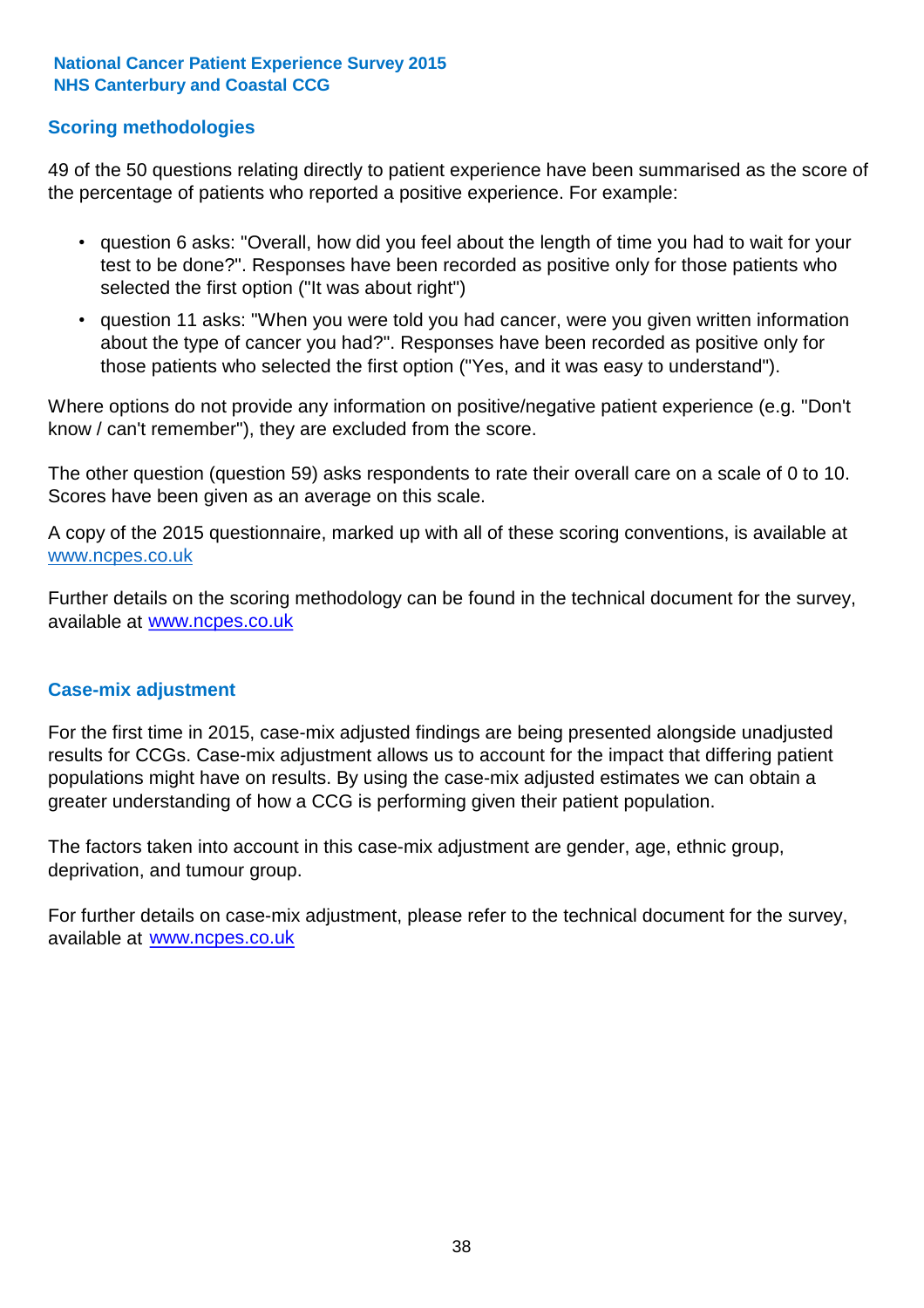## **Response Rates**

|                 | Sample<br><b>Size</b> | <b>Excluded</b> | Adjusted<br><b>Sample</b> | <b>Not</b><br>Returned Refused | Blank / | Completed | Response<br>Rate |
|-----------------|-----------------------|-----------------|---------------------------|--------------------------------|---------|-----------|------------------|
| <b>National</b> | 116,991               | 8.719           | 108,272                   | 33,168                         | 3.918   | 71,186    | 66%              |
| 09E             | 556                   | 29              | 527                       | 152                            | 23      | 352       | 67%              |

#### **Respondents by tumour group**

The tables below show the numbers of patients from each tumour group and the age and gender distribution of these patients.

| <b>Tumour Group</b>  | Number of<br>respondents* |
|----------------------|---------------------------|
| Brain / CNS          | 3                         |
| <b>Breast</b>        | 77                        |
| Gynaecological       | 26                        |
| Colorectal / LGT     | 40                        |
| Lung                 | 15                        |
| <b>Skin</b>          | 10                        |
| Haematological       | 52                        |
| <b>Upper Gastro</b>  | 14                        |
| Other                | 25                        |
| Urological           | 33                        |
| Prostate             | 40                        |
| Sarcoma              | $\overline{2}$            |
| <b>Head and Neck</b> | 15                        |

*\* These figures may not match the numerator for all questions in the 'Comparisons by tumour group' section of this report, because not all questions were answered by all respondents.*

## **Respondents by age and gender**

The questionnaire asked respondents to give their year of birth. This information has been amalgamated into 8 age bands. The age and gender distribution for the CCG was as follows:

|             | 16-24 | 25-34 | 35-44 | 45-54 | 55-64 | 65-74 | 75-84 | $85+$ | <b>Total</b> |
|-------------|-------|-------|-------|-------|-------|-------|-------|-------|--------------|
| <b>Male</b> |       |       |       | 10    | 38    | 59    | 37    |       | 153          |
| Female      |       |       |       | 30    | 47    | 70    | 37    |       | 199          |
| Total       |       |       |       | 40    | 85    | 129   | 74    | 13    | 352          |